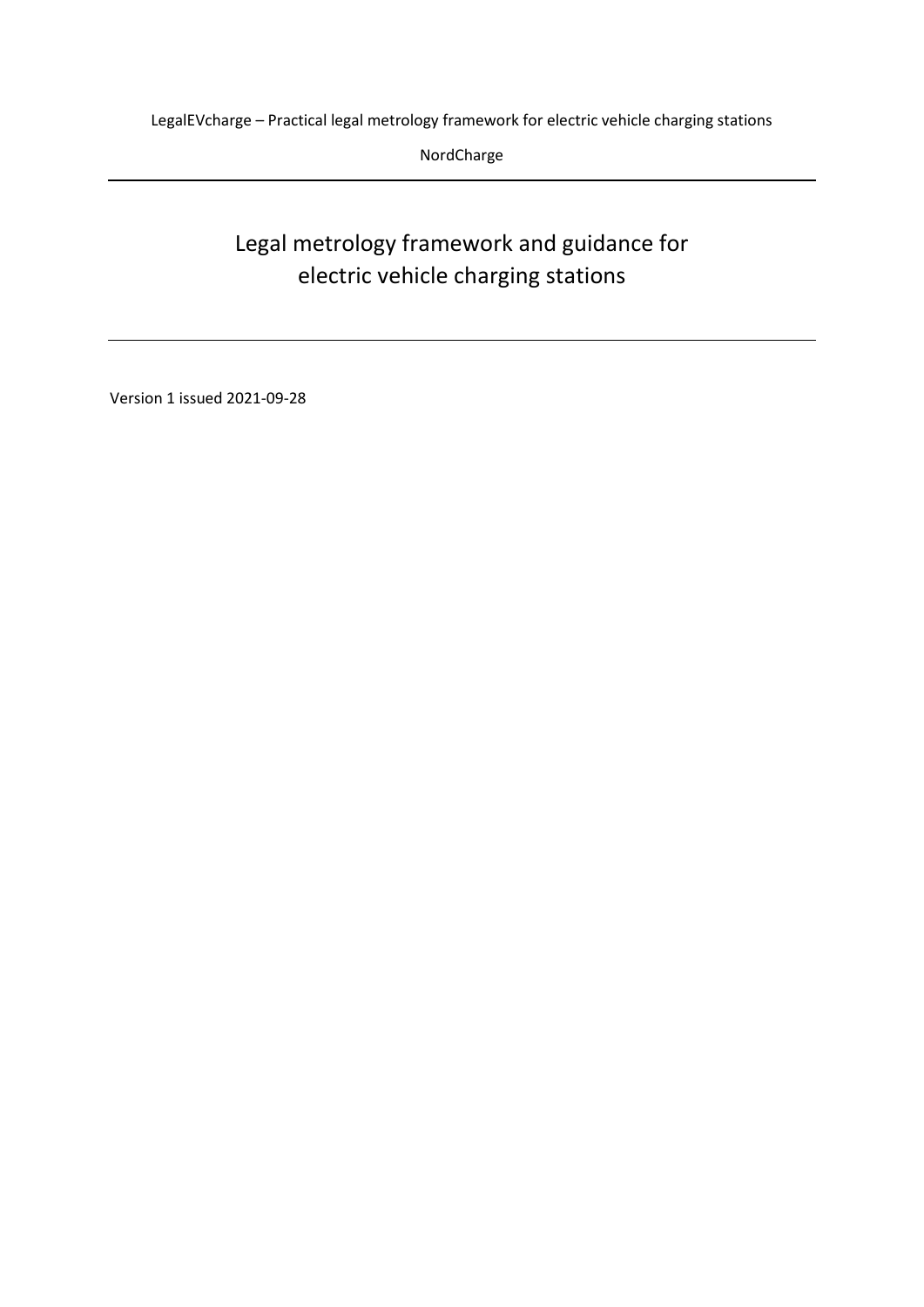## Contents

| 1.   |        |        |                                                                                    |  |
|------|--------|--------|------------------------------------------------------------------------------------|--|
| 2.   |        |        |                                                                                    |  |
| 3.   |        |        |                                                                                    |  |
| 4.   |        |        |                                                                                    |  |
| 5.   |        |        |                                                                                    |  |
|      | 5.1.   |        |                                                                                    |  |
|      | 5.2.   |        |                                                                                    |  |
|      | 5.2.1. |        | A proportional legal metrology framework for electric vehicle charging stations  9 |  |
|      |        | 5.2.2. |                                                                                    |  |
|      |        | 5.2.3. |                                                                                    |  |
|      |        | 5.2.4. |                                                                                    |  |
|      |        | 5.2.5. |                                                                                    |  |
|      | 5.3.   |        |                                                                                    |  |
|      |        | 5.3.1. |                                                                                    |  |
|      |        | 5.3.2. |                                                                                    |  |
|      |        | 5.3.3. |                                                                                    |  |
|      |        | 5.3.4. |                                                                                    |  |
|      |        | 5.3.5. | Technical background: Requirements (Annex V (MI-003) MID)  13                      |  |
|      |        | 5.3.6. |                                                                                    |  |
| 5.4. |        |        |                                                                                    |  |
|      |        | 5.4.1. |                                                                                    |  |
|      |        | 5.4.2. |                                                                                    |  |
|      |        | 5.4.3. |                                                                                    |  |
|      | 5.5.   |        |                                                                                    |  |
|      |        | 5.5.1. |                                                                                    |  |
|      |        | 5.5.2. |                                                                                    |  |
|      |        | 5.5.3. |                                                                                    |  |
|      |        | 5.5.4. |                                                                                    |  |
|      |        | 5.5.5. |                                                                                    |  |
|      |        | 5.5.6. |                                                                                    |  |
| 6.   |        |        |                                                                                    |  |
|      | 6.1.   |        |                                                                                    |  |
|      | 6.2.   |        |                                                                                    |  |
|      | 6.3.   |        |                                                                                    |  |
|      |        | 6.3.1. |                                                                                    |  |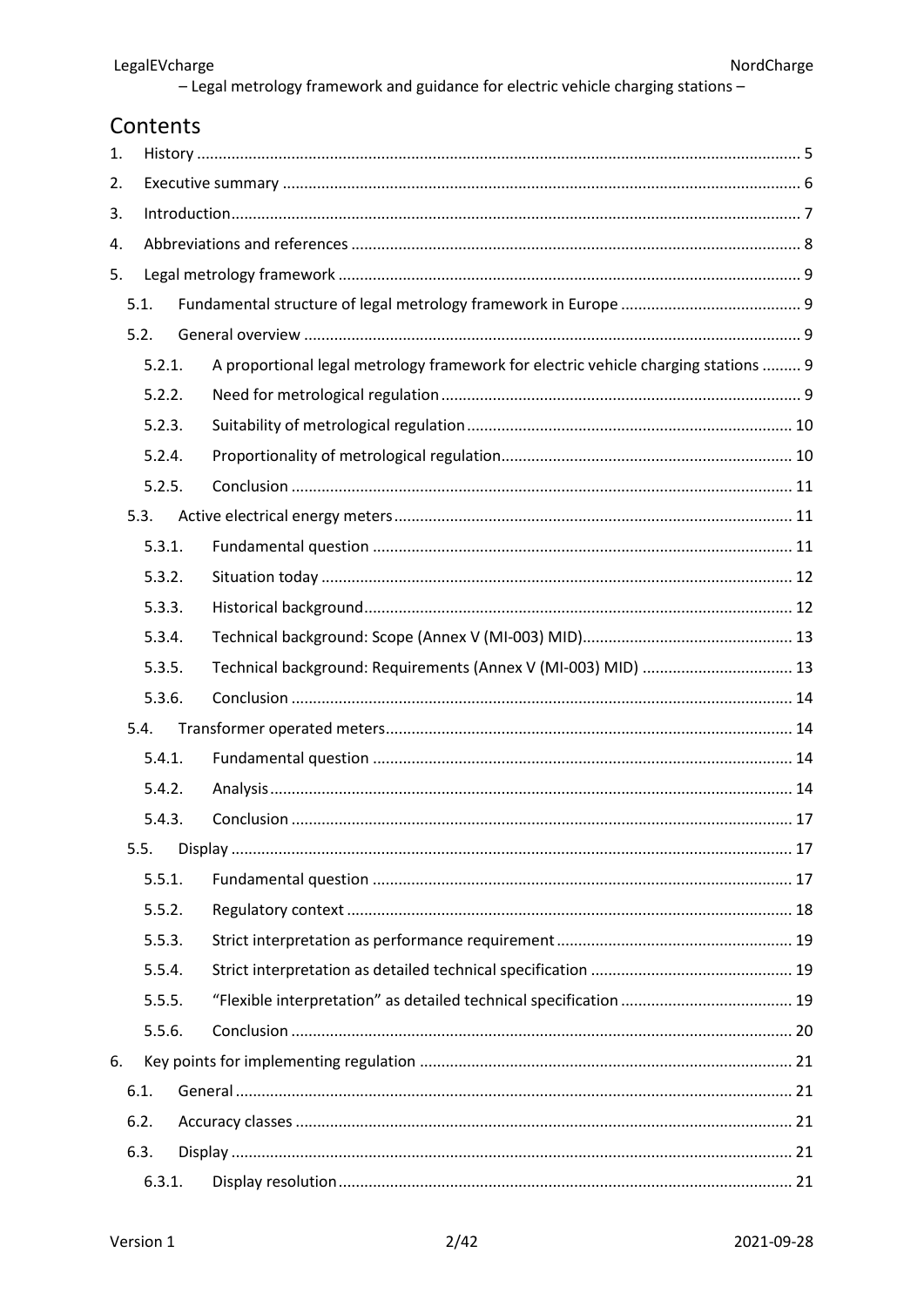| LegalEVcharge |                                                                                             | NordCharge |
|---------------|---------------------------------------------------------------------------------------------|------------|
|               | - Legal metrology framework and guidance for electric vehicle charging stations -           |            |
| 6.3.2.        |                                                                                             |            |
| 6.3.3.        |                                                                                             |            |
| 6.3.4.        |                                                                                             |            |
| 6.4.          |                                                                                             |            |
| 6.5.          |                                                                                             |            |
| 6.6.          |                                                                                             |            |
| 6.7.          |                                                                                             |            |
| 6.8.          |                                                                                             |            |
| 6.8.1.        |                                                                                             |            |
| 6.8.2.        |                                                                                             |            |
| 6.8.3.        |                                                                                             |            |
| 6.9.          |                                                                                             |            |
| 6.10.         |                                                                                             |            |
| 6.11.         |                                                                                             |            |
| 6.11.1.       |                                                                                             |            |
| 6.11.2.       |                                                                                             |            |
| 6.11.3.       |                                                                                             |            |
| 6.11.4.       |                                                                                             |            |
| 6.11.5.       |                                                                                             |            |
| 6.11.6.       | Attribution of the transaction to the consumer's payment account 28                         |            |
| 6.11.7.       |                                                                                             |            |
| 6.11.8.       |                                                                                             |            |
| 7.            |                                                                                             |            |
| 7.1.          |                                                                                             |            |
| 7.2.          |                                                                                             |            |
| 7.2.1.        |                                                                                             |            |
| 7.2.2.        |                                                                                             |            |
| 7.3.          | Practical question: Can the requirements of MID be fulfilled by DC active electrical energy |            |
| 7.3.1.        |                                                                                             |            |
| 7.3.2.        |                                                                                             |            |
| 7.3.3.        | Annex V (MI-003) point 2 MID Rated operating conditions: Frequency 33                       |            |
| 7.3.4.        | Annex V (MI-003) point 2 MID Rated operating conditions: Power factor  34                   |            |
| 7.3.5.        | Annex V (MI-003) point 4 MID Permissible effect of disturbances 34                          |            |
| 7.3.6.        |                                                                                             |            |
| 7.4.          |                                                                                             |            |
| 8.            |                                                                                             |            |
|               |                                                                                             |            |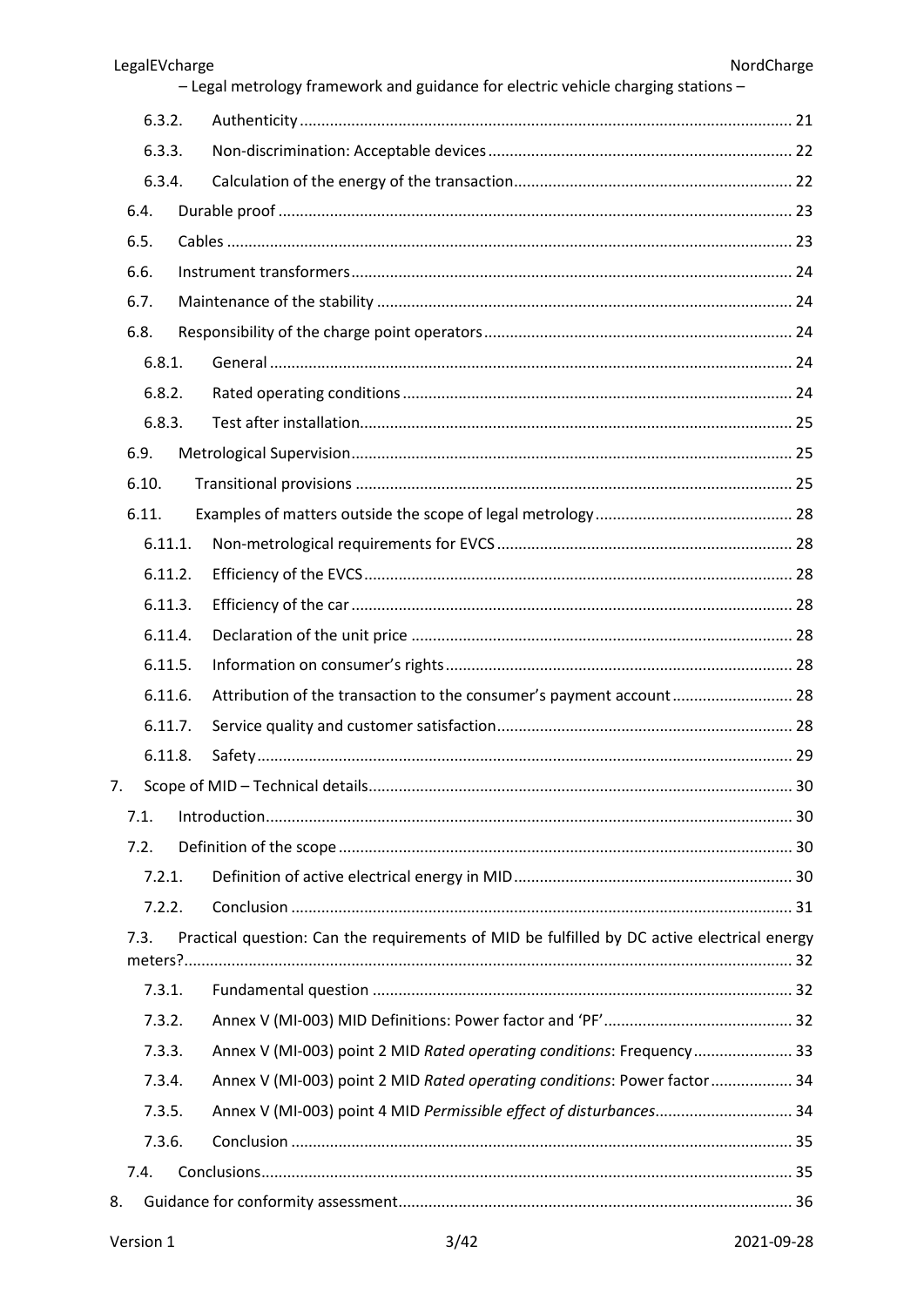|       | LegalEVcharge | - Legal metrology framework and guidance for electric vehicle charging stations - | NordCharge |
|-------|---------------|-----------------------------------------------------------------------------------|------------|
| 9.    |               |                                                                                   |            |
| 9.1.  |               |                                                                                   |            |
|       | 9.1.1.        |                                                                                   |            |
|       | 9.1.2.        |                                                                                   |            |
|       | 9.1.3.        |                                                                                   |            |
|       | 9.1.4.        |                                                                                   |            |
|       | 9.1.5.        |                                                                                   |            |
| 9.2.  |               |                                                                                   |            |
|       | 9.2.1.        |                                                                                   |            |
|       | 9.2.2.        |                                                                                   |            |
|       | 9.2.3.        |                                                                                   |            |
|       | 9.2.4.        |                                                                                   |            |
|       | 9.2.5.        |                                                                                   |            |
| 10.   |               |                                                                                   |            |
| 11.   |               |                                                                                   |            |
| 11.1. |               |                                                                                   |            |
| 11.2. |               |                                                                                   |            |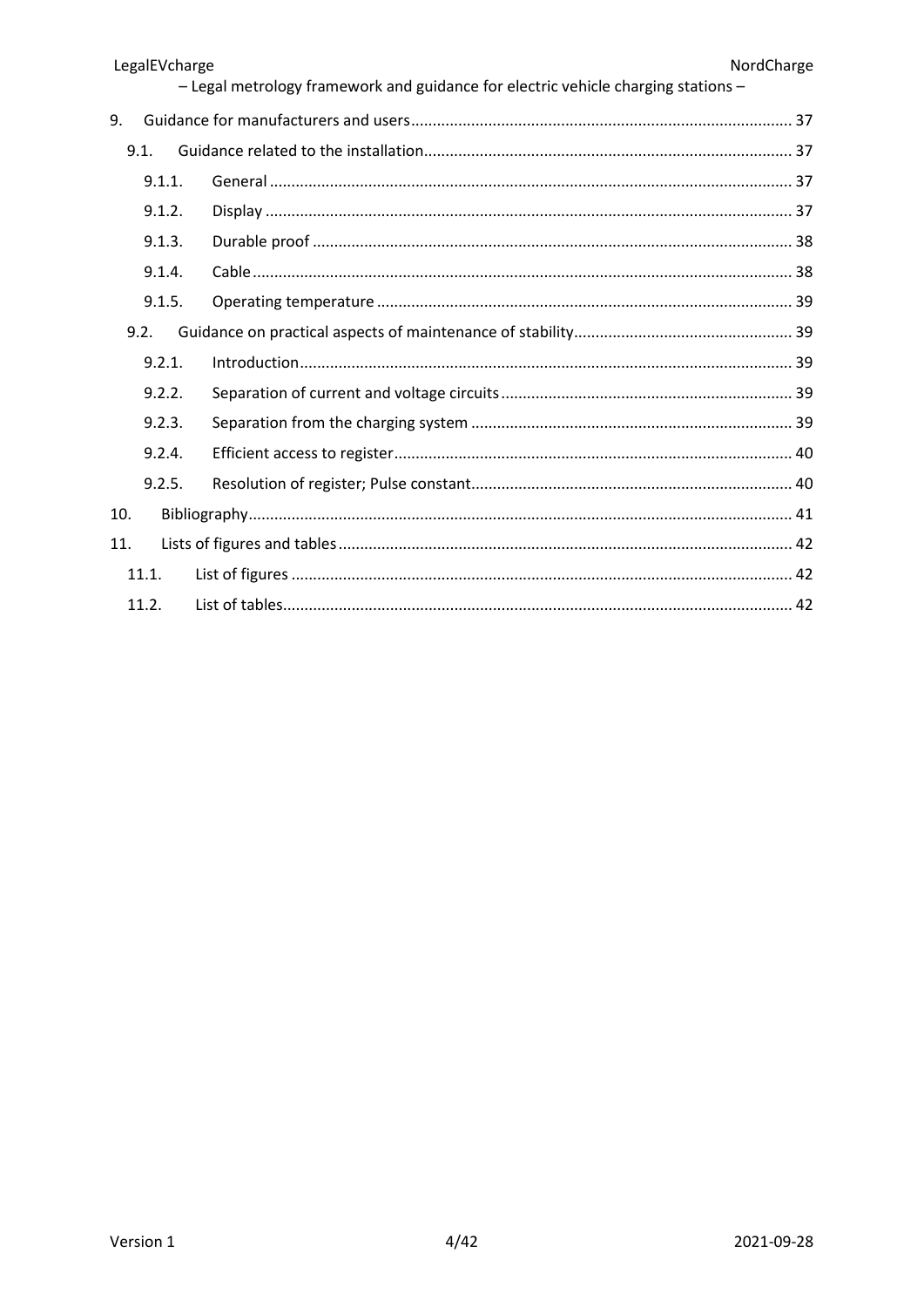# <span id="page-4-0"></span>1. History

| Version | Description     | Modified clauses |
|---------|-----------------|------------------|
|         | Initial version |                  |
|         |                 |                  |
|         |                 |                  |
|         |                 |                  |
|         |                 |                  |
|         |                 |                  |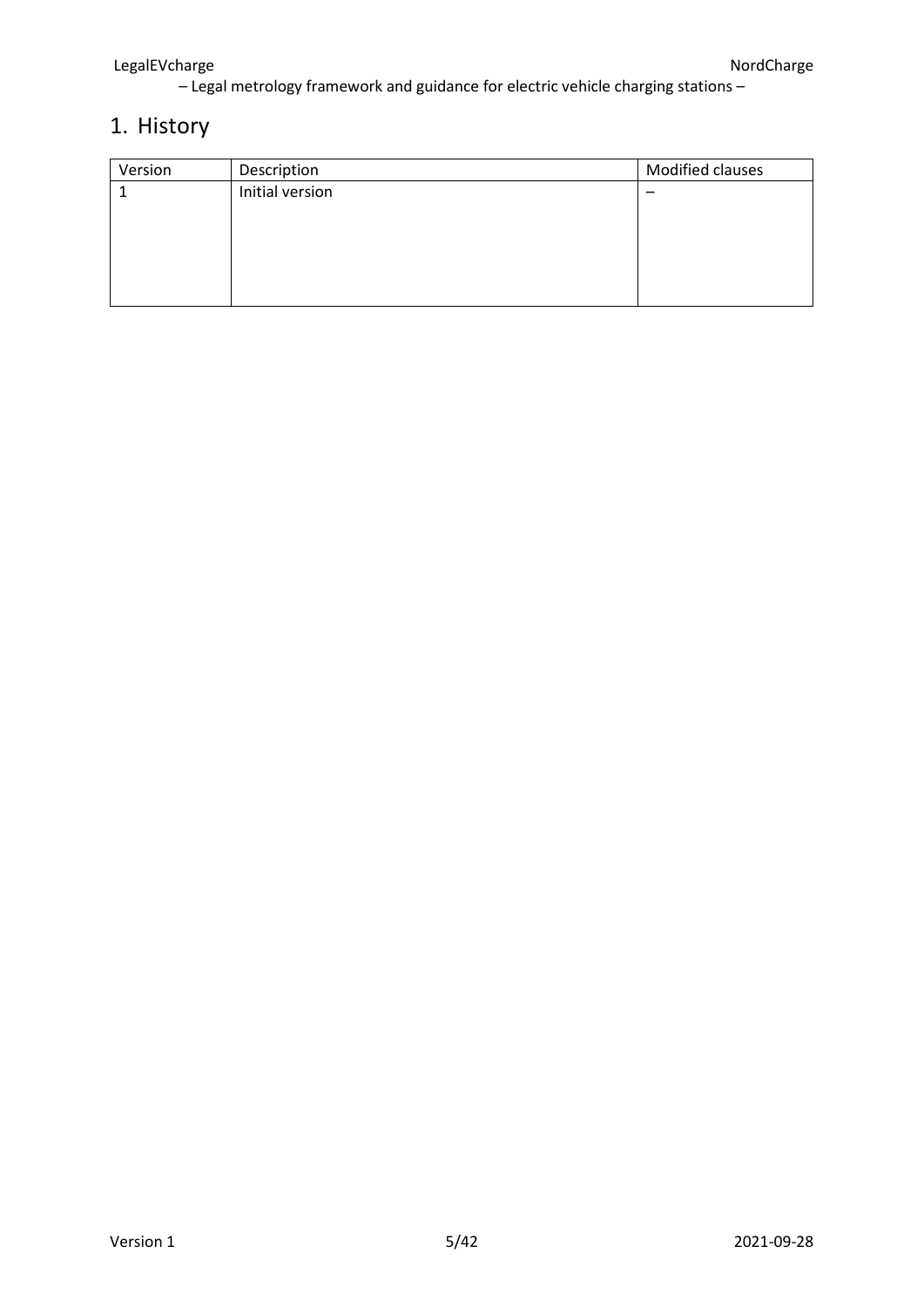### <span id="page-5-0"></span>2. Executive summary

In recent years, more and more electric vehicles are used. To charge these cars, electric vehicle charging stations (EVCS) are installed all over Europe. In many countries, the legal metrology framework in this domain is missing. Consumers are not being protected as they expect to be, in the same way as, for example, when buying petrol or consuming electrical energy in their homes. Operators of EVCS (charge point operators, CPO) and manufacturers who are expecting a legal metrology framework to be established in the near future lack legal certainty. This might inhibit investments into new EVCS. The lack of charging infrastructure and range anxiety as a direct consequence discourage consumers from switching to electric cars. Electric cars, however, play an important role in the EU's Green Deal.

A number of European countries co-ordinate their work on a legal metrology framework for EVCS in the EURAMET TC-EM project LegalEVcharge and the NordCharge group. NordCharge is the Nordic cooperation on charging stations for electric vehicles, working on metrological regulation.

This document analyses the existing legal metrology framework built on the foundation provided by MID, the European directive on measuring instruments, which is perfectly suitable for active electrical energy meters used in EVCS, regardless of whether AC or DC is used. It identifies key areas where the national implementing legislation may not be harmonised and gives further guidance for conformity assessment bodies, manufacturers of EVCS and charge point operators.

The guiding principle is that of proportionality. State activities must be conducted in the public interest and be proportionate to the ends sought. They must be necessary, suitable and proportional. In consequence, legal metrology requirements must be as light as possible provided they achieve the intended goal. This goal is to maintain all concerned parties' trust in the correctness of the measurement. It has not changed for centuries and will not change for the foreseeable future.

Guidance on practical aspects is intended to help manufacturers, installers, servicing bodies and operators to set up a practical system that respects the legal metrology requirements in a way that is cost effective in the long-term.



*Figure 1:* The active electrical energy meter as legal metrology core of EVCS. Trust can be assured even without conformity assessment of the other parts of the system.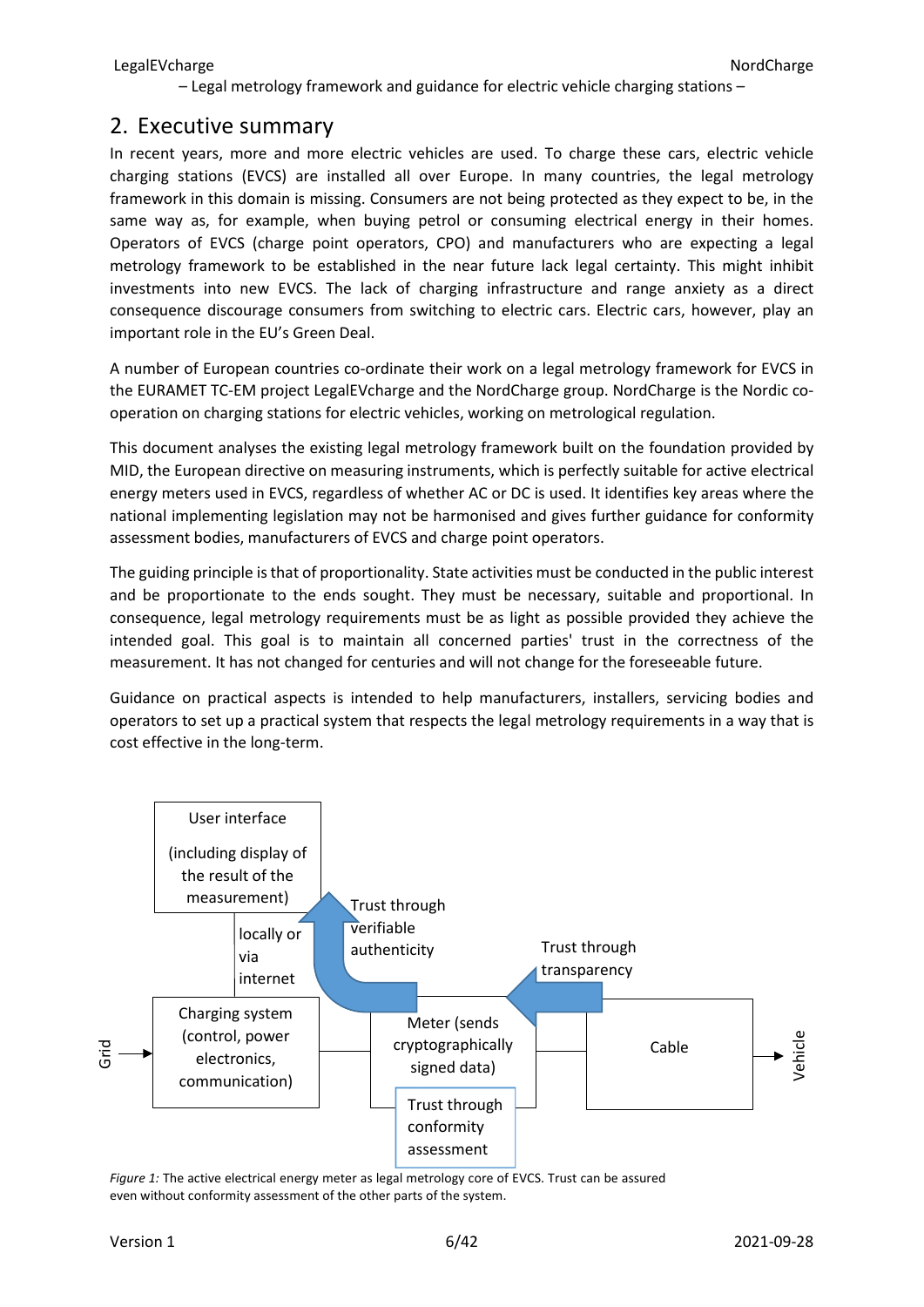## <span id="page-6-0"></span>3. Introduction

In recent years, more and more electric cars are used. To charge these cars, electric vehicle charging stations (EVCS) are installed all over Europe. In many countries, the legal metrology framework in this domain is missing. Consumers are not being protected as they expect to be, unlike for similar transactions such as when buying petrol or consuming electrical energy at home. Charge point operators (CPO) and manufacturers expecting a legal metrology framework to be established in the near future lack legal certainty and this might inhibit investments into new EVCS. The lack of charging infrastructure and range anxiety as a direct consequence discourage consumers from switching to electric cars. Electric cars, however, play an important role in the EU's Green Deal.

A number of European countries co-ordinate their work on a legal metrology framework for EVCS in the EURAMET TC-EM project LegalEVcharge and the NordCharge group. NordCharge is the Nordic cooperation on charging stations for electric vehicles, working on metrological regulation.

This document analyses the existing legal metrology framework built on the foundation provided by MID, the European directive on measuring instruments. It identifies key areas where the national implementing legislation may not be harmonised and gives further guidance for conformity assessment bodies, manufacturers of EVCS and charge point operators.

The guiding principle is that of proportionality. State activities must be conducted in the public interest and be proportionate to the ends sought. They must be necessary, suitable and proportional. In consequence, legal metrology requirements must be as light as possible provided they achieve the intended goal. This goal is to maintain all concerned parties' trust in the correctness of the measurement. Since the goal predates the industrial generation of electricity and did not change with the progress made by electrical engineering since its invention, performance requirements rather than detailed technical specifications can lead to legislation that does not need to be change with every incremental technological step. Since MID was intended to bring stability and avoid frequent updates by specifying performance requirements, the analysis of this document shows that MID is fit for purpose for EVCS without any modification, as expected.

Key point for implementing legislation have been identified. Those are

- the choice of accuracy classes,
- the implementation of the display and the durable proof required by MID,
- cable and instrument transformer corrections,
- the choice of procedures for the maintenance of the metrological stability,
- the definition of the responsibility of the users,
- metrological supervision and
- transitional provisions.

Since the metrology legislation intends to give performance requirements rather than detailed technical specifications, the manufacturers and charge point operators – users – have a lot of freedom to define technical specifications. In a domain such as EVCS, where manufacturers and charge point operators may not necessarily be familiar with legal metrology regulation, the risk of optimising technical specifications without taking into account significant problems that may only appear years later as direct consequence of this optimisation is higher than in mature domains such as electricity supply to households. Guidance on practical aspects is intended to help manufacturers and charge point operators to set up a practical system that respects the legal metrology requirements in a way that is cost effective in the long-term.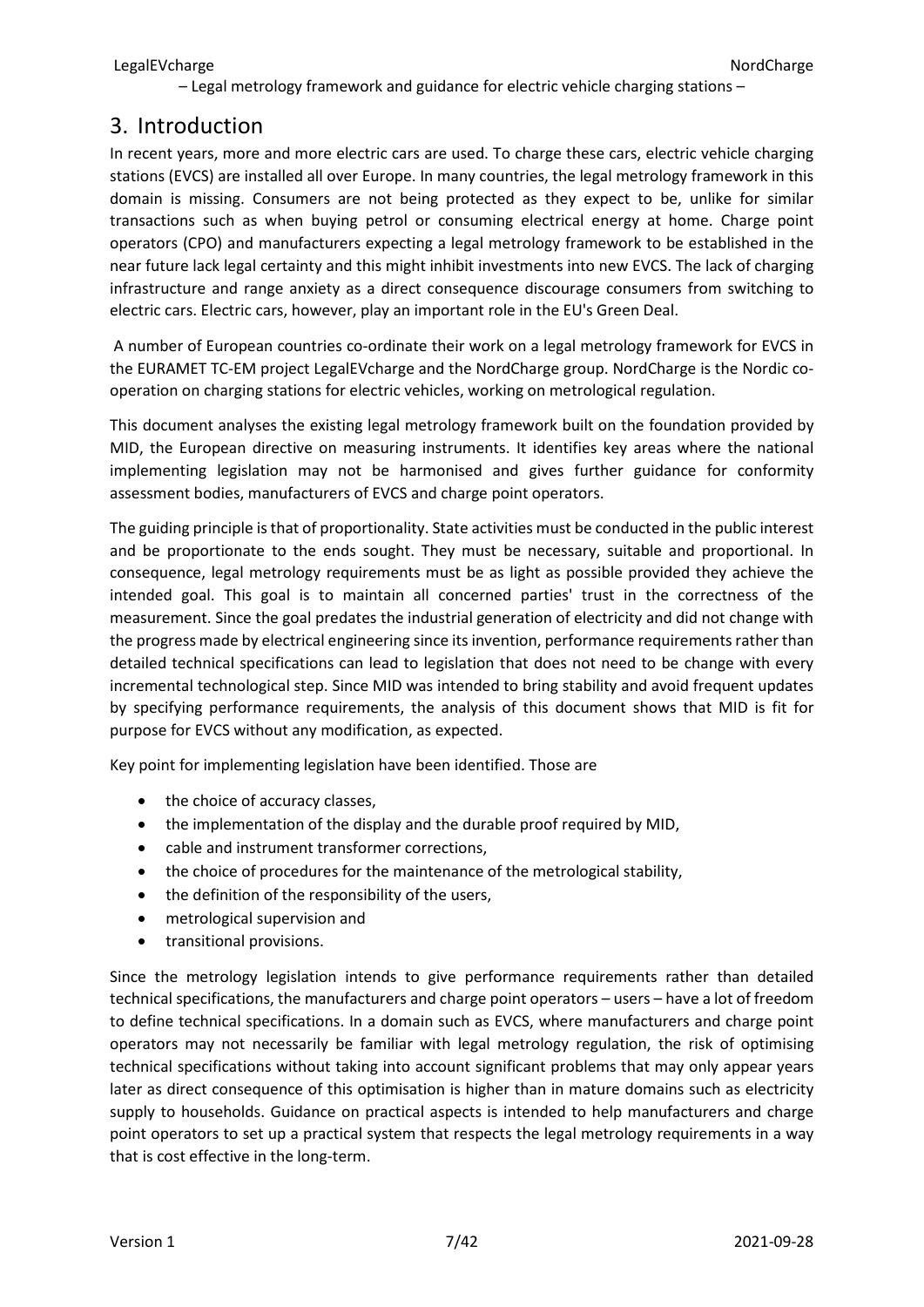# <span id="page-7-0"></span>4. Abbreviations and references

| 2014/32/EU           | see MID                                                                          |
|----------------------|----------------------------------------------------------------------------------|
| AC                   | qualifier; pertaining to alternating electric quantities such as voltage or      |
|                      | current, to devices operated with these, or to quantities associated with these  |
|                      | devices; derived from "alternating current"                                      |
|                      | (see IEV item 151-15-01)                                                         |
| <b>CENELEC</b>       | European Committee for Electrotechnical Standardization                          |
| <b>CPO</b>           | Charge point operator                                                            |
| <b>DC</b>            | qualifier; pertaining to time-independent electric quantities such as voltage or |
|                      | current, to devices operated with direct voltage and current, or to quantities   |
|                      | associated with these devices; derived from "direct current"                     |
|                      | (see IEV item 151-15-02)                                                         |
| EN 50470-1           | CENELEC standard "Electricity metering equipment (a.c.). Part 1: General         |
|                      | requirements, tests and test conditions - Metering equipment                     |
|                      | (class indexes A, B and C)", harmonised with MID and listed by the European      |
|                      | Commission                                                                       |
| EN 50470-3           | CENELEC standard "Electricity metering equipment (a.c.). Part 3: Particular      |
|                      | requirements - Static meters for active energy (class indexes A, B               |
|                      | and C)", harmonised with MID and listed by the European Commission               |
| EN 50470-4           | CENELEC standard on DC active energy meters, to be prepared (CENELEC             |
|                      | TC 13 decision D2021/003)                                                        |
| <b>EURAMET TC-EM</b> | Technical committee "Electricity and Magnetism" of EURAMET, the European         |
|                      | association of national metrology institutes                                     |
| <b>EVCS</b>          | electric vehicle charging station                                                |
| <b>IATE</b>          | Interactive Terminology for Europe, the EU's terminology database                |
|                      | (iate.europa.eu)                                                                 |
| <b>IEC</b>           | <b>International Electrotechnical Commission</b>                                 |
| <b>IEC 60050</b>     | International Electrotechnical Vocabulary                                        |
| IEC 62053-21         | IEC standard "Electricity metering equipment - Particular requirements -         |
|                      | Part 21: Static meters for AC active energy (classes 0,5, 1 and 2)               |
| IEC 62053-22         | IEC standard "Electricity metering equipment - Particular requirements -         |
|                      | Part 22: Static meters for AC active energy (classes 0,1S, 0,2S and 0,5S)        |
| <b>IEV</b>           | see IEC 60050                                                                    |
| ISO/IEC DIR2         | ISO/IEC Directives - Part 2                                                      |
| LegalEVcharge        | EURAMET TC-EM project "LegalEVcharge: Practical legal metrology framework        |
|                      | for electric vehicle charging stations"                                          |
| M/541                | Commission implementing decision of 15.12.2015 on a standardisation              |
|                      | request to the European Committee for Standardisation, to the European           |
|                      | Committee for Electrotechnical Standardisation and to the European               |
|                      | Telecommunications Standards Institute pursuant to Regulation (EU) No            |
|                      | 1025/2012 of the European Parliament and of the Council as regards certain       |
|                      | measuring instruments                                                            |
| <b>MID</b>           | Directive 2014/32/EU of the European Parliament and of the Council of            |
|                      | 26 February 2014 on the harmonisation of the laws of the Member States           |
|                      | relating to the making available on the market of measuring instruments          |
| NordCharge           | Nordic co-operation on charging stations for electric vehicles, working on       |
|                      | metrological regulation-                                                         |
| 0J                   | Official Journal of the European Union                                           |
| <b>TEU</b>           | Treaty on European Union                                                         |
| WELMEC               | European Cooperation in Legal Metrology                                          |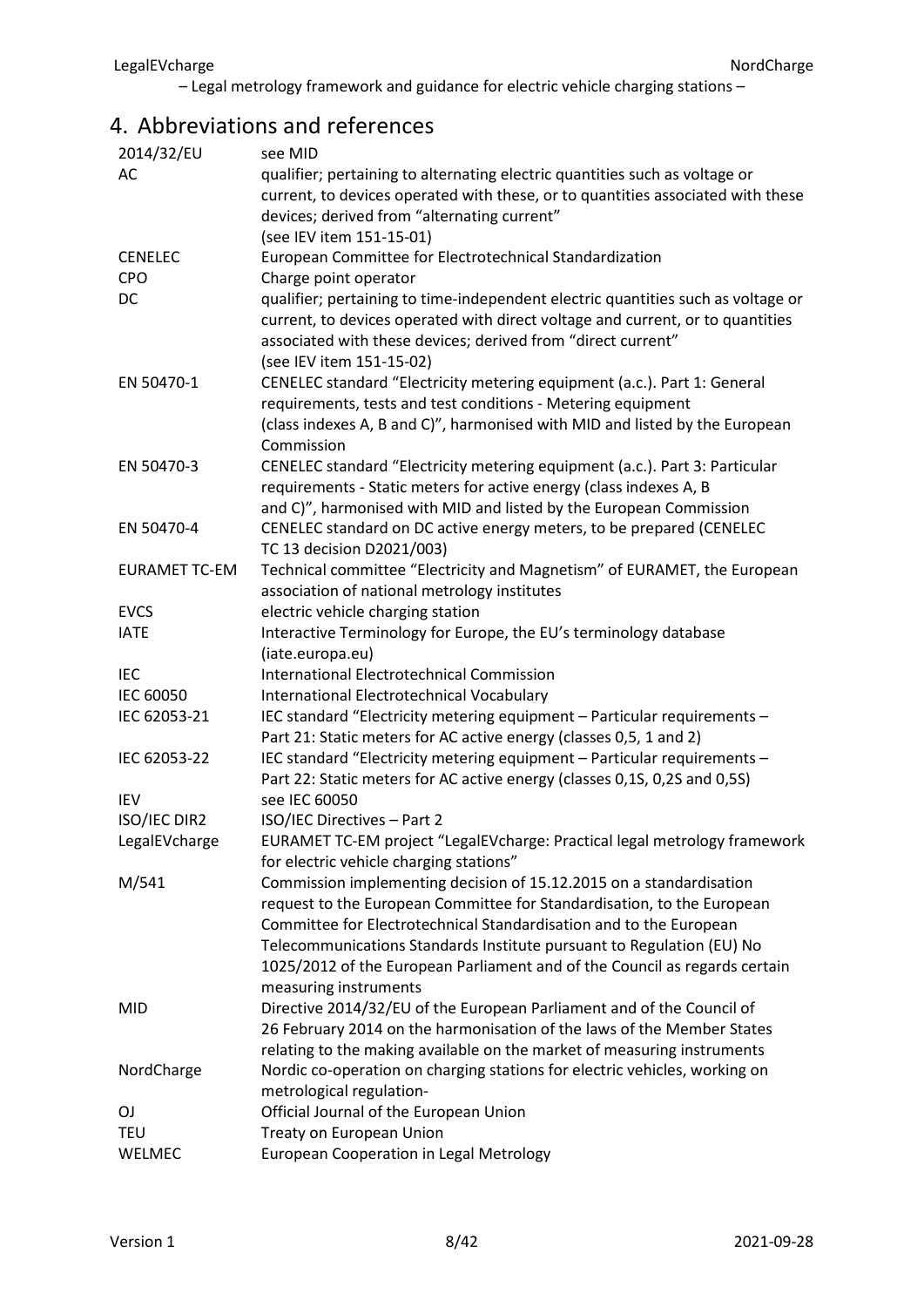# <span id="page-8-0"></span>5. Legal metrology framework

## <span id="page-8-1"></span>5.1. Fundamental structure of legal metrology framework in Europe

In Europe, regulation on legal metrology is the responsibility of the Member States. Directive 2014/32/EU of the European Parliament and of the Council of 26 February 2014 on the harmonisation of the laws of the Member States relating to the making available on the market of measuring instruments (MID) harmonises the national implementing regulation for some measuring instruments. In the electrical domain, MID harmonises regulations on active electrical energy meters (Art. 2 MID) for use in household, commercial and light industry applications. Within the scope of MID, Member States may choose whether to prescribe the use of measuring instruments, in which case they must transpose MID, or not (Art. 3 MID). Outside the scope of MID, e.g. for electrical reactive energy meters, power meters or load profile generation, Member States may define the requirements without reference to MID.

Regulation of the responsibility of the users and the maintenance of the stability, e.g. subsequent verification or statistical survey, is not harmonised by MID.

Regulation regarding information on the unit price, billing requirements, qualification of personnel installing electricity meters etc. is not harmonised by MID and not necessarily considered part of legal metrology.

Often, regulation is limited to the expression of essential performance requirements (see Recital 25 MID) in order not to impede technical progress. For manufacturers and conformity assessment bodies, detailed technical specifications are more convenient to work with than such performance requirements. Those are commonly provided by standards such as harmonised standards that are adopted in accordance with Regulation (EU) No 1025/2012 of the European Parliament and of the Council of 25 October 2012 on European Standardisation for the purpose of expressing detailed technical specifications of those requirements.

### <span id="page-8-2"></span>5.2. General overview

<span id="page-8-3"></span>5.2.1. A proportional legal metrology framework for electric vehicle charging stations State activities must be conducted in the public interest and be proportionate to the ends sought. They must be

- necessary,
- suitable and
- proportional.

The principle of proportionality is a fundamental requirement of the constitution of many Member States and also of the Treaty on European Union (Art. 5(4) TEU).

### <span id="page-8-4"></span>5.2.2. Need for metrological regulation

Electric vehicles are increasingly common which means that more and more charging stations for public use are being installed. These fall into the category 'residential, commercial and light industrial use'. Customers are billed for the active electrical energy they receive. Member States wish to prescribe the use of active electrical energy meters for electric vehicle charging stations where they consider it justified for reasons of 'protection of consumers, levying of taxes and duties and fair trading' (Art. 3 MID). Electromobility is an important element of the Green Deal, but it can only be successful if consumers accept it. Hence, it is important that the required infrastructure is available and that the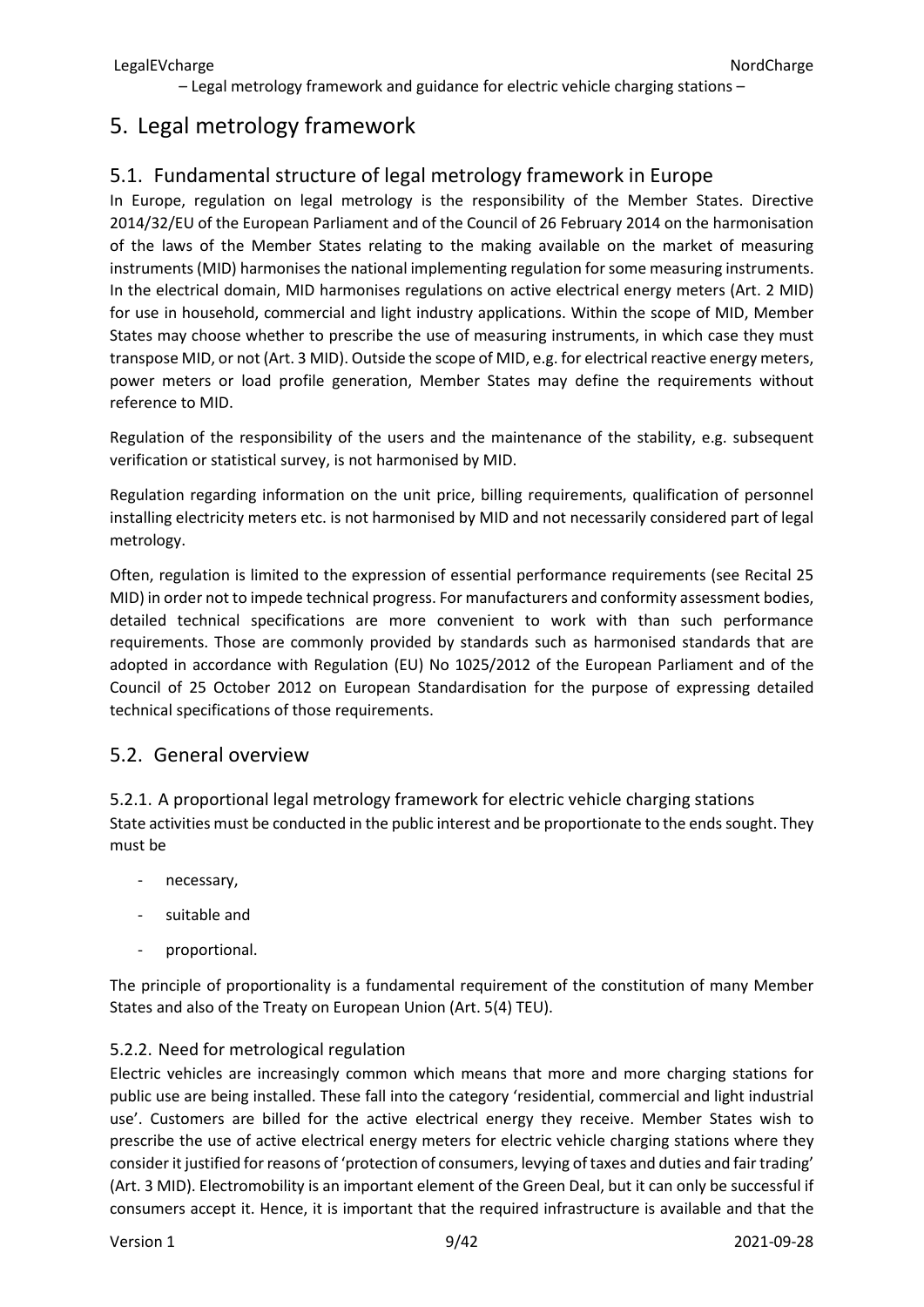level of protection of consumers is comparable to the benchmark set by that for volumetric meters used in petrol stations.

Therefore, metrological regulation for electric vehicle charging stations are necessary and in the public interest.

However, it is not the role of legal metrology to guarantee the service is provided in a way that satisfies the customer. This is a general principle of legal metrology. For instance, regulations for capacity serving measures such as drinking glasses are harmonised under MID, i.e., in the framework of legal metrology. Other aspects such as the quality of the drink and principles of price declaration are not in the scope of MID, but are often regulated on a different basis. If a waiter is not serving a patron within a reasonable delay, this is no violation of legal metrology regulation, probably not a violation of any regulation at all. Nevertheless, in a functioning market, only a satisfied customer is likely to return and therefore it is in the supplier's interest to satisfy the customer. Thus, there is no need for metrological regulation to ensure customer satisfaction. The reliability of the charging station, the frequency of power cuts, whether the charging station restarts automatically after a power cut or whether the consumer is at risk of finding their car without the battery being recharged as intended is not for legal metrology to regulate. The market mechanisms are more suitable.

#### <span id="page-9-0"></span>5.2.3. Suitability of metrological regulation

The aim of legal metrology is to maintain the high level of trust society puts into measurement that serve as the basis for the price to pay. This trust is based on two essential properties of the measurement:

- The measurement must be carried out using a measuring instrument under legal metrology control. The impartial protection of the state guarantees the instrument does not favour any party.
- The measuring instrument must be used in a transparent way to avoid hidden fraud.

Metrological regulation is only suitable if it includes all relevant properties of the instrument and guarantees the transparency.

### <span id="page-9-1"></span>5.2.4. Proportionality of metrological regulation

Proportionality requires that state action – which limits freedom – is as limited as possible while responding to the need and remaining effective. Therefore, the metrological regulation must be limited to as small a part of the charging station as possible. For a charging station, the following properties of the meter must be assured by metrological regulation.

- 1. The measurement must be correct.
- 2. The billing must be based on the energy transferred across the property boundary. If the cable is part of the charging station, the cable losses are not part of the energy transferred to the consumer. If the cable is the property of the consumer, the cable losses are to be paid for by the consumer.
- 3. The measurement result that serves as the basis for the price to pay must be available to the consumer.

Point 1 requires the use of a suitable active electrical energy meter. The relevant regulation is harmonised by MID. MID defines technology-independent performance requirements and covers active electrical energy meters for both AC and DC.

 $\rightarrow$  see section [5.3](#page-10-1) (p. [11\)](#page-10-1) for a high level discussion and chapter 5.3 (p. [11\)](#page-10-1) for a technical discussion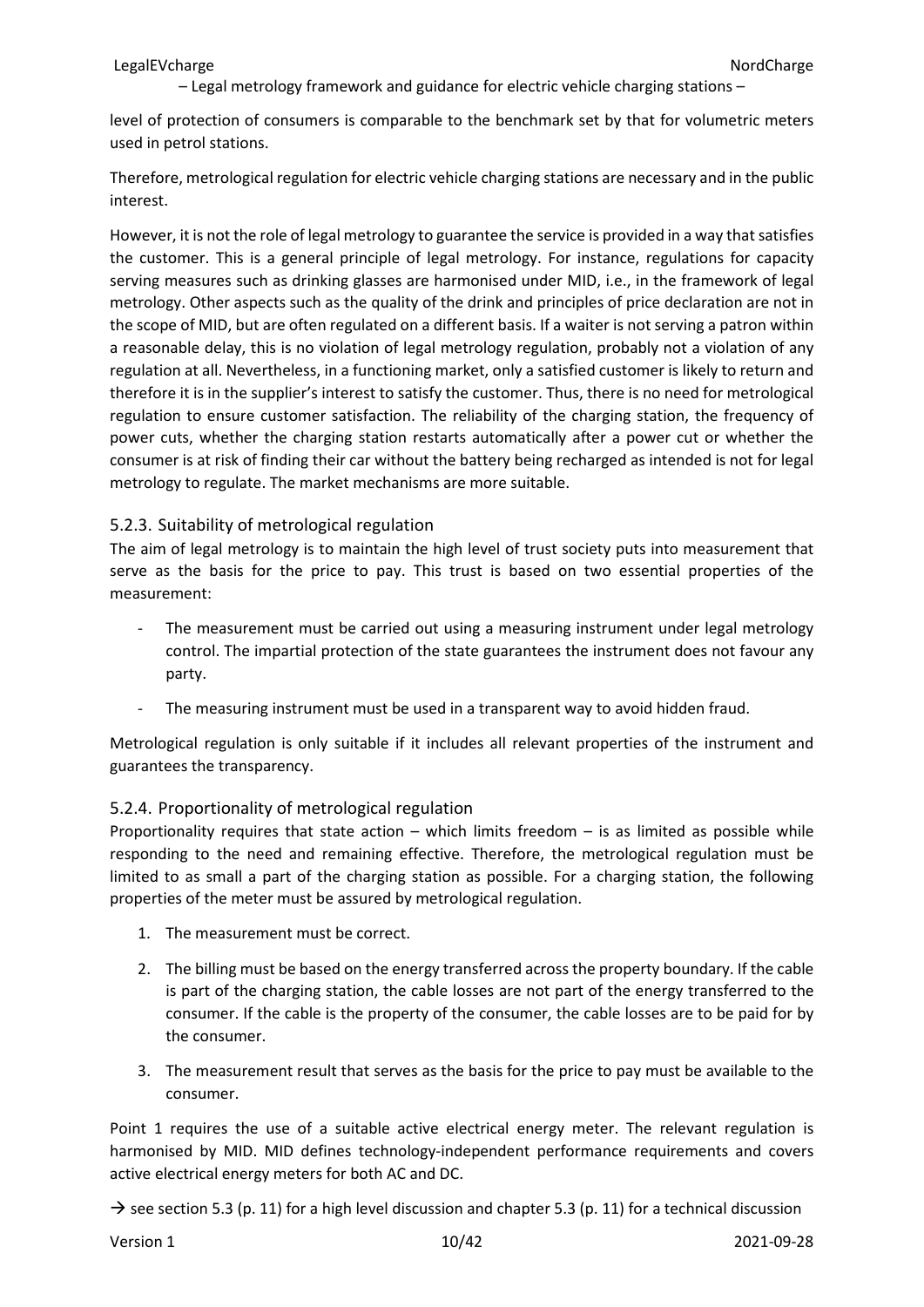Point 2 requires the measurement to be referred to the property boundary. It is not practical to have the meter exactly at the property boundary. If the cable is part of the charging station, the losses between the meter and the property boundary can be significant. In all cases, the losses are always in favour of the supplier if the measurement does not take them into account. MID requires the meter not to systematically favour any party (Annex V (MI-003) point 3 MID). The simple view that only the meter itself must satisfy this requirement violates the suitability requirement of MID ("A measuring instrument shall be suitable for its intended use taking account of the practical working conditions and shall not require unreasonable demands of the user in order to obtain a correct measurement result.", Annex I point 7.2 MID).

### $\rightarrow$  see section [5.4](#page-13-1) (p. [14\)](#page-13-1)

Point 3 requires the measurement result to be communicated to the consumer. The result as made available to the consumer must be

- transparent the consumer can compare the measurement result indicated by the measuring instrument with the corresponding value on the bill and without having to trust the other party;
- trustworthy the authenticity of the indicated result is assured;
- non-discriminatory no party can block the access to the authentic indication of the measurement result by sealing the interface, setting a password or requiring a tool that is not easily available to the other party.

 $\rightarrow$  see section [5.5](#page-16-1) (p. [17\)](#page-16-1)

### <span id="page-10-0"></span>5.2.5. Conclusion

MID is fit for purpose for active electrical energy meters used in electric vehicle charging station. The performance requirements of MID call for technical implementations that differ from the technical implementations used in other applications. They are necessary and suitable to achieve the aims of legal metrology. There is no need for additional requirements in the case of active electrical energy meters used in EVCS.

Customer satisfaction is outside the scope of legal metrology.

Proportionality requires the metrological regulation to be limited to as small a part of the charging station as possible. This smallest part consists of the meter only, requires the meter to account for the losses between the meter and the property boundary  $-$  i.e., the connection between the charging station and the car – and requires the measurement result to be made available to the consumer in a transparent, trustworthy and non-discriminatory way.

A more detailed analysis is available in the following sections.

### <span id="page-10-1"></span>5.3. Active electrical energy meters

### <span id="page-10-2"></span>5.3.1. Fundamental question

Are all active electrical energy meters relevant for the protection of consumers, levying of taxes and duties and fair trading, and intended for residential, commercial and light industrial use within the scope of MID or only those for AC active electrical energy?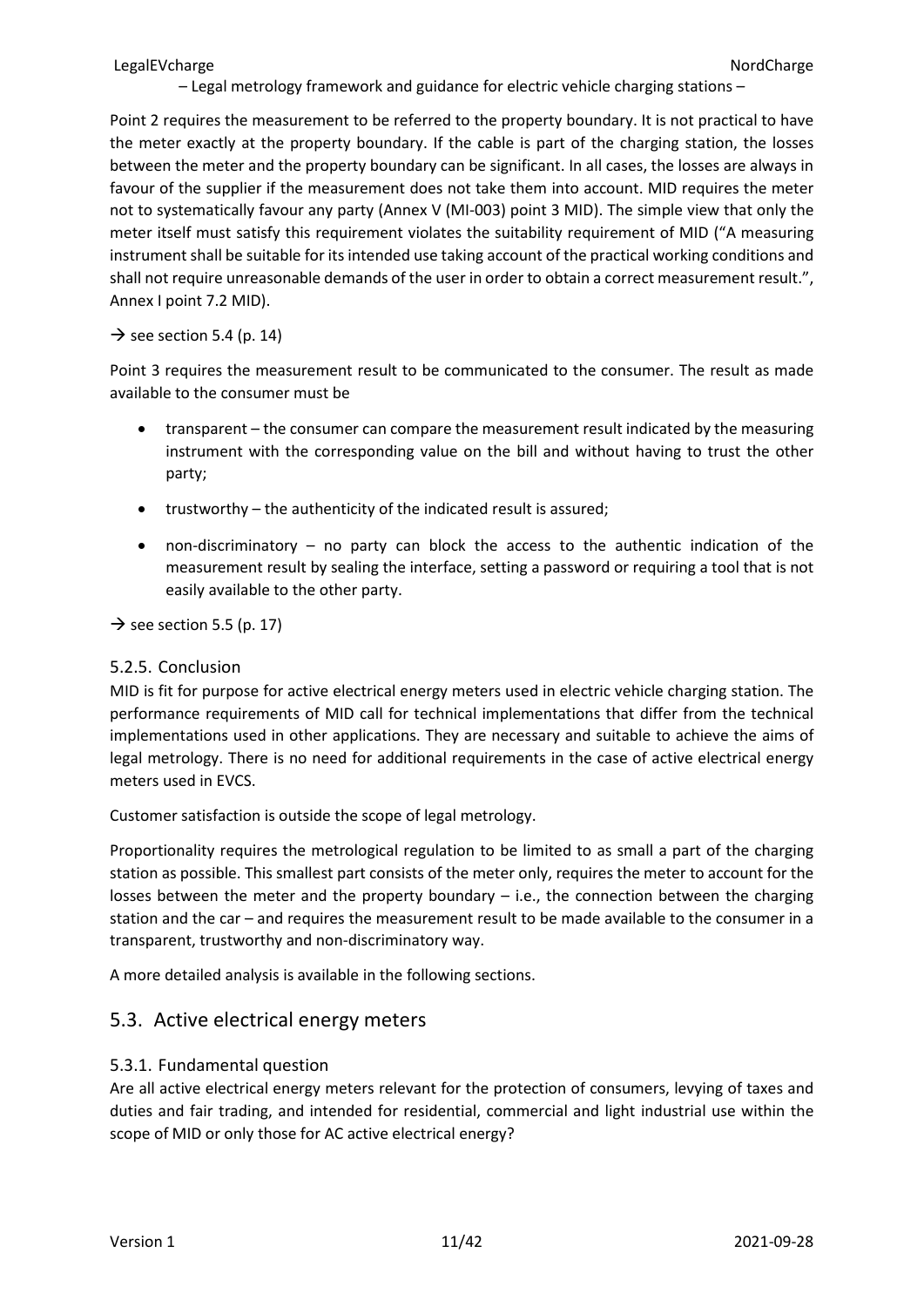#### <span id="page-11-0"></span>5.3.2. Situation today

Electric vehicles are increasingly common which means that more and more charging stations for public use are being installed. These fall into the category 'residential, commercial and light industrial use'. Customers are billed for the active electrical energy they receive. Member States wish to prescribe the use of active electrical energy meters for electric vehicle charging stations where they consider it justified for reasons of 'protection of consumers, levying of taxes and duties and fair trading' (Art. 3 MID), regardless of the technology chosen by the industry, i.e. AC or DC.

There is uncertainty amongst the Member States regarding the question whether the scope of Annex V (MI-003) MID ('active electrical energy meters') is limited to active electrical energy meters for AC or whether it also includes active electrical energy meters for DC. If the latter are included, Member States can prescribe the use of MID-compliant active electrical energy meters in electric vehicle charging stations providing DC active electrical energy. If they are not included, Member States need to define non-harmonised regulation for the very same reasons foreseen by article 3 MID, i.e. 'protection of customers, levying of taxes and duties and fair trading'.

Commission's standardisation mandate M/541 requests the standardisation organisations, "with reference to Annex I (e.g. point 10.4) and Annex V to Directive 2014/32/EU, to draft one or more European standards concerning the legal metrological control of delivery to the public of electricity for use in electrical means of transport covered by Article 4 of Directive 2014/94/EU (i.e. electric road transport, maritime transport and inland navigation)," (Annex II M/541), further specifying that this/these standards shall be "containing technical specifications concerning the legal metrological control of delivery to the public of AC and/or DC electricity, also for on-board metering, for use in electrical means of transport" (Annex I M/541). It is only possible to draft such a standard for DC "with reference to […] Annex V to Directive 2014/32/EU" if such meters are within the scope of Annex V.

In 2021, CENELEC TC 13 decided to prepare a new standard in response to this mandate for DC active electrical energy meters, EN 50470-4 (CENELEC TC 13 decision D2021/003).

#### <span id="page-11-1"></span>5.3.3. Historical background

Until recently, electric vehicle charging stations providing active electrical energy using DC were either for companies' internal use and internal billing, e.g., public transport, postal services or supply for supermarkets, or the use was free of charge, i.e. included in the price of the vehicle. Active electrical energy meters in those charging stations were outside the scope of MID, either because the active electrical energy measurement was not used for billing purposes and thus not relevant for the 'protection of consumers, levying of taxes and duties and fair trading' (Art. 3 MID) or because they were not 'intended for residential, commercial and light industrial use' (Annex V (MI-003) MID).

Electric vehicle charging stations providing active electrical energy using AC were always intended for use by the general public and the billing was based on the active electrical energy. Therefore, they were relevant for the 'protection of consumers, levying of taxes and duties and fair trading' (Art. 3 MID) and thus within the scope of MID from the beginning.

Consequently, the Working Group on Measuring Instruments concluded on 12 June 2014:

'Slow and medium fast charging systems of e-vehicles requiring AC delivery fall under MI-003, however, no mandate currently considers the metering aspect. Ideally, the maximum permissible errors provided for in Annex MI-003 should also apply to fast charging DC systems, but they are out of the scope of MID.' (point 7 of MI-14-017)

Considering that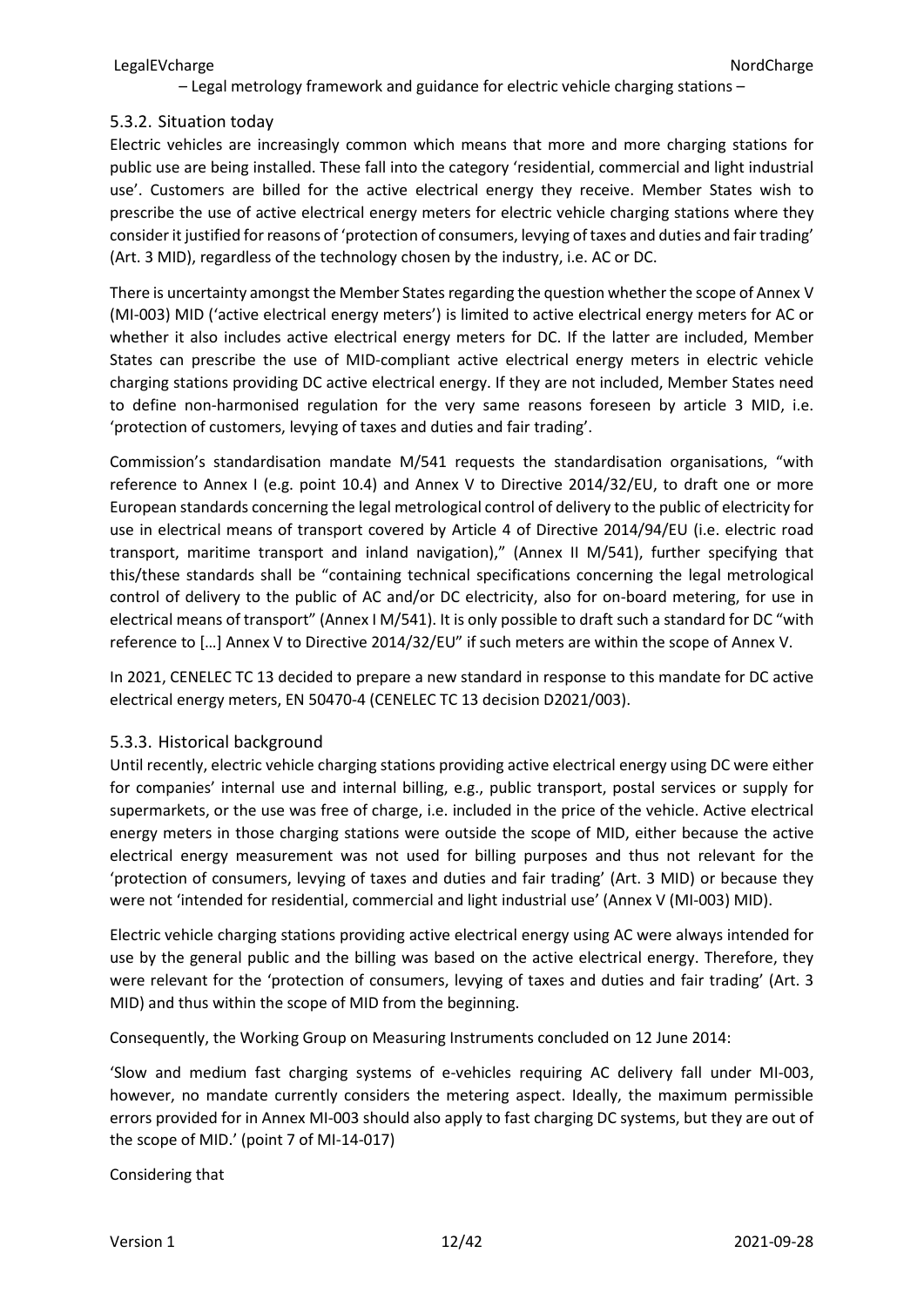- 1. the situation did not change between the recast of the MID of 24 February 2014 (2014/32/EU) and the meeting on 12 June 2014 (MI-14-017),
- 2. the statement 'the maximum permissible errors provided for in Annex MI-003 should also apply to fast charging DC systems, but they are out of the scope of MID' (point 7 of MI-14-017) shows an intention that would have led to a modification of Annex V (MI-003) in the recast of MID (2014/32/EU) had this been deemed necessary to extend the scope of MID to active electrical energy meters both for AC and DC,
- 3. such a modification has not been made, i.e. it has not been deemed necessary to modify Annex V (MI-003) in the recast of MID (2014/32/EU) to subject active electrical energy meters for DC to the requirements of MID once they are used within the scope of MID,

it is clear that active electrical energy meters used in fast charging DC systems were considered out of scope of MID on and prior to 12 June 2014 because of the way they were used, not because active electrical energy meters for DC were not considered to be active electrical energy meters.

### <span id="page-12-0"></span>5.3.4. Technical background: Scope (Annex V (MI-003) MID)

'Active energy' is defined as 'electrical energy transformable into some other form of energy' (see IATE, the EU's terminology database, the harmonised standard EN 50470-1 and the International Electrotechnical Vocabulary (IEV, IEC 60050)). The definition includes both DC and AC, since both provide energy transformable into some other form of energy, e.g. mechanical energy in the case of a motor.

Consequently, the term 'active electrical energy meter' includes both DC and AC. 'Active energy meter' and 'watt-hour meter' are synonyms (see IATE, EN 50470-1, IEV). The IATE gives an example for the term in context, 'the procedure requires the use of a bi-directional DC Watt-hour meter' (see OJ L 335, 22.12.2015, p. 1–84). Therefore, 'watt-hour meter', 'active energy meter' and 'active electrical energy meter' include DC. This is also stressed by the title of several standards, which explicitly mention 'AC' to reduce their scope to AC active energy only.

→ The scope of Annex V (MI-003) MID covers active electrical energy meters for both DC and AC.

### <span id="page-12-1"></span>5.3.5. Technical background: Requirements (Annex V (MI-003) MID)

For the sake of readability, it is convenient to limit explicit exceptions to a minimum. Some quantities are commonly used in the context of AC, but are often omitted in the context of DC, namely because they take a constant and obvious value. However, they remain defined and therefore, it is valid to use them for both DC and AC without exception.

- 1. Power factor. The power factor is defined as the ratio of active power to apparent power (IATE, EN 50470-1, IEV). For DC, the active power and the apparent power are identical and the power factor is equal to unity.
- 2. Frequency. For DC, the frequency is 0 by definition. Only this definition is compatible with the fundamental laws of electrotechnology, e.g.  $X_L = 2 \pi f L$ .

For DC, some requirements are not a limitation for the meter or not applicable.

- 3. Power factor range. For DC, a manufacturer can specify 'power factor range: unlimited'. Such a meter will comply with the MPEs for all values of the power factor that are physically possible and will be fit for purpose.
- 4. Disturbance 'DC in the current circuit'. Annex I MID defines the terms 'disturbance' and 'rated operating conditions' to be mutually exclusive and depending on the specifications for the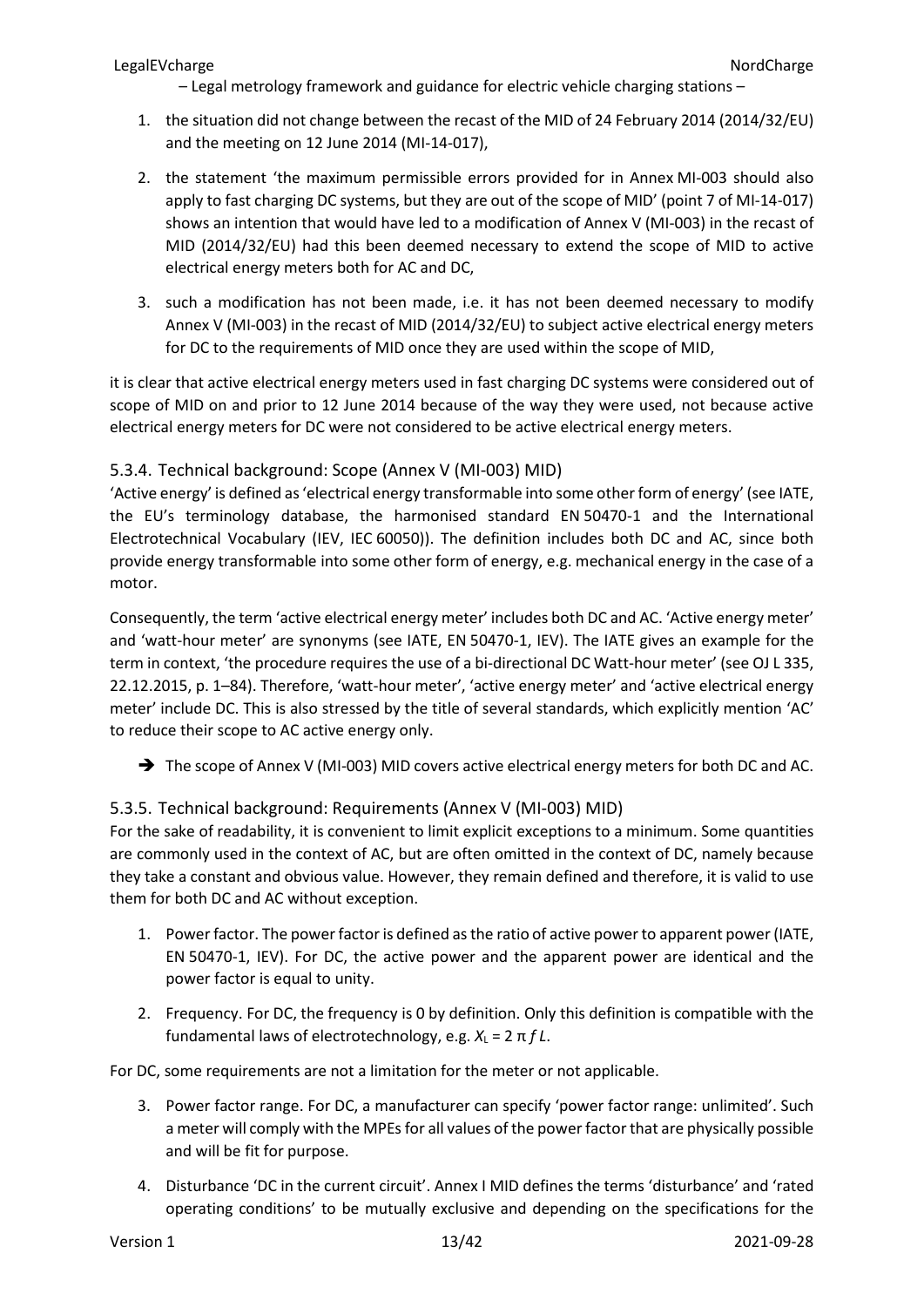measurand and the influence quantities. When the specified reference frequency is 50 Hz, 'DC in the current circuit' is a disturbance and the relevant critical change value for disturbances (Table 3) is applicable. When the specified reference frequency is 0 Hz (DC), 'DC in the current circuit' is within the rated operating conditions and the MPEs at rated operating conditions (Table 2) are applicable.

Active electrical energy meters for both DC and AC can meet the requirements of Annex V (MI-003) MID.

### <span id="page-13-0"></span>5.3.6. Conclusion

'Active electrical energy meters' used for billing purposes, relevant for the 'protection of consumers, levying of taxes and duties and fair trading' (Art. 3 MID) and 'intended for residential, commercial and light industrial use' (Annex V (MI-003) MID) are – and have always been – included in the scope of MID regardless of whether AC or DC is used. Therefore, MID serves the intended purpose as it is, without need for any modification.

### <span id="page-13-1"></span>5.4. Transformer operated meters

### <span id="page-13-2"></span>5.4.1. Fundamental question

Does MID allow active electrical energy meters designed for use in combination with external instrument transformers? If so, is this limited to certain instrument transformers and similar external components using some technologies, excluding others? Must the active electrical energy meter display the energy measured by the meter or may it correct for the effect of external components such as the instrument transformer?

### <span id="page-13-3"></span>5.4.2. Analysis

Annex V (MI-003) applies only to the active electrical energy meters, not to external instrument transformers, but explicitly mentions that meters may be used in combination with such instrument transformers (Annex V (MI-003) MID, note). However, this statement is immediately followed by the definitions. There, "an active electrical energy meter [is defined as] a device which measures the active electrical energy consumed in a circuit". The quantities I and U refer to the inputs of the meter rather than the circuit in which active electrical energy is consumed. Only in the case of direct-connected meters, without transformers, are the two identical [\(Figure](#page-13-4) 2).



<span id="page-13-4"></span>*Figure 2:* Direct connected meter: The energy measured by the meter is that same as the energy consumed in the circuit since  $I_{\text{Meter}} = I_{\text{Circuit}}$  and  $U_{\text{Meter}} = U_{\text{Circuit}}$ .

In the most common case of indirect-connected meters, transformer-operated meters, the energy measured by the meter is not equal to the energy consumed in the circuit [\(Figure](#page-14-0) 3) since *I*<sub>Meter</sub> ≠ *I*<sub>Circuit</sub> and  $U_{\text{Meter}} \neq U_{\text{Circuit}}$ . In addition, the meter measures the current flowing in one circuit and the voltage across another circuit, so the energy measured by the meter is not consumed anywhere at all; it is a so-called *phantom energy*. Nevertheless, such a measurement is very common and meaningful – the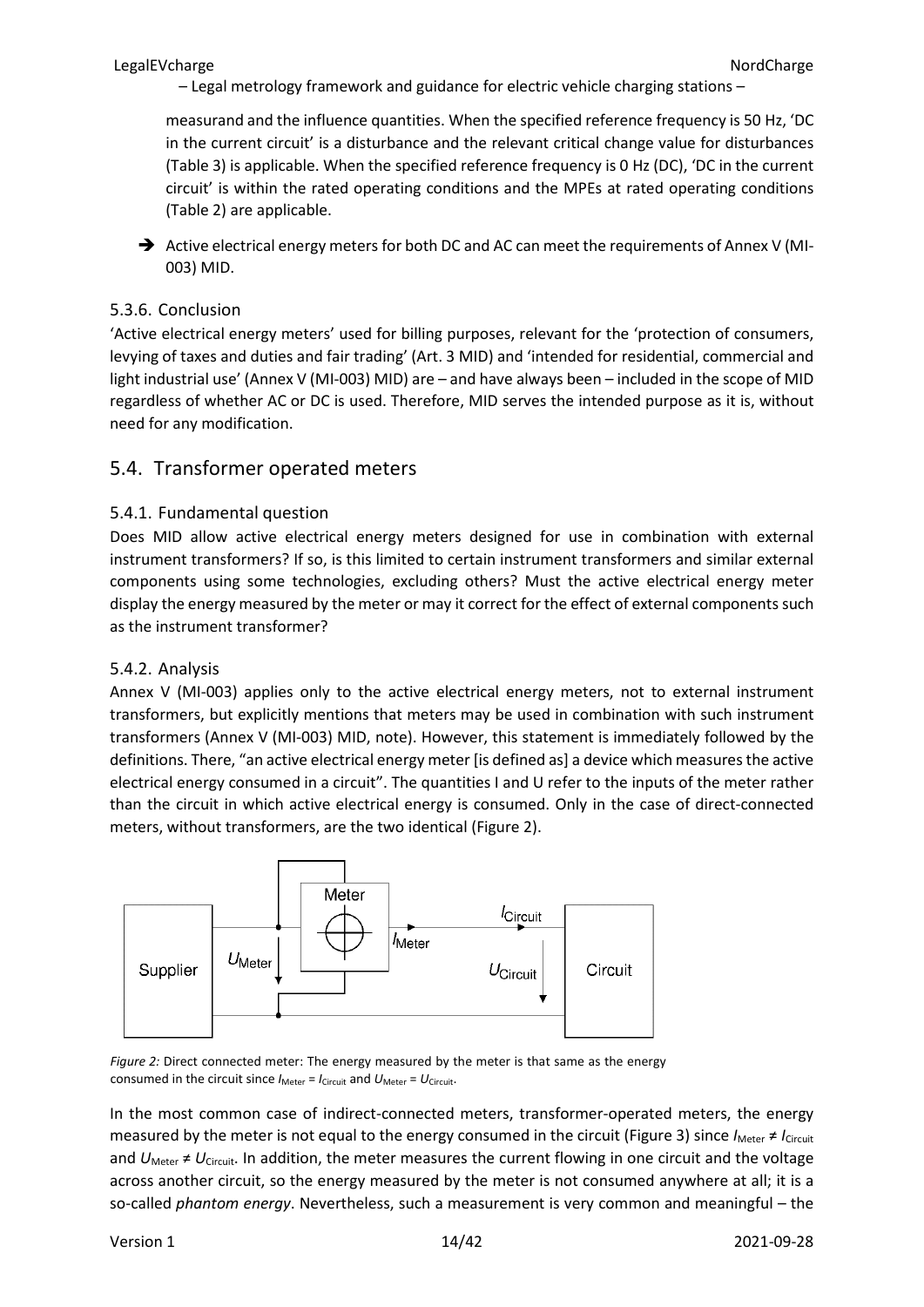transformers create representations of the voltage *U*Circuit and the current *I*Circuit. While the two quantities *I<sub>Meter</sub>* and *U<sub>Meter</sub>* are not relevant in themselves, they allow for an accurate reconstruction of the voltage *U*<sub>Circuit</sub> and the current *I*<sub>Circuit</sub> as long as some characteristics of the instrument transformers are known. These characteristics are shown on the nameplate of transformers. Most transformeroperated meters take these characteristics into account and display the energy consumed in the circuit even though they measure the phantom energy applied to its input. While this is very convenient for all concerned parties – the energy that is the basis for the price to pay can be read directly from the meter – there is a risk of fraud if the meter is configured for transformers with specified characteristics, e.g., a given transformation ratio, but used with different transformers having, e.g., a different transformation ratio. Ever since transformer-operated meters exist, this risk has been mitigated by showing the transformer characteristics for which the meter is designed on the nameplate or on the display. A consumer without any knowledge about electricity can compare the information on the nameplate or display of the meter with the corresponding information on the nameplate of the transformer. Only if the two match, the configuration is correct. Therefore, it is not necessary to metrologically secure the connection between the meter and the transformers, which would be very inconvenient; installation seals are sufficient. It is worth noting that this discussion is not limited to inductive analogue transformers. The essential property is that the transformers generate signals – not necessarily analogue or proportional – that allow for an accurate reconstruction of the voltage *U*Circuit and the current *I*Circuit.



<span id="page-14-0"></span>*Figure 3:* Meter measuring the energy indirectly using instrument transformers: The energy measured by the meter (blue) is different from the energy consumed in the circuit (black) since  $I_{\text{Meter}} \neq I_{\text{Circuit}}$  and  $U_{\text{Meter}} \neq U_{\text{Circuit}}$ , but the meter can display the energy consumed in the circuit based on a simple calculation.

In most of the part *specific requirements* of Annex V (MI-003) MID, I and U are used according to the definition, but the critical change value (point 4.3.1) is referred to the energy in the circuit. For transformer-operated meters displaying the energy consumed in the circuit, the corresponding formula only holds if I and U are referred to the circuit, i.e. the primaries of the instrument transformers and not the quantities measured by the meter. EN 50470-3, the relevant harmonised standard, explicitly mentions such "primary registers"; most transformer-operated meters display the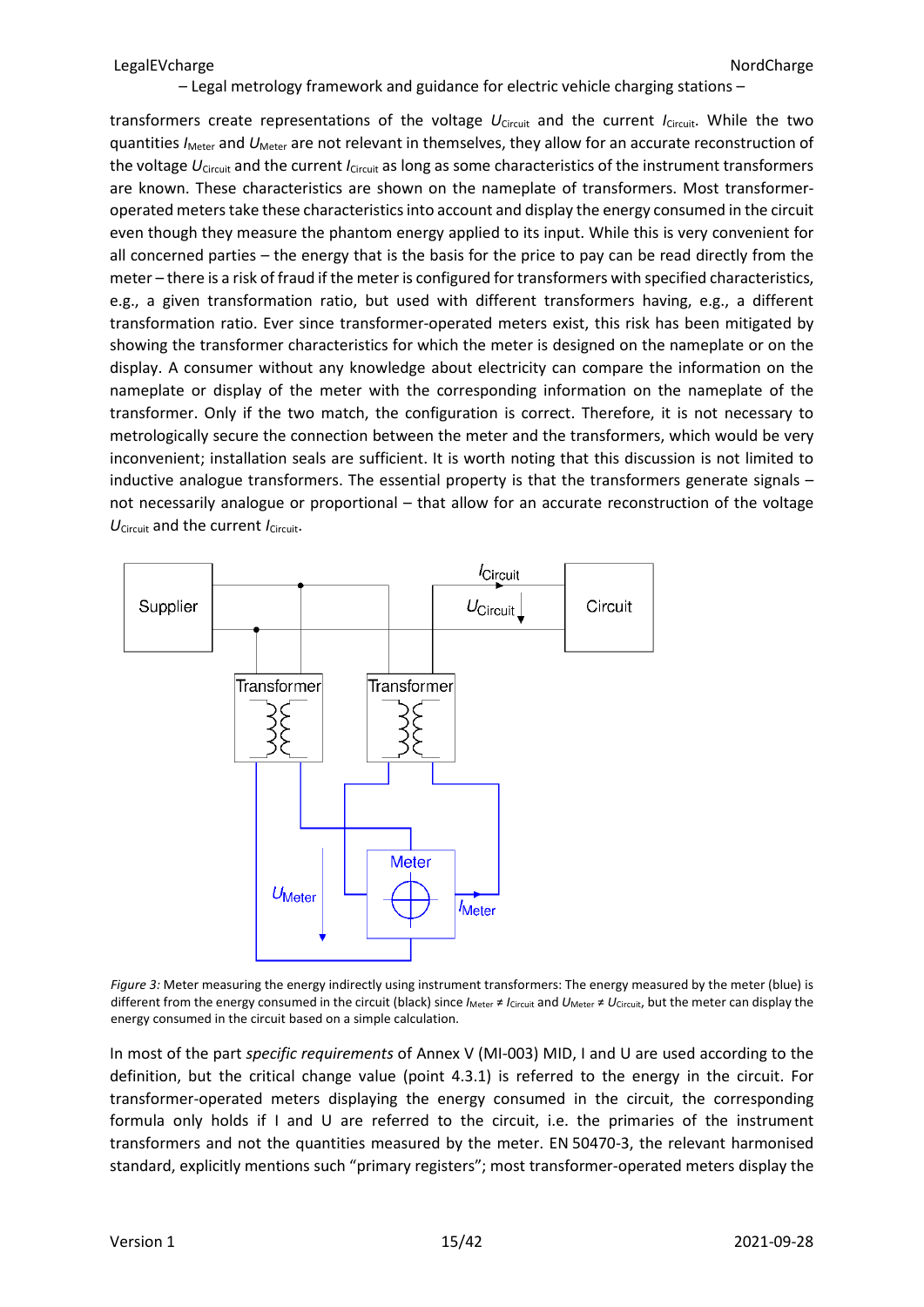energy consumed in the circuit, i.e., the energy measured by the combination of meter and instrument transformers.

- $\rightarrow$  MID explicitly allows active electrical energy meters designed for use in combination with external instrument transformers.
- $\rightarrow$  Most transformer-operated meters correct for the effects of the instrument transformers and display the energy consumed in the circuit. The relevant harmonised standard explicitly allows for this.

There is no explicit provision in Annex V requiring or allowing the transformer-operated meters to display the energy consumed in the circuit, correcting for the effect of external components such as the instrument transformer. The energy consumed in the circuit is the basis for the price to pay and most relevant to the consumer; it is appropriate to display this energy rather than the phantom energy measured by the meter itself. Therefore, the harmonisation of EN 50470-3 is consistent with the goals of MID and not a mistake. While the scope of EN 50470-3 is limited to some kinds of instrument transformers, this principle is applies to meters for use with any kind of instrument transformers and other, similar external components.

- $\rightarrow$  MID applies to meters designed for use in combination with external components such as instrument transformers without limiting the technology used in these external components. The essential condition is than the energy consumed in the circuit can be determined reliably and that the requirements of protection of consumers and fair trading are satisfied.
- When read as a detailed technical specification, the phrasing of MID Annex V (MI-003) is contradictory for indirect-connected meters. This contradiction existed already with state of the art technology of 2004. Therefore, this interpretation cannot reflect the intention of the legislator; it is not appropriate to use this interpretation.
- $\rightarrow$  When read as a performance requirement, the phrasing of MID Annex V (MI-003) is perfectly appropriate and free of contradictions for any kind of meter. Since the difference between direct-connected or indirect-connected meters is irrelevant – both kinds of meters measure the active electrical energy consumed in the consumer's circuit in a way that satisfies the requirements of protection of the consumer and fair trading – this statement is valid for both direct-connected or indirect-connected meters.

A practical application using external components generating a representation allowing for an accurate reconstruction of the voltage *U*<sub>Circuit</sub> and the current *I*<sub>Circuit</sub> are cables with non-negligible losses in electric vehicle charging stations. The energy to be measured is the energy transferred to the consumer, i.e., at the consumer end of the cable, but the energy measured by the electricity meter itself is the energy leaving the charging station, i.e., at the charging station end of the cable [\(Figure](#page-16-3) 4).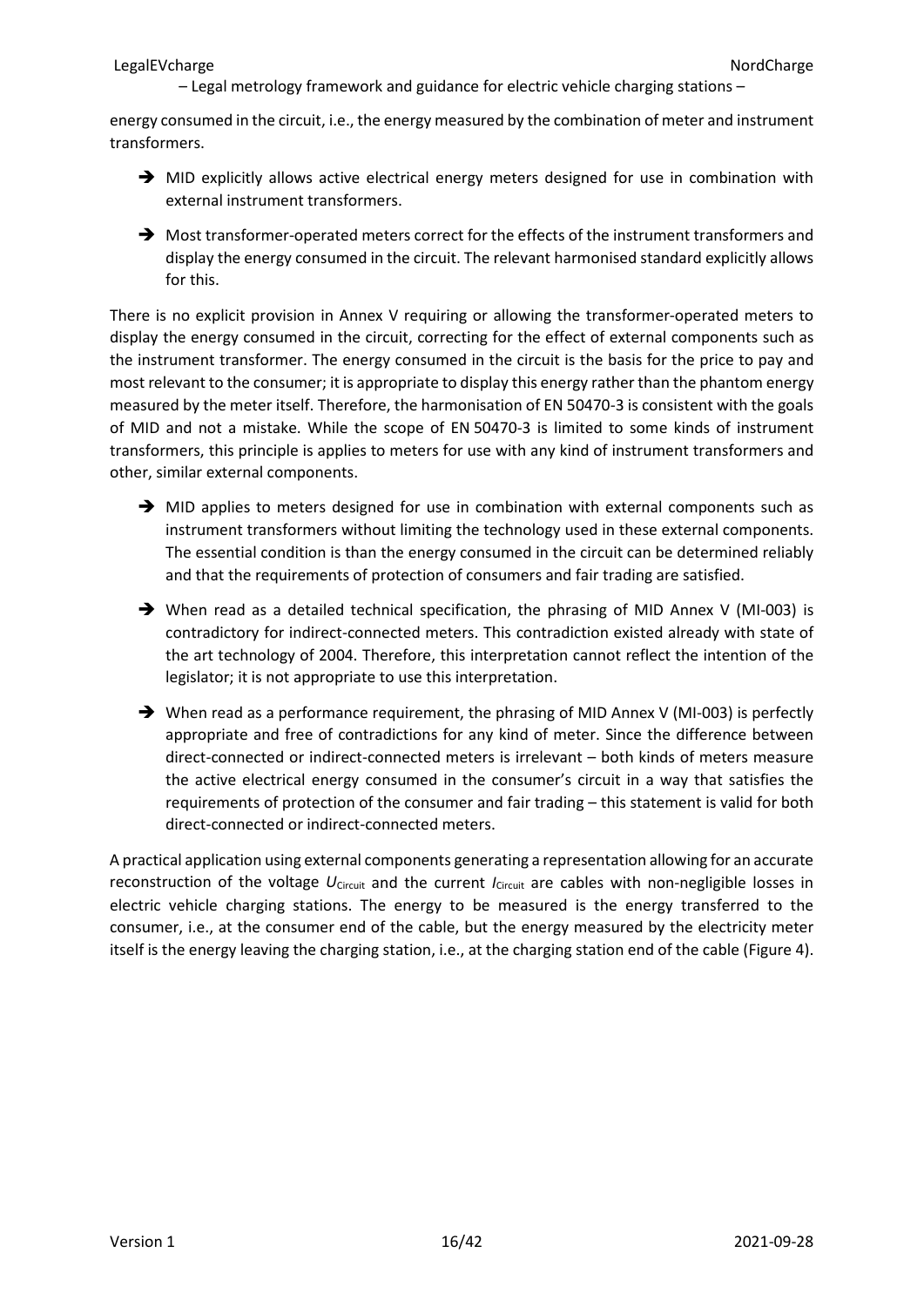

<span id="page-16-3"></span>*Figure 4:* Meter measuring the energy indirectly taking into account cable losses: The energy measured by the meter (blue) is different from the energy consumed in the circuit (black) since  $U_{\text{Meter}} \neq U_{\text{Circuit}}$ , but the meter can display the energy consumed in the circuit based on a simple calculation.

The energy measured by the meter is larger than the energy consumed by the circuit due to the cable losses. The cable losses can be easily accounted for with a simple correction. The only difference in the calculation between a correction for instrument transformers and cable losses is that in the case of analogue instrument transformers for voltage, a correction factor multiplied by the voltage U<sub>Meter</sub> yields  $U_{Circuit}$ :  $U_{Circuit}$  =  $k_U \times U_{Meter}$ , where  $k_U$  is taken from the instrument transformer ratings. In the case of cable losses, *U*Circuit is calculated subtracting the product of a correction factor and the current *I*Meter from  $U_{\text{Meter}}$ :  $U_{\text{Circuit}} = U_{\text{Meter}} - 2 R_{\text{Cable}} \times I_{\text{Circuit}}$ , where  $R_{\text{Cable}}$  is taken from the cable ratings.

 $\rightarrow$  The calculation required to determine the energy consumed in the circuit when cable losses between the meter and the circuit are not negligible is similar to the calculation required in transformer-operated meters. Therefore, MID can only allow both implementations of indirect measurement or none at all. Since MID explicitly mentions indirect meters designed for use with instrument transformers, it also allows for indirect meters designed for use with lossy cables.

### <span id="page-16-0"></span>5.4.3. Conclusion

- 1. MID covers active electrical energy meters, including those for indirect connection.
- 2. When read as performance requirements aiming for appropriated protection of the consumer and fair trading, Annex V (MI-003) is free from any contradiction. It allows for indirectconnected meters taking any representation of the voltage  $U_{\text{Meter}}$  and the current *I*Meter at the input of the consumer's circuit as long as it allows for an accurate reconstruction of the voltage  $U_{\text{Circuit}}$  and the current *I*<sub>Circuit</sub> at the input of the consumer's circuit and hence the energy consumed in the circuit that is the basis for the price to pay.
- 3. In the interest of protection of the consumer and maintenance of the consumer's trust through transparency, the characteristics of any transforming element used with the active electrical energy meter must be shown on the meter, either on the nameplate or on the display. This is state of the art today and has been state of the art for more than a century.

### <span id="page-16-1"></span>5.5. Display

### <span id="page-16-2"></span>5.5.1. Fundamental question

Legal metrology traditionally aims to establish and enforce the rules for measurements that are used in commercial transactions without being party to the transaction. A well-established method is to mark the measuring instruments with a well-recognisable symbol if they respond to the legal requirements. If all concerned parties can convince themselves that this symbol is present on the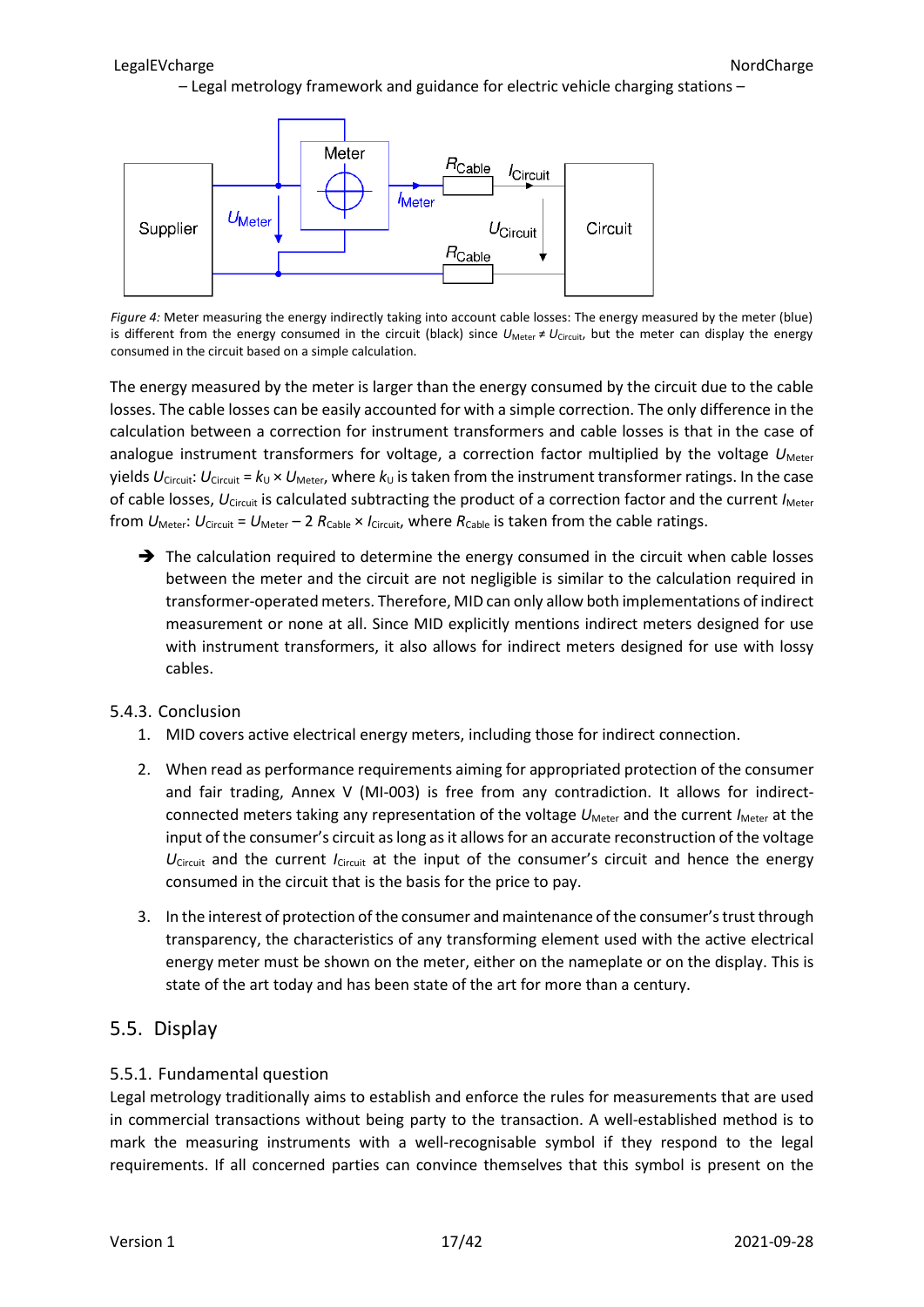instrument and read the result of the measurement themselves, they can consider the measurement to be trustworthy.

In the past centuries and even millennia, measuring instruments were isolated instruments, the advance of modern-day technology such as microelectronics and telecommunication infrastructure such as the internet led to the development of distributed systems. It is obvious that the result of a measurement carried out using an instrument without means of remote communication of the result must be shown by the said instrument.

Nowadays, an important question is whether in the case of modern instruments with means of remote communication, the measurement result may be made available using modern-day technology without compromising the aim of legal metrology and violating requirements of MID.

#### <span id="page-17-0"></span>5.5.2. Regulatory context

"Member States may prescribe the use of measuring instruments for measuring tasks, where they consider it justified for reasons of […] protection of consumers, […] and fair trading" (Article 3).

In Annex I point 10, requirements for the indication of the result of the measurement are detailed.

- 10.1. Indication of the result shall be by means of a display or hard copy.
- 10.2. The indication of any result shall be clear and unambiguous and accompanied by such marks and inscriptions necessary to inform the user of the significance of the result. Easy reading of the presented result shall be permitted under normal conditions of use. Additional indications may be shown provided they cannot be confused with the metrologically controlled indications.
- 10.3. In the case of hard copy the print or record shall also be easily legible and non-erasable.
- 10.4. A measuring instrument for direct sales trading transactions shall be designed to present the measurement result to both parties in the transaction when installed as intended. When critical in case of direct sales, any ticket provided to the consumer by an ancillary device not complying with the appropriate requirements of this Directive shall bear appropriate restrictive information.
- 10.5. Whether or not a measuring instrument intended for utility measurement purposes can be remotely read it shall in any case be fitted with a metrologically controlled display accessible without tools to the consumer. The reading of this display is the measurement result that serves as the basis for the price to pay.

Given this context, it is clear that the display is required for consumer protection. As a result, the indication of the measurement result is

- transparent the consumer can compare the measurement result indicated by the measuring instrument with the corresponding value on the bill and without having to trust the other party;
- trustworthy the authenticity of the indicated result is assured;
- non-discriminatory no party can block the access to the authentic indication of the measurement result by sealing the interface, setting a password or requiring a tool that is not easily available to the other party.

This requirement can be interpreted as a performance requirement or a detailed technical specification.

There is no explicit definition of the term "display" in MID.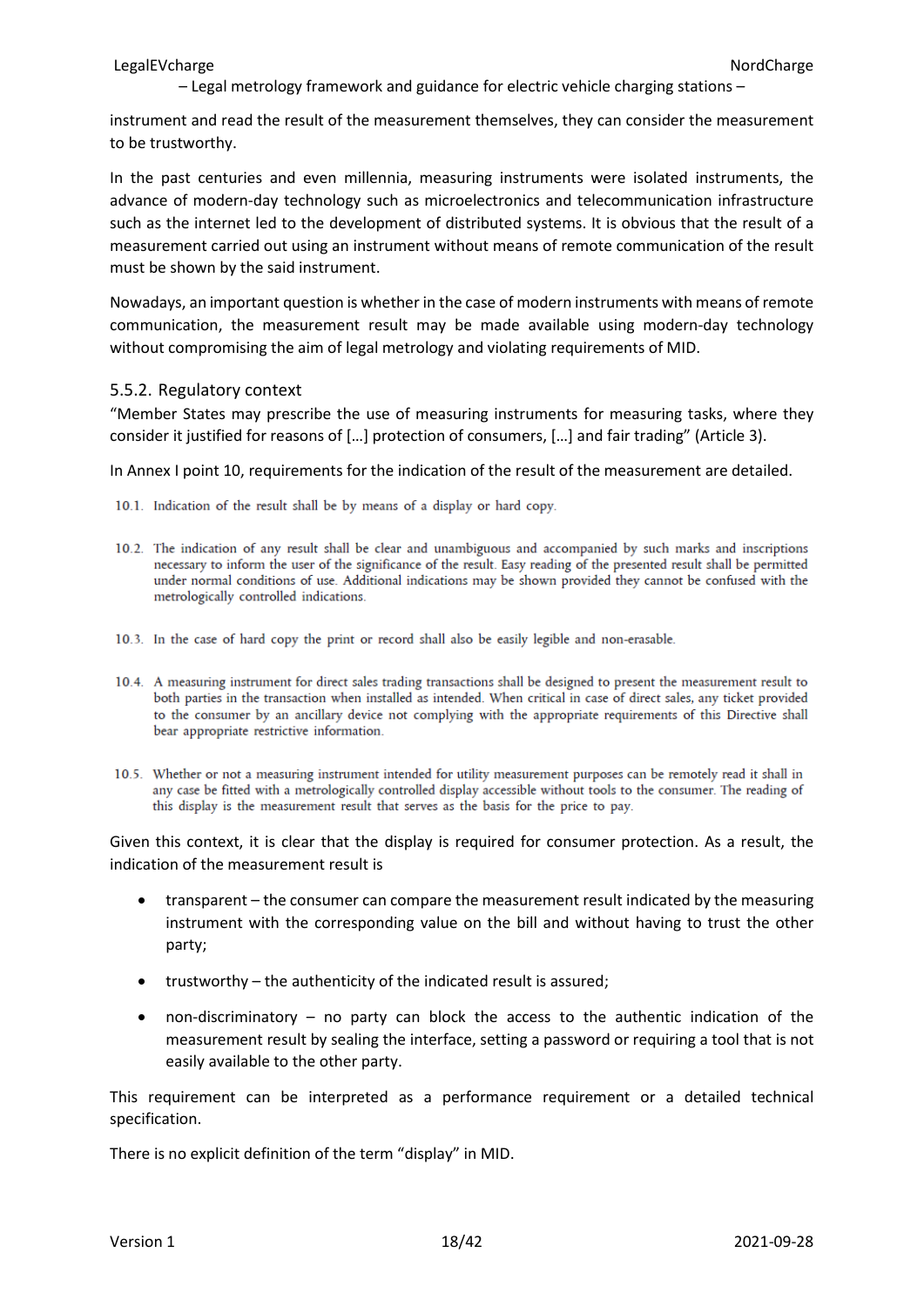MID "should be limited to the expression of essential requirements that do not impede technical progress, preferably performance requirements" (Recital 25). Harmonised standards are adopted for the purpose of expressing detailed technical specifications (Recital 25).

#### <span id="page-18-0"></span>5.5.3. Strict interpretation as performance requirement

When points 10.1, 10.4 and 10.5 are taken as performance requirements, a technical solution that satisfies the requirements of transparency, trustworthiness and non-discrimination is acceptable. Given the suitability requirement "A measuring instrument shall be suitable for its intended use taking into account of the practical working conditions" (Annex I point 7.2), these three requirements must be met when the meter is in use.

Often, meters are used in closed and locked electrical cabinets where access is restricted to skilled persons for safety reasons. In this case, a meter where the hardware implementation of the display is integrated the meter housing does not satisfy the requirements when in use. The indication of the result shall be shown such that the requirements are met, in this case outside the locked electrical cabinet.

The detailed technical specifications to be derived from this performance requirement, e.g. by manufacturers, conformity assessment bodies and market surveillance authorities, are subject to technological progress and the practical working conditions. Therefore, it is appropriate that MID does not include an explicit and detailed definition of the term "display".

In conclusion, when taking points 10.1, 10.4 and 10.5 as performance requirements, MID is free of contradictions and satisfies the requirements of consumer protection and fair trading; it is fit for purpose with regards to active electrical energy meters used in EVCS.

#### <span id="page-18-1"></span>5.5.4. Strict interpretation as detailed technical specification

When points 10.1, 10.4 and 10.5 are taken as detailed technical specifications, the hardware implementation of the display must be within the housing of the meter.

Often, meters are used in closed and locked electrical cabinets where access is restricted to skilled persons for safety reasons. In this case, a meter where the hardware implementation of the display is integrated the meter housing does not satisfy the requirements of transparency, trustworthiness and non-discrimination when in use. Therefore, the meter does not contribute to the protection of consumers and fair trading, even if those are the reasons for Member States to require the use of such a meter. It is not "suitable for its intended use taking into account of the practical working conditions" (Annex I point 7.2).

In conclusion, when taking points 10.1, 10.4 and 10.5 as detailed technical specifications, MID is selfcontradictory since it is impossible to design a meter that satisfies both the strict interpretation as detailed technical specification and the suitability requirement at the same time in such an installation; protection of consumers and fair trading is not guaranteed.

Moreover, it would be an inconsistency in style to define the performance requirements in the instrument specific annexes with a greater level of detail than a detailed technical specification, which is fundamental to all instruments within the scope of MID. The greatest lack of detail would be the absence of detailed technical definition of the term "display", which is fundamental to the detailed technical specification.

### <span id="page-18-2"></span>5.5.5. "Flexible interpretation" as detailed technical specification

At the time of conformity assessment and placing on the market, meters are not mounted in closed and locked electrical cabinets. Therefore, neither the conformity assessment bodies or the market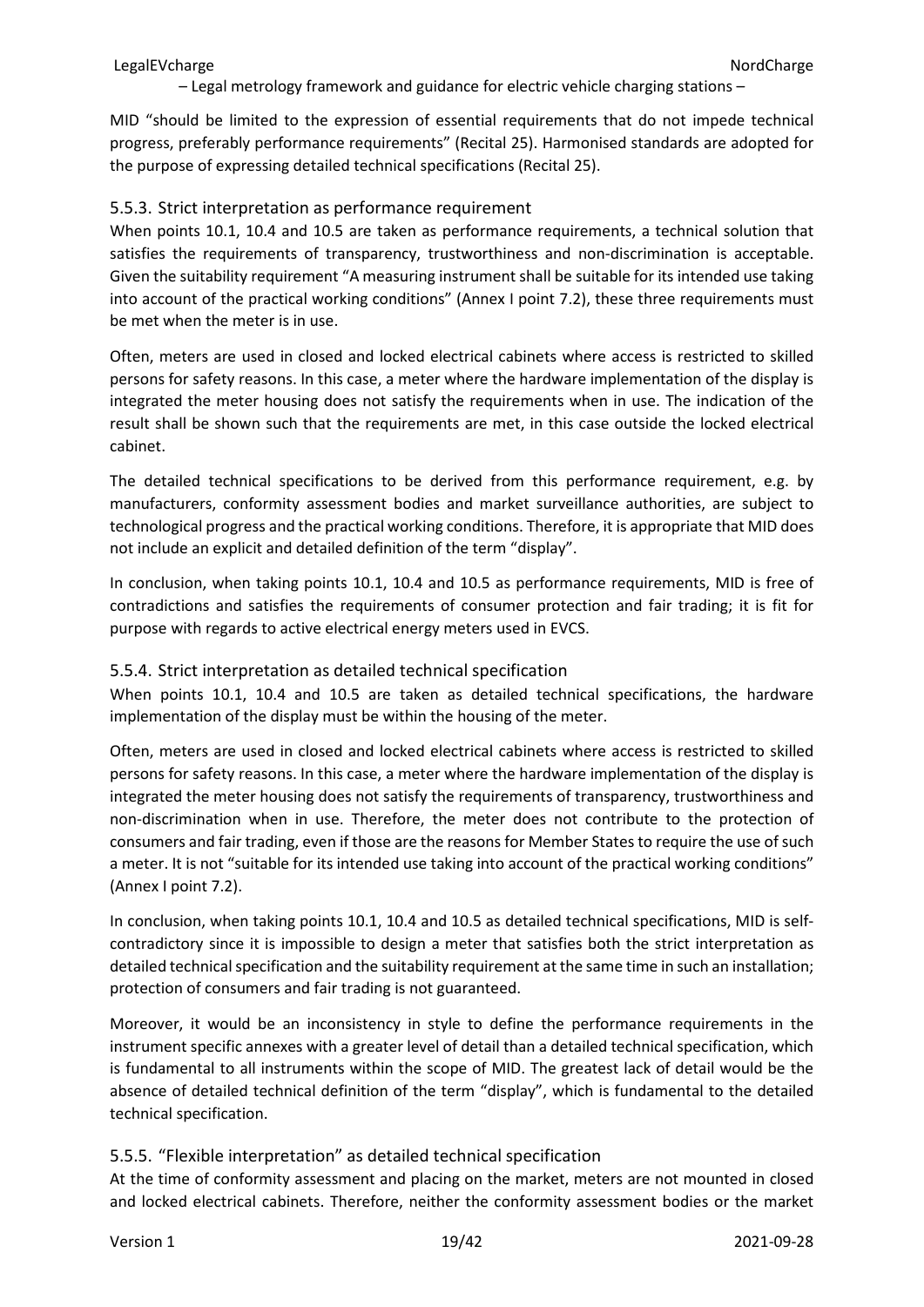surveillance authorities will notice the meter is not "suitable for its intended use taking into account of the practical working conditions" (Annex I point 7.2).

In conclusion, a meter with a hardware implementation of the display integrated in the housing will not satisfy the requirements in all practical working conditions, but neither the conformity assessment bodies or the market surveillance authorities will notice this. However, especially at electric vehicle charging stations, the lack of a visible display and consumer protection will be very visible and build a strong contrast to traditional petrol stations. Therefore, the "flexible interpretation" is likely to attract a lot of attention of consumers, consumer protection agencies, lawyers and journalists. This interpretation is neither pragmatic nor fit for purpose.

### <span id="page-19-0"></span>5.5.6. Conclusion

- 1. With the strict interpretation of points 10.1, 10.4 and 10.5 as a performance requirement, MID is free of contradictions and satisfies the requirements of consumer protection and fair trading; it is fit for purpose.
- 2. With the strict interpretation of points 10.1, 10.4 and 10.5 as a detailed technical specification, MID is self-contradicting. This interpretation cannot be used in practice. MID is not fit for purpose.
- 3. With the "flexible interpretation" of points 10.1, 10.4 and 10.5 as detailed technical specification, MID does not satisfy the requirements of consumer protection and fair trading, but this will go unnoticed by conformity assessment bodies and market surveillance authorities. The problem will be obvious especially at electric vehicle charging stations, where consumers will unavoidably notice the strong contrast to traditional petrol stations. It is likely to attract a lot of attention of consumers, consumer protection agencies, lawyers and journalists. This interpretation is neither pragmatic nor fit for purpose.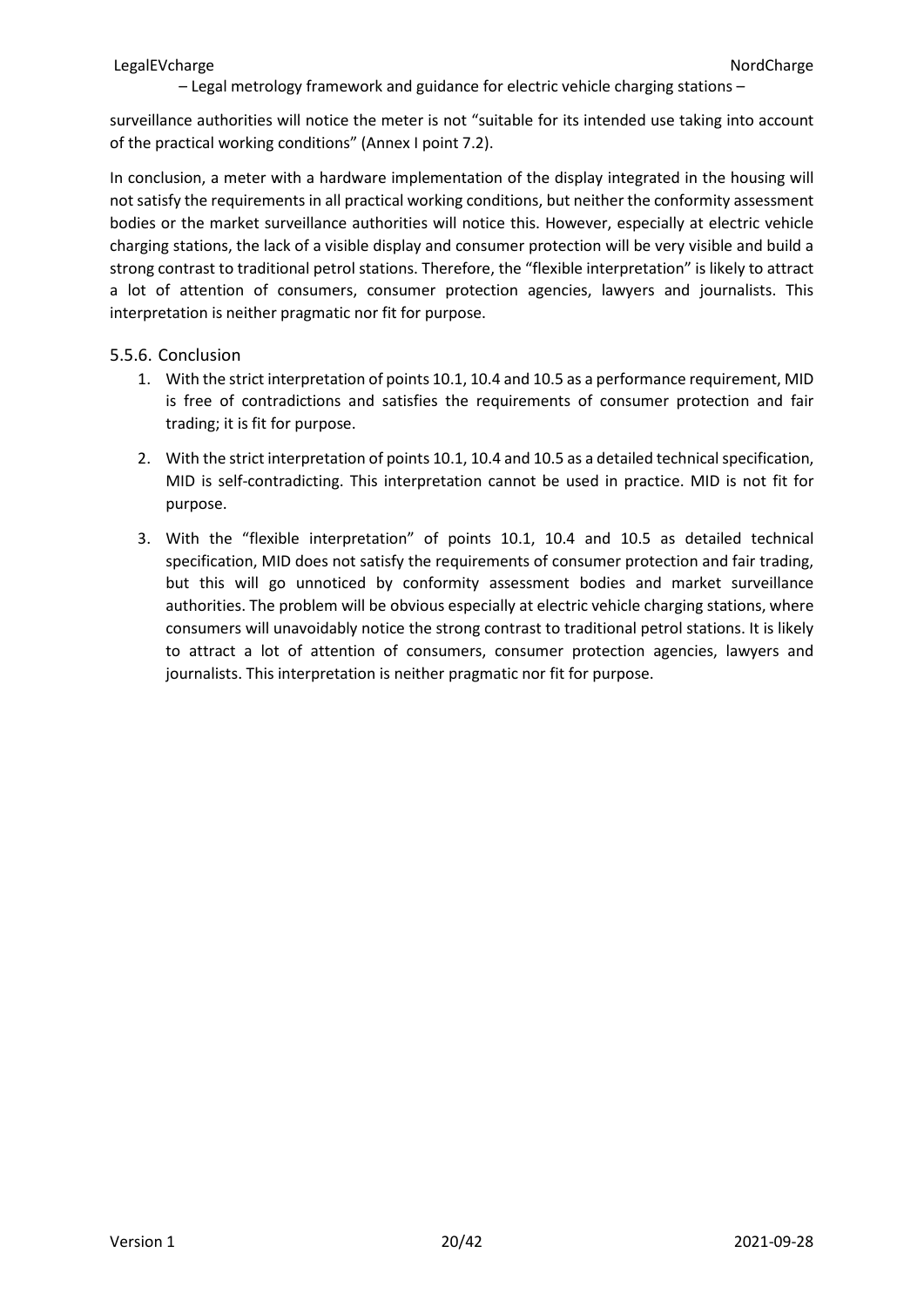# <span id="page-20-0"></span>6. Key points for implementing regulation

### <span id="page-20-1"></span>6.1. General

This chapter lists some examples of key points that may or may not be subject of non-harmonised regulation as guidance. The list is not exhaustive and does not intend to decide whether these points should be regulated and if so, how and at what level. The examples given here are not intended to be binding in any way.

### <span id="page-20-2"></span>6.2. Accuracy classes

The accuracy classes defined by MID are A, B and C. Since EVCS are commercial applications, Member States requiring the energy to be measured must allow the use of class B meters. For specific purposes, they may require class C meters (Annex V (MI-003) point 7 MID). The maximum permissible error at reference conditions is 2 % for class A, 1 % for class B and 0,5 % for class C.

For comparison, the accuracy class required by MID for fuel dispensers for petrol is 0,5. The corresponding maximum permissible error is 0,5 % for the measuring system and 0,3 % for the meter.

Some Member States choose to require class B for direct connected meters and class C for transformer operated meters. When instrument transformers are required to be of class 0,5, 0,5S or better, this leads to class B for the overall system composed of meter and, if used, instrument transformers. As a result, the overall accuracy as seen by the consumer does not depend on the choices of the manufacturer or the user.

Other Member States accept class A meters for public EVCS.

### <span id="page-20-3"></span>6.3. Display

### <span id="page-20-4"></span>6.3.1. Display resolution

Based on the general suitability requirement (Annex I point 7 MID), many Member States require the display resolution to be sufficient to respect the maximum permissible error for the smallest reasonable commercial transfer of energy. Some Member States define the energy of this smallest reasonable transfer in their legislation or require it to be shown in a clear and unambiguous way before the transaction is started.

Another way of defining the size of the minimum energy transfer, and the corresponding display resolution, is to base it on the energy equivalent to the value of smallest coin in circulation. If the smallest coin is worth 0,01  $\epsilon$ , it is generally accepted that prices are rounded to that precision. If 0,01  $\epsilon$ is to correspond to the maximum permissible error of, e.g., a class C meter at reference conditions, 0,5 %, the corresponding price of the smallest transfer of energy is  $2 \epsilon$ . Assuming a unit price of 0,40 €/kWh, 0,01 € correspond to an energy of 0,025 kWh. Some Member States do not require the energy of this smallest transfer for which the maximum permissible error is respected to be shown if the equivalent monetary value is less that the value of the smallest coin in circulation.

### <span id="page-20-5"></span>6.3.2. Authenticity

State of the art solutions to guarantee the authenticity of data can be proven (see section [5.5,](#page-16-1) p. [17\)](#page-16-1) to exist. Common solutions are

- 1. a hardware implementation of the display within the metrologically sealed housing of the meter or with a metrologically sealed connection to the meter;
- 2. a meter that cryptographically signs the data it sends to a remote device implementing the display.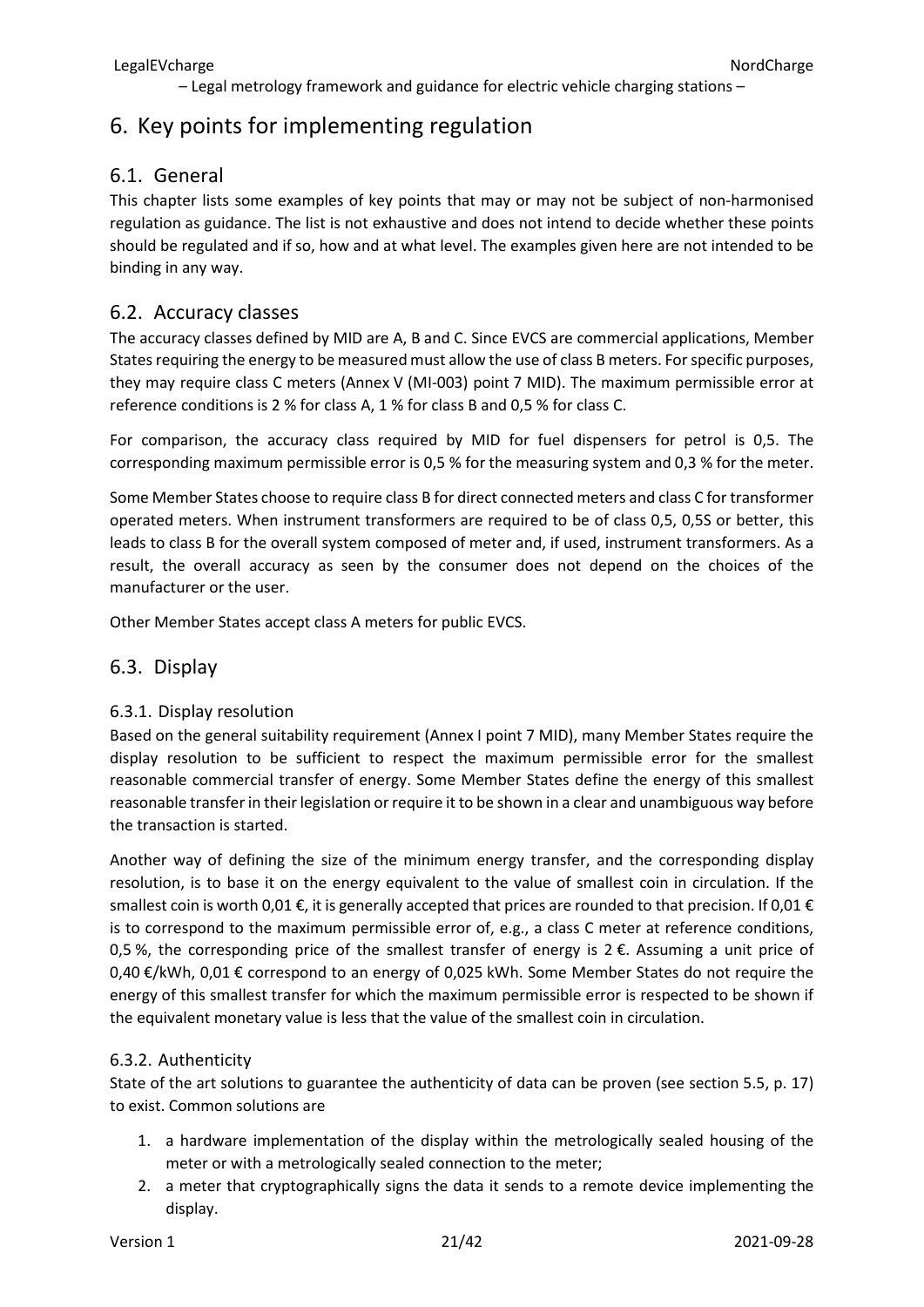Option 1 has been used ever since electricity meters were made subject to legal metrology regulation. Option 2 became practically and economically implementable in microelectronic systems such as electricity meters in the recent decades. Here, the result of the measurement is cryptographically signed by the meter. This data can be send on any channel without need for the channel to be metrologically controlled, e.g., the internet. Nowadays, asymmetric cryptography is commonly used even by consumers. Here, the meter signs the data with a private key. The consumer is supplied with the meter's public key, which allows for the verification of the authenticity of the data.

In some Member States, public databases with the public keys of the meters are used [1]. Another solution is to show the public key in a human-readable and in a machine-readable form on the meter and the EVCS. To verify the authenticity, the consumer may use publicly available software, which can also be implemented as web service.

The principle of provable authenticity is fundamental to legal metrology, but the acceptability of different solutions may differ across Europe.

#### <span id="page-21-0"></span>6.3.3. Non-discrimination: Acceptable devices

Another fundamental principle of legal metrology is that the possibility for both parties to a transaction to access the data must be possible not only in theory, but also in practice and without unreasonable demands especially on the side of the consumer who cannot chose the measuring instrument (Annex I point 10; see section [5.5,](#page-16-1) p. [17\)](#page-16-1).

In some countries, the hardware implementation of the display may be placed behind a transparent window in the EVCS even if this window is not ergonomically accessible. Other countries accept such solutions only if the window is accessible to the disabled and elderly.

In other countries, the EVCS are fitted with a general user interface that is not under legal metrology control. This user interface may show the measurement result with the cryptographic signature, e.g., in machine-readable form. Another solution is to show the measurement result on this user interface for information only if it is provided with the cryptographic signature in another way.

Another implementation can consist in showing the measurement result on a mobile device. Especially in Member States where a very large part of the society uses such devices or when the specific consumer uses such a device to control the charging process, this is considered acceptable. While some Member States require an open software solution, others accept proprietary smart phone apps.

Some Member States require the measurement results to be shown in real time during the charging process while others accept that they are shown at the end of the charging process.

#### <span id="page-21-1"></span>6.3.4. Calculation of the energy of the transaction

Many EVCS manufacturers use traditional active electrical energy meters that only have a nonresettable register for the total energy. In this case, the price is based on the difference of the values of this register at the beginning and at the end of the charging process.

Many Member States consider the register for the total energy to be metrologically relevant, but accept that the difference is calculated outside of the metrologically controlled system since the calculation of the difference is a simple operation the consumer can be expected to check themselves if desired. For household active electrical energy meters, this is by far the most common approach. In the domain of direct sales such as EVCS, some Member States require the difference to be calculated under metrological control and consider the difference the measurement result.

The latter approach has been found problematic in some cases where the difference is calculated based on total register values with finite-resolution floating-point numbers. During conformity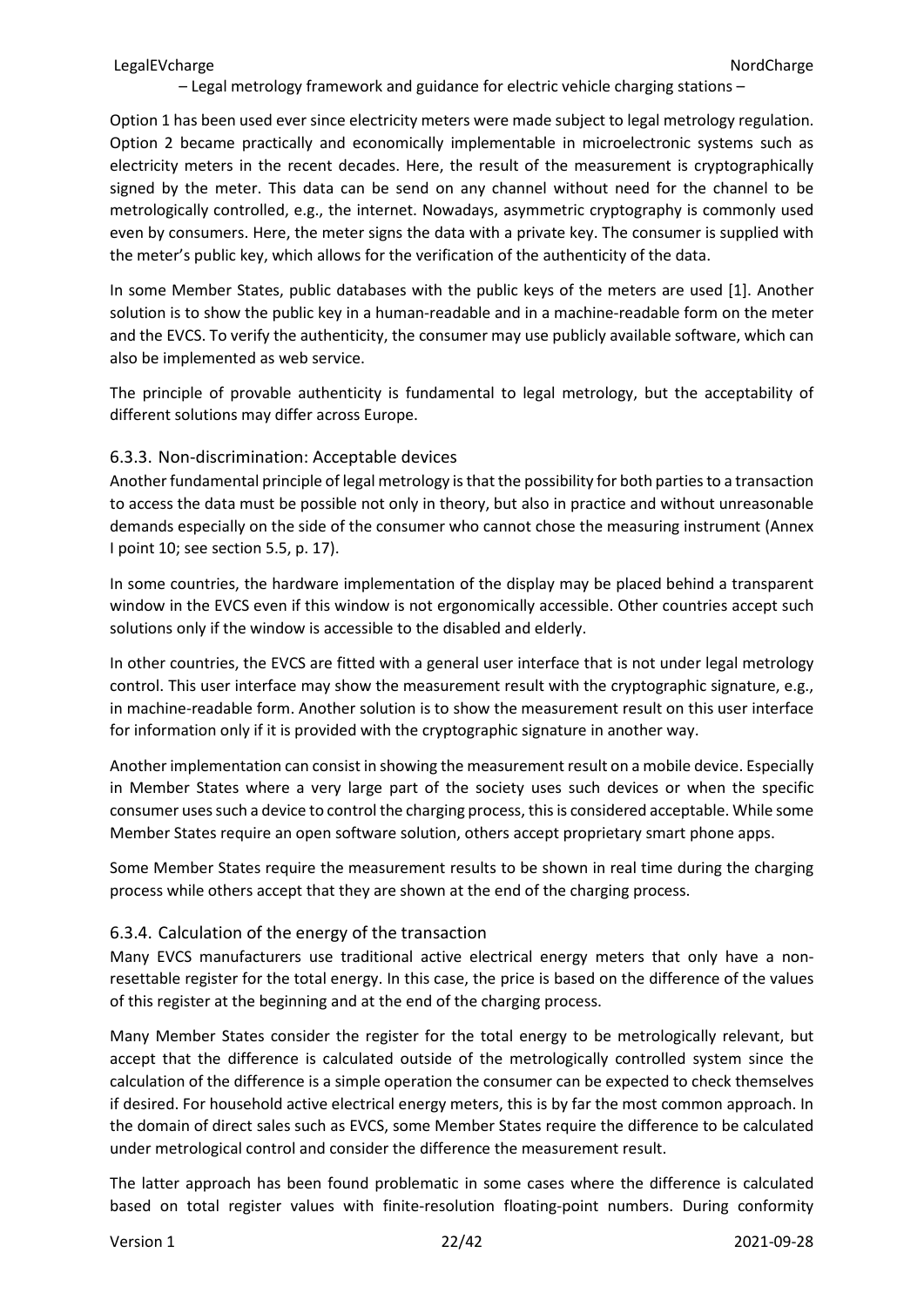assessment, the values of the total register is generally very small and the resolution of the floatingpoint numbers is largely sufficient. In practical use, the value of the total register, which cannot be reset to zero (Annex V (MI-003) point 5.2 MID), increases with time. At some point, the resolution of the floating-point numbers become insufficient to guarantee the required accuracy of the difference. Such a problem is unlikely to be detected during conformity assessment. However, if the values at the beginning and at the end are considered measurement results, they have to be made available to the user and to the consumer. A problem in the difference calculation algorithm is likely to be persistent and will therefore be identified quickly even if only a small fraction of the consumers check it.

### <span id="page-22-0"></span>6.4. Durable proof

The requirements for the durable proof (Annex I point 11 MID) are similar to those for the display. Some Member States accept differences, namely concerning the authenticity.

For comparison, in petrol stations, the display is implemented using a physical display integrated into the measuring system. The authenticity of the measurement result shown by this implementation is guaranteed through conformity assessment and sealing. In many Member States, the durable proof, however, is a receipt printed on commonly available, blank thermo-paper. Anyone who has access to a commercially available thermo-printer with the right font can print a similar receipt either on new paper or on the original paper after erasing the original content and claim this to be the genuine, durable proof.

A level of authenticity protection similar to that of such a receipt can easily be achieved using simple text messages, which are as easy to manipulate, even though this requires different skills [2, 3].

In addition, the durable proof must be durable and include not only the measurement result, but also information required to identify the transaction. It must be made available on request. The latter point is considered by many Member States to imply that the durable proof becomes the possession of the consumer – as for the case of the paper receipt at traditional petrol stations. This excludes proprietary solutions such as proprietary apps, since access is only possible while the app is available and the consumer has access to the relevant account – which might not be the case once a contract is terminated. Once paper mail and e-mail, for instance, are in the possession of the consumer and the public key is publicly available, the consumer does not depend on the co-operation of the supplier.

### <span id="page-22-1"></span>6.5. Cables

The energy to be measured is the energy transferred to the consumer, i.e., at the consumer end of the cable, but the energy measured by the electricity meter itself is often the energy leaving the charging station, i.e., at the charging station end of the cable. In this case, the cable losses become a relevant parameter in the same way as, e.g., the transformation ratio in the case of a transformer-operated meter (see sectio[n 5.4,](#page-13-1) p. [14\)](#page-13-1) or the conversion of volumes at ambient temperature to the equivalent volume at 15 °C in petrol stations. Therefore, many Member States define requirements for the cable in a similar way. A simple solution may consist of encouraging the cable and meter manufacturers make the characteristics of the cable easily comparable with the characteristics used to correct the meter reading, e.g. by standardisation (see section [9.1.4,](#page-37-1) p. [38\)](#page-37-1). In this case, some Member States consider it a sufficient if those characteristics are rendered visible to the consumer based on the general suitability requirement (Annex I point 7 MID). Metrological supervision (see section [6.9,](#page-24-1) p. [25\)](#page-24-1) checks if this is correctly implemented in practice.

A technical implementation avoiding the need for correction is a four-wire measurement at the property boundary. In this case, the properties of the cable are not relevant parameters. Some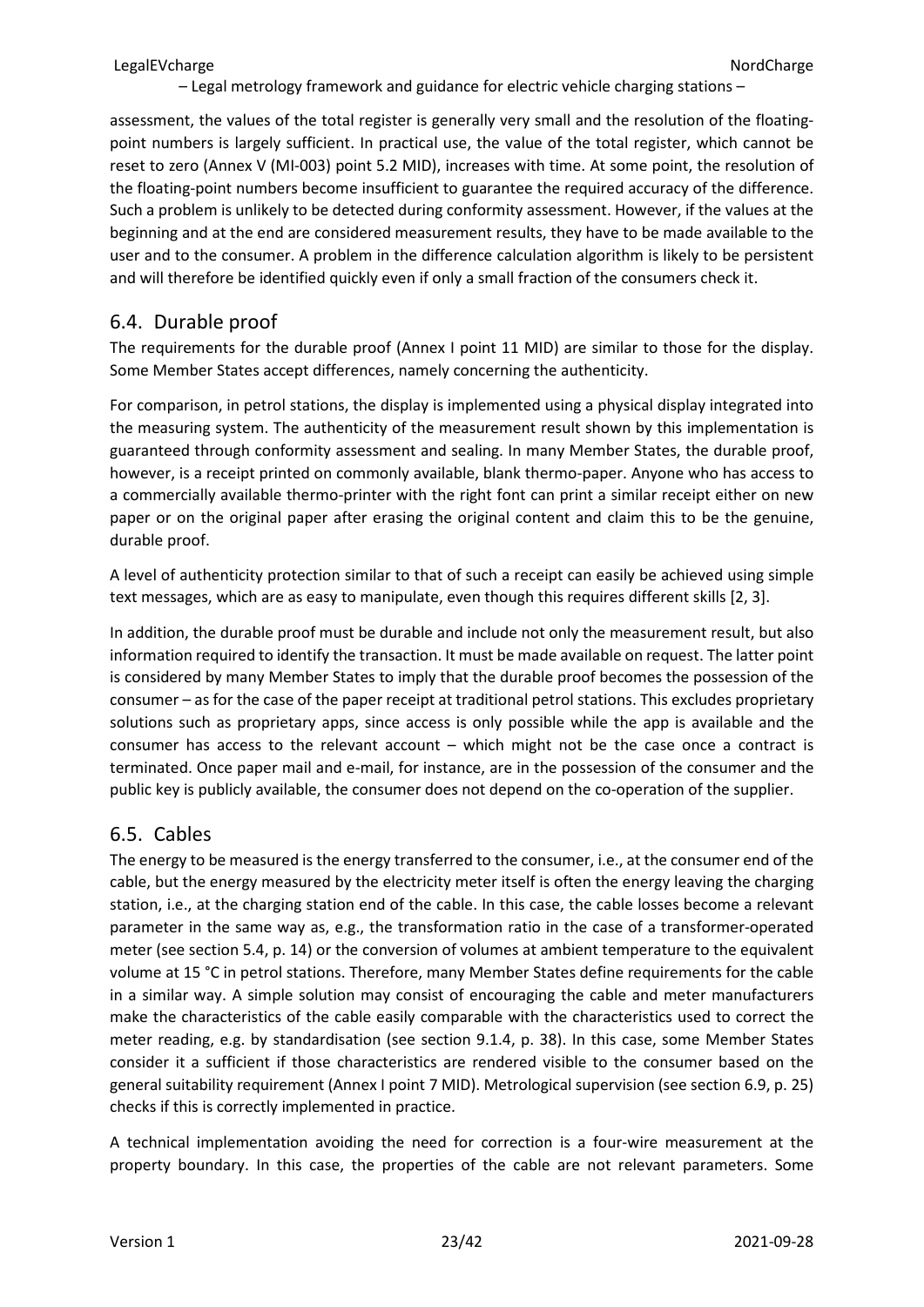Member States may require this solution based on the general suitability requirement (Annex I point 7 MID).

### <span id="page-23-0"></span>6.6. Instrument transformers

Since the accuracy of instrument transformers have a significant impact on the accuracy of the energy measurement, many Member States subject instrument transformers to metrology law. Usually, these requirements are aligned with all or with some standards of the IEC 61869 series.

Other Member States consider those situations where instrument transformers are used to be outside the scope of household, commercial and light industry applications and exclude them from their metrology law.

In any case, MID does not harmonise requirements for instrument transformers.

### <span id="page-23-1"></span>6.7. Maintenance of the stability

After installation, measuring instruments are subject to ageing as well as wear and tear. Therefore, most Member States consider it essential that procedures are carried out to maintain the stability of the instruments. The most common procedures are

- subsequent verification: each individual measuring instrument is checked for compliance with the metrological requirements at regular intervals;
- statistical surveying: batched of similar measuring instruments are defined; at regular intervals, a sample is taken from each batch; if the sample complies with the requirements, the whole batch is assumed to comply with the requirements.

The exact names of these procedures vary in different Member States.

### <span id="page-23-2"></span>6.8. Responsibility of the charge point operators

### <span id="page-23-3"></span>6.8.1. General

An instrument that satisfies the requirements at the time it is made available on the market can be used in a way that is not intended by the manufacturer and leads to incorrect measurement results or, e.g., an inaccessible hardware implementation of the display. Such a meter does not satisfy the legal metrology requirements in its practical working conditions without any possibility for the manufacturer, conformity assessment bodies or market surveillance authorities to detect this and to take appropriate measures. Therefore, many Member States give responsibility to the charge point operators to make sure that, e.g., the manufacturer's instructions are followed by the users and that instruments that are designed for the practical working conditions are used.

### <span id="page-23-4"></span>6.8.2. Rated operating conditions

Many Member States require the rated operating conditions to match the practical working conditions. This usually includes specified reference voltage – which may differ significantly from 230 V and may have to include a range such as  $150 \text{ V}$  to  $1000 \text{ V}$  – and the current range – which is even explicitly mentioned in MID (Annex V (MI-003) point 7(c) MID). Furthermore, polyphase meters may or may not be designed for use in single-phase applications. For these meters operating with a single phase load, the maximum permissible errors are increased (Annex V MI003 point 3 MID). For EVCS that can provide energy to both in polyphase and single phase mode, many Member States require meters designed for both modes to be used.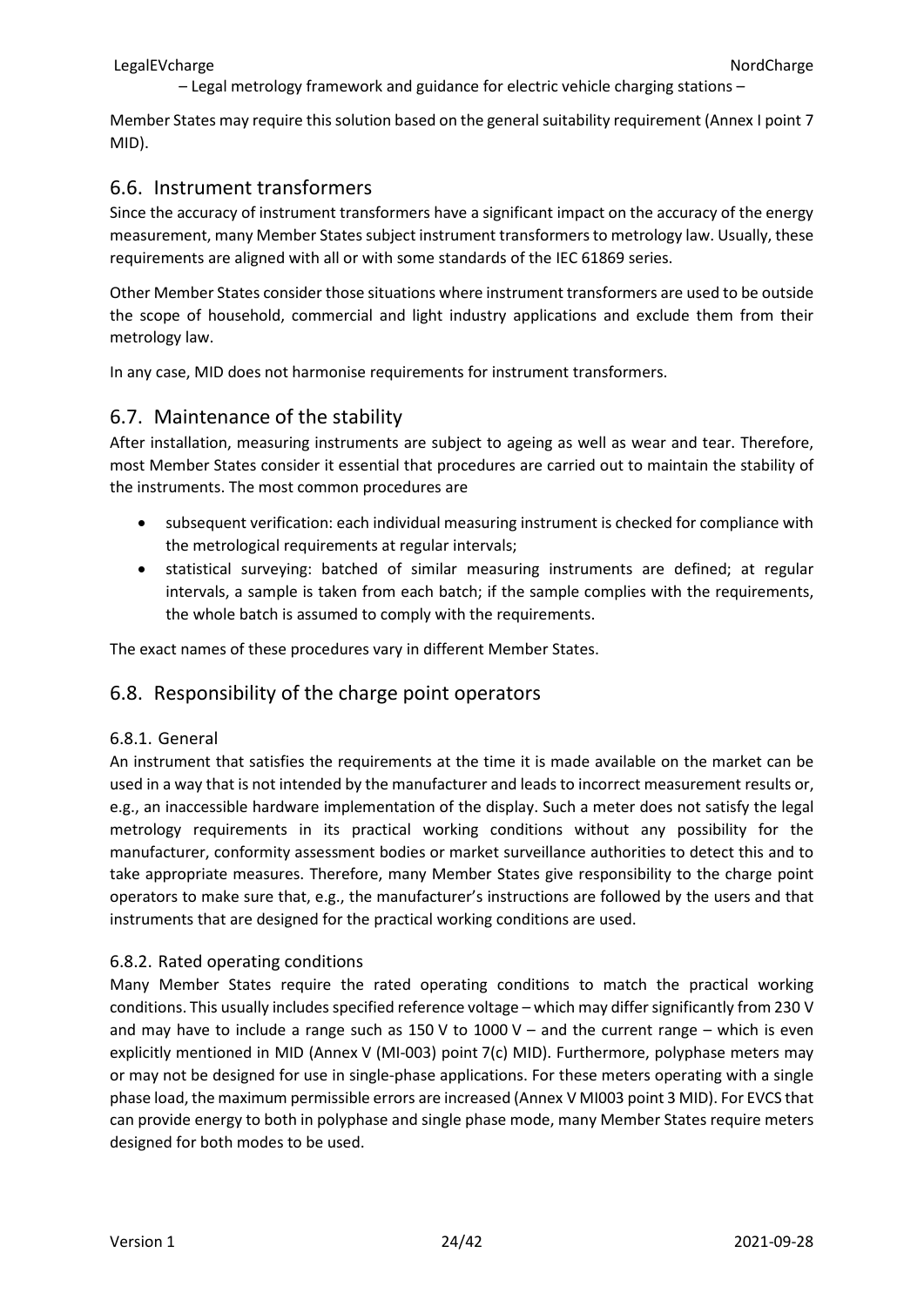#### <span id="page-24-0"></span>6.8.3. Test after installation

In Member States giving responsibility to the charge point operators to make sure that, e.g., the manufacturer's instructions are followed by the operators and that instruments that are designed for the practical working conditions are used, it is general practice for operators to verify that the meter and the whole measuring system is cabled and configured correctly after installation. It is good practice to document such checks in case of litigation.

### <span id="page-24-1"></span>6.9. Metrological Supervision

Since it is important that the instrument satisfies the requirements when in use, metrological supervision checks instruments as installed. For instance, a real car may be charged at an EVCS while the energy transferred to the car is measured with a reference instrument. The difference between the reference measurement and the measurement of the instruments included in the EVCS must be within the maximum permissible errors in use. In many Member States, these are larger than the maximum permissible errors at the time of making available on the market by a factor of 1,5 or 2 to account for phenomena related to acceptable and unavoidable drift between subsequent verifications. For example, a meter may show an error that is slightly less than the maximum permissible error at the time of last subsequent verification. Therefore, it may be accepted for use for another verification period, e.g., five years. With time, all meters drift. If this meter drifts as it did before the verification, its error will slightly exceed the maximum permissible error before the next subsequent verification. If this was deemed acceptable at the time of the last subsequent verification, many Member States deem it acceptable if an additional check is performed.

A general problem surveillance authorities face is that the device under test could intentionally show one behaviour in actual use and another behaviour when under test if it detects being tested ("Verification mode loophole"). Metrological supervision by charging a real car at an EVCS while the energy transferred to the car is measured with a reference instrument will detect such problems. If the problem is systematic, a moderate number of checks will detect it. Metrological supervision is not harmonised by MID.

### <span id="page-24-2"></span>6.10. Transitional provisions

By default, regulation becomes effective immediately or on a single, fixed date. When newly regulating systems that existed prior to the regulation coming into force, this may have undesired consequences. One example possible solution is sketched in [Table](#page-24-3) 1, where some systems are exempt from parts of the regulation for a given duration. In consequence, the aims of legal metrology will only be partially achieved during the transition period. However, the situation will never be worse than before entry into force of the regulation and will get better with time. The underlying assumption is that the advantage, such as maintaining trust of all concerned parties in the Member States' respect of the principle of proportionality, outweighs the effects of the delays, especially given that the situation without any regulation was deemed acceptable before.

| Years after   | Measure/Exemption             | Remarks                                   |
|---------------|-------------------------------|-------------------------------------------|
| into<br>entry |                               |                                           |
| force<br>οf   |                               |                                           |
| regulation    |                               |                                           |
| 0             | Entry into force in principle | Conformity assessment becomes<br>possible |
|               |                               | Market gets certainty about the           |
|               |                               | regulation to be expected                 |

<span id="page-24-3"></span>*Table 1:* Transitional provisions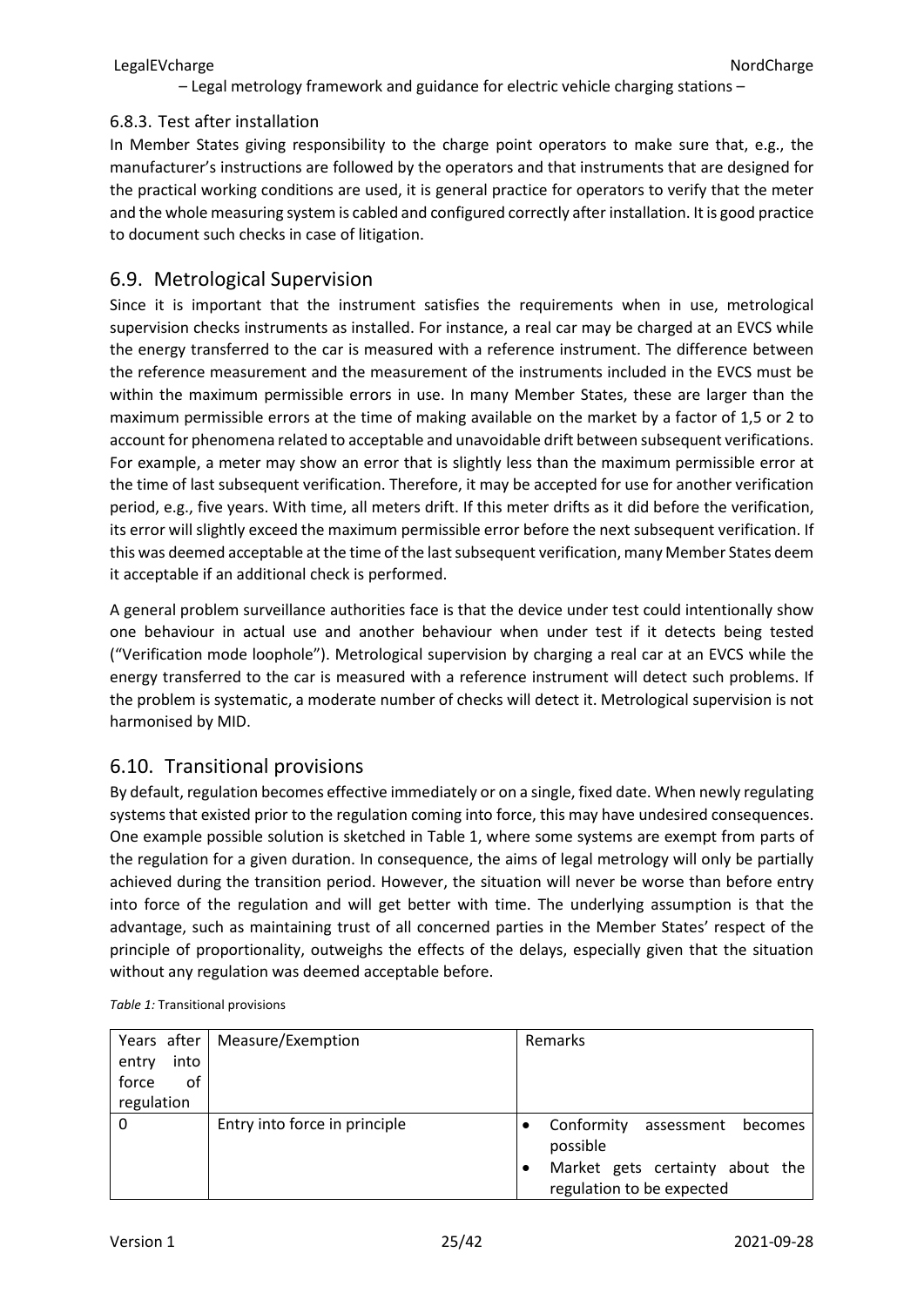| Years after   | Measure/Exemption                                                                                                                                                                      | Remarks                                                                                                                                                                                                                                                                                                                                                                                                                                                                                                                                               |
|---------------|----------------------------------------------------------------------------------------------------------------------------------------------------------------------------------------|-------------------------------------------------------------------------------------------------------------------------------------------------------------------------------------------------------------------------------------------------------------------------------------------------------------------------------------------------------------------------------------------------------------------------------------------------------------------------------------------------------------------------------------------------------|
| entry<br>into |                                                                                                                                                                                        |                                                                                                                                                                                                                                                                                                                                                                                                                                                                                                                                                       |
| force<br>of   |                                                                                                                                                                                        |                                                                                                                                                                                                                                                                                                                                                                                                                                                                                                                                                       |
| regulation    |                                                                                                                                                                                        |                                                                                                                                                                                                                                                                                                                                                                                                                                                                                                                                                       |
| 3             | Electricity<br>instrument<br>meters<br>and<br>transformers not previously regulated<br>must satisfy the requirements                                                                   | Manufacturers have sufficient time<br>$\bullet$<br>to adapt their products<br>Conformity assessment bodies have<br>$\bullet$<br>sufficient time to assess products if<br>manufacturers submit requests in<br>time<br>Sellers of EVCS may sell their pre-<br>$\bullet$<br>existing stock<br>Users (owners) of EVCS may install<br>their pre-existing stock and EVCS<br>they receive based on pre-existing<br>contracts.                                                                                                                                |
| 3             | transformers<br>For<br>meters<br>and<br>manufactured earlier than two years after<br>entry into force, the delays for the<br>procedures for the maintenance of the<br>stability start. | transformers<br>$\bullet$<br><b>Meters</b><br>and<br>manufactured before they must<br>satisfy the requirements are deemed<br>manufactured on the first day of year<br>3.<br>No problem of overdue verifications<br>$\bullet$<br>when meters and transformers must<br>satisfy requirements. Before the<br>requirements are in force,<br>no<br>verification<br>is possible,<br><b>SO</b><br>no<br>problem should be created the day<br>the requirements enter into force.                                                                               |
| 3             | Meters may continue to be used where<br>they are installed on day 1 of year 3 even<br>if their accuracy class does not satisfy the<br>requirements until the end of year 17.           | $\bullet$<br>No need to change installed meters<br>for<br>the<br>just<br>accuracy<br>class<br>requirement<br>But: Meters may not be installed<br>elsewhere - when work is done to<br>install another meter in a given<br>installation, this meter must satisfy<br>the requirements<br>The lifetime of these meters and<br>٠<br>transformers is finite,<br>possibly<br>limited by the lifetime of the EVCS.<br>To allow this exemption to be<br>withdrawn<br>at some point, the<br>duration is limited to a value larger<br>than the expected lifetime |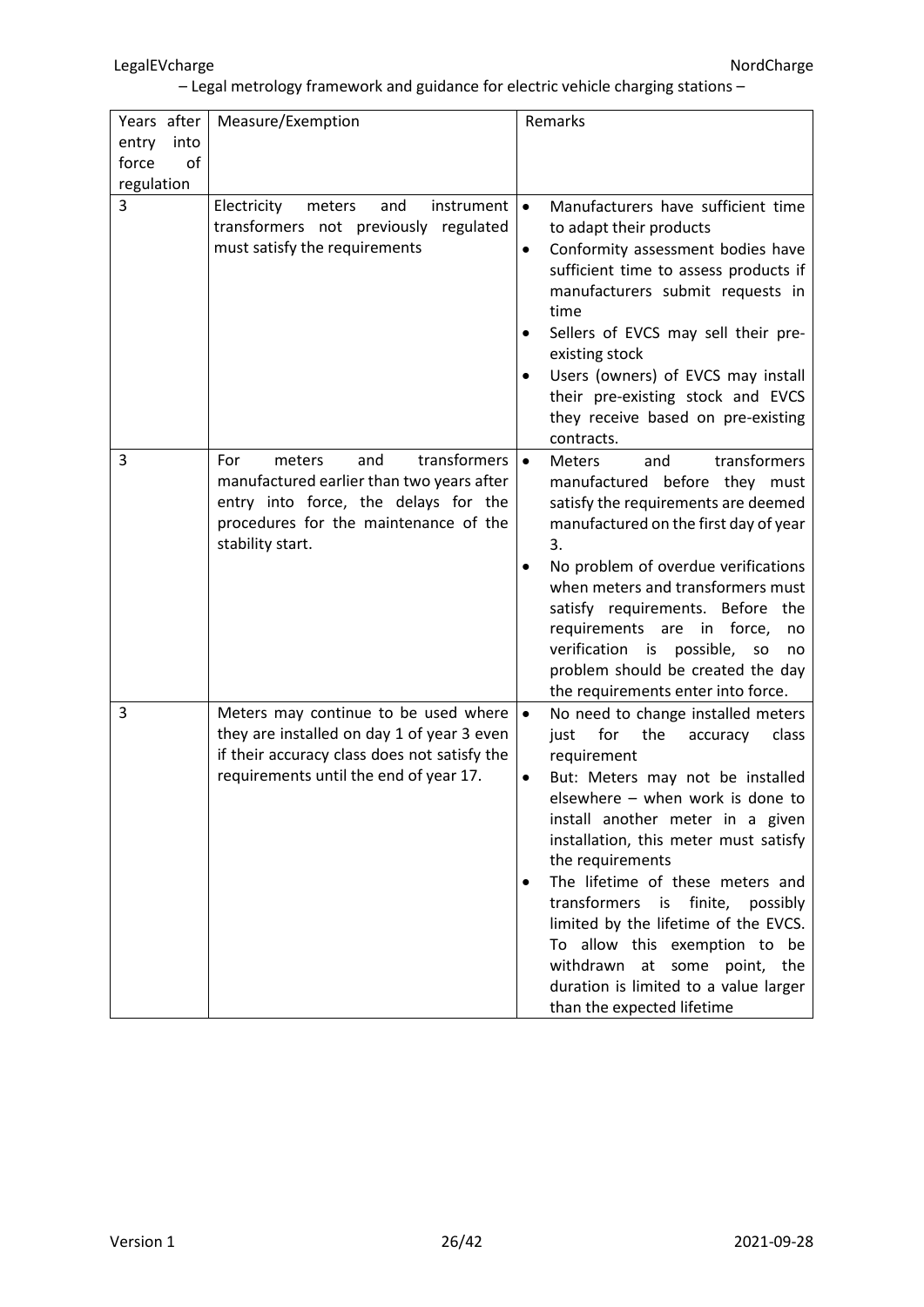| Years after<br>into<br>entry | Measure/Exemption                                                                                                                                                                                                                                                                                                 | Remarks                                                                                                                                                                                                                                                                                                                                                                                                                                                                                                                                                                                                                                                                                                                                                                                                                                                                                           |
|------------------------------|-------------------------------------------------------------------------------------------------------------------------------------------------------------------------------------------------------------------------------------------------------------------------------------------------------------------|---------------------------------------------------------------------------------------------------------------------------------------------------------------------------------------------------------------------------------------------------------------------------------------------------------------------------------------------------------------------------------------------------------------------------------------------------------------------------------------------------------------------------------------------------------------------------------------------------------------------------------------------------------------------------------------------------------------------------------------------------------------------------------------------------------------------------------------------------------------------------------------------------|
| force<br>of                  |                                                                                                                                                                                                                                                                                                                   |                                                                                                                                                                                                                                                                                                                                                                                                                                                                                                                                                                                                                                                                                                                                                                                                                                                                                                   |
| regulation                   |                                                                                                                                                                                                                                                                                                                   |                                                                                                                                                                                                                                                                                                                                                                                                                                                                                                                                                                                                                                                                                                                                                                                                                                                                                                   |
| 3                            | For meters and transformers without<br>declared accuracy class, the maximum<br>permissible errors are twice the maximum<br>permissible errors of class A (active<br>energy), class 3 (reactive energy), class<br>0,5S (current transformers) and class 0,5<br>(voltage transformers) until the end of<br>year 17. | When the requirements enter into<br>$\bullet$<br>force, meters and transformers<br>installed previously might not have<br>an accuracy class declared. In this<br>case, the maximum permissible error<br>is defined as twice the value of the<br>accuracy class with the largest<br>maximum permissible errors.<br><b>This</b><br>does<br>the<br>not<br>change<br>$\bullet$<br>requirement "The meter shall not<br>exploit the [maximum permissible<br>errors] or systematically favour any<br>party," (Annex V (MI-003) point 3<br>MID) or any similar requirement for<br>transformers. Therefore, fair trading<br>is not compromised.<br>The lifetime of these meters and<br>transformers is finite,<br>possibly<br>limited by the lifetime of the EVCS.<br>To allow this exemption to be<br>withdrawn at some point, the<br>duration is limited to a value larger<br>than the expected lifetime |
| 3<br>8                       | Meters and transformers installed before<br>day 1 of year 3 need not satisfy Annex I<br>points 8.2, 8.3, 8.4, 10 and 11 MID until<br>the end of year 17.<br>For meters installed before day 1 of year<br>3, cable losses be up to one-third of the                                                                | Such meters and transformers may<br>$\bullet$<br>not be designed to satisfy these<br>requirements<br>These requirements do not per se<br>$\bullet$<br>affect<br>the<br>quality<br>of<br>the<br>measurement<br>The lifetime of these meters and<br>transformers is<br>finite,<br>possibly<br>limited by the lifetime of the EVCS.<br>To allow this exemption to<br>be<br>withdrawn<br>at<br>some<br>point,<br>the<br>duration is limited to a value larger<br>than the expected lifetime<br>Such meters may not allow for<br>$\bullet$<br>correction of the cable losses.                                                                                                                                                                                                                                                                                                                          |
|                              | maximum permissible errors of class A<br>until day 1 of year 8. Afterwards, "The<br>meter shall not exploit the [maximum<br>permissible<br>errors] or<br>systematically<br>favour any party," applies.                                                                                                            | Since there were no requirements<br>$\bullet$<br>before day 1 of year 3, it should be<br>acceptable if this requirement is<br>introduced later for legacy cases.                                                                                                                                                                                                                                                                                                                                                                                                                                                                                                                                                                                                                                                                                                                                  |
| 18                           | None of these exemptions applies any<br>more.                                                                                                                                                                                                                                                                     | documents<br>explaining<br>All<br>these<br>$\bullet$<br>exemptions can be withdrawn from<br>documents from daily use.                                                                                                                                                                                                                                                                                                                                                                                                                                                                                                                                                                                                                                                                                                                                                                             |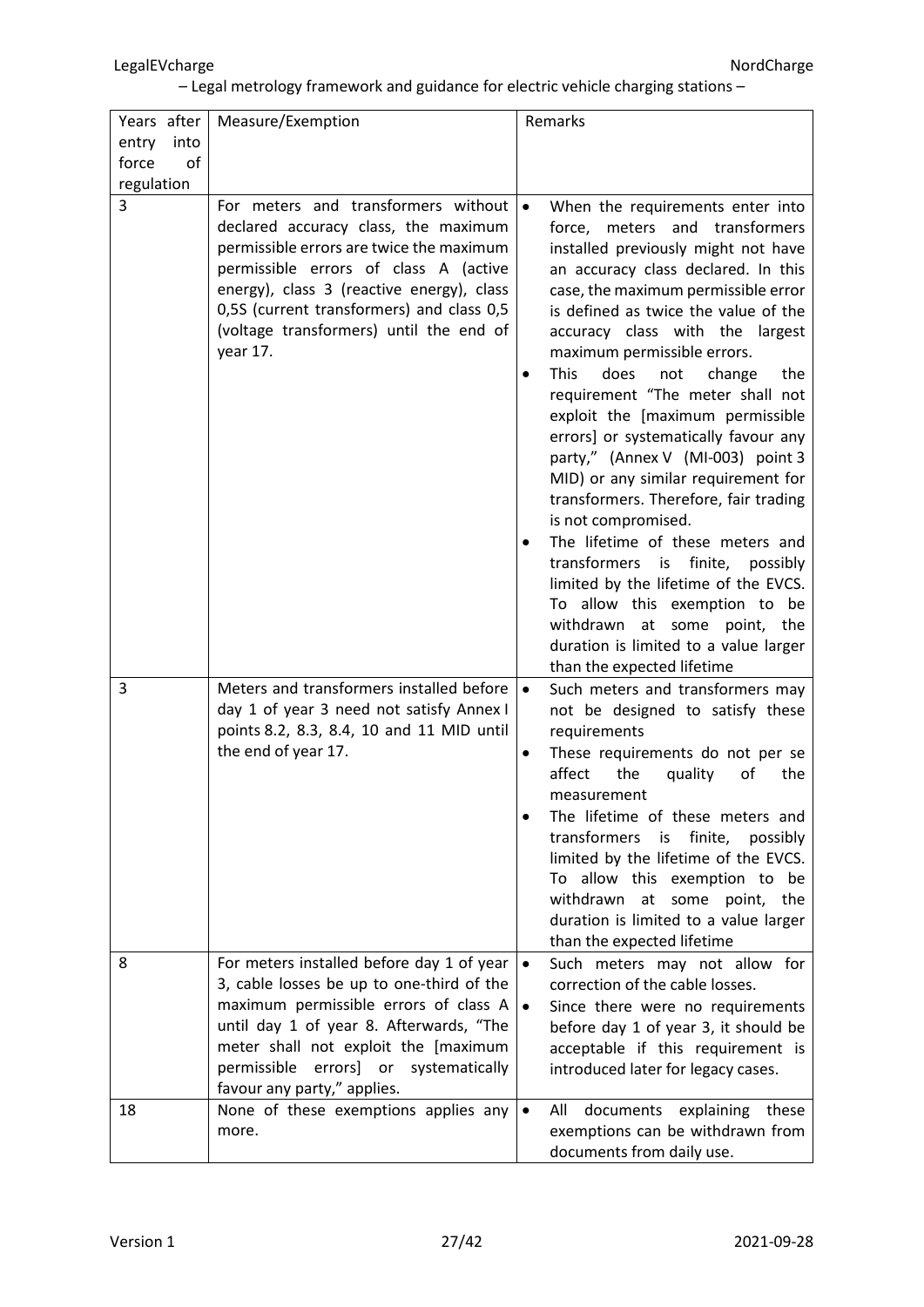### <span id="page-27-0"></span>6.11. Examples of matters outside the scope of legal metrology

### <span id="page-27-1"></span>6.11.1.Non-metrological requirements for EVCS

Non-metrological requirements for EVCS are generally considered important by manufacturers, owners and consumers. For instance, the IEC 61851 series of standards covers EVCS [4].

### <span id="page-27-2"></span>6.11.2. Efficiency of the EVCS

The measurand in the context of legal metrology is the energy transferred across the property boundary, i.e., that is transferred from the supplier to the consumer. This energy is the subject of the contract and the bill.

Many owners of EVCS are also interested in the efficiency of the EVCS. Ideally, they would like to have information about it when comparing EVCS models with respect to their efficiency before deciding to buy one model rather than another.

### <span id="page-27-3"></span>6.11.3. Efficiency of the car

The measurand in the context of legal metrology is the energy transferred across the property boundary, i.e., that is transferred from the supplier to the consumer. This energy is the subject of the contract and the bill.

Many consumers would also like to know how far they can travel with the vehicle given the state of charge of the battery. Consumers are used to the fact that the driving behaviour influences the range and that conversion of the volume of petrol in the tank to the range is often approximative only. A new effect it that some energy transferred to the car is lost before it is stored in the battery, a phenomenon that did not exist for petrol. Apparently, the losses can be significant [5].

The efficiency of the car does not affect the correct measurement of the energy provided.

### <span id="page-27-4"></span>6.11.4. Declaration of the unit price

Many consumers are used to comparing unit prices before deciding for a product or a supplier, e.g., a petrol station or one brand of milk rather than another. In the case of petrol stations or EVCS, this is the only way for comparing prices since the total price to be paid depends on the quantity to be purchased, which cannot be known before the refuelling or charging process is terminated.

In the case of EVCS, many consumers are unhappy about confusing price declarations [6]. In many Member States, regulation and guidance exists [7, 8, 9].

### <span id="page-27-5"></span>6.11.5. Information on consumer's rights

The information to be given to the consumers about their rights may differ between the Member States. It is out of scope of this document and often considered outside the scope of legal metrology.

### <span id="page-27-6"></span>6.11.6. Attribution of the transaction to the consumer's payment account

Often, consumers are billed monthly for all transactions of the month. Therefore, it may be important that the transaction is attributed correctly to the consumer's payment account, as it is important to attribute credit card payments to the correct credit card account.

### <span id="page-27-7"></span>6.11.7. Service quality and customer satisfaction

High levels of service quality and customer satisfaction may give an advantage on the market to some suppliers. Consumers expecting to return to a fully charged car are, for instance, unlikely to be satisfied when finding their car's battery half-empty due to an interruption of the charging process and might choose a different supplier next time.Common database showing availability, price and public keys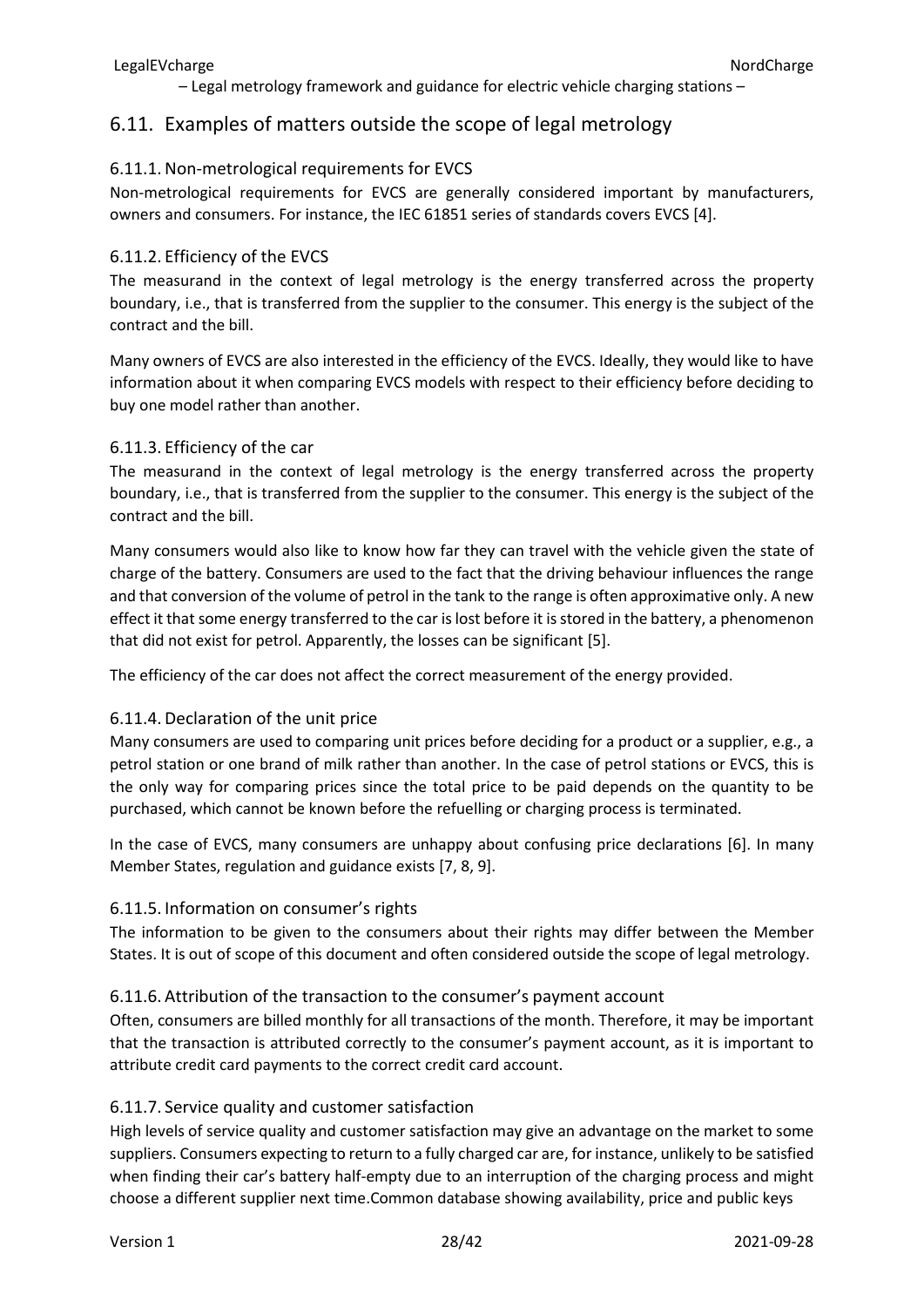#### LegalEVcharge **NordCharge** NordCharge NordCharge NordCharge NordCharge NordCharge NordCharge NordCharge NordCharge NordCharge NordCharge NordCharge NordCharge NordCharge NordCharge NordCharge NordCharge NordCharge NordChar

– Legal metrology framework and guidance for electric vehicle charging stations –

It is convenient for consumers to be able to see remotely in a common and user-friendly database whether a charging station is currently in use or available, relevant characteristics such as the maximum power, the price and public keys required to verify the authenticity of legally relevant data [1, 10, 11].

In some Member States, such databases exist and the charge point operators are required to use them.

#### <span id="page-28-0"></span>6.11.8. Safety

Safety, including electrical safety, is an important consideration. In most Member States, relevant regulation exists. This subject may also be discussed in standardisation committees [12].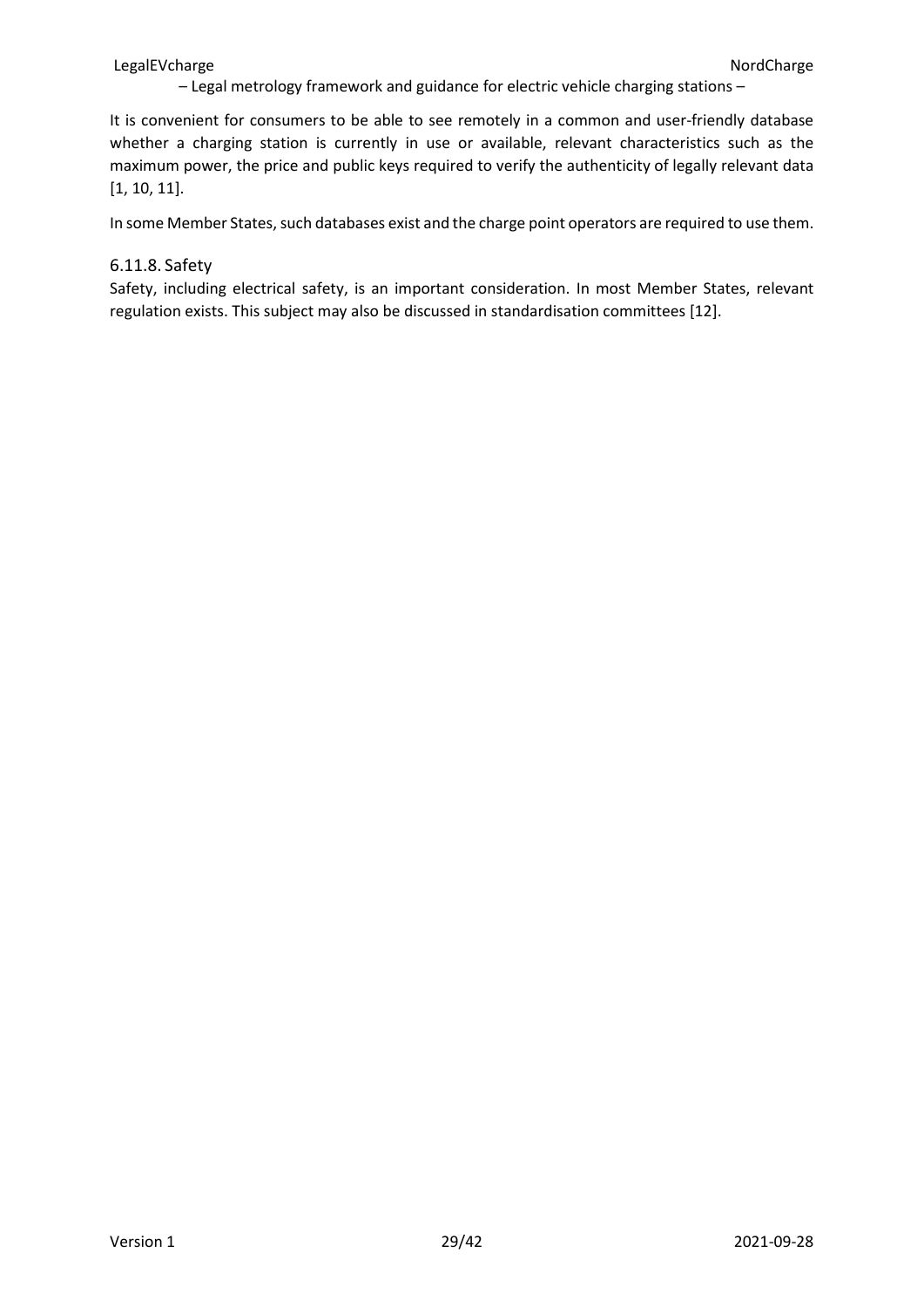# <span id="page-29-0"></span>7. Scope of MID – Technical details

### <span id="page-29-1"></span>7.1. Introduction

This chapter analyses the Directive 2014/32/EU of the European Parliament and of the Council of 26 February 2014 on the harmonisation of the laws of the Member States relating to the making available on the market of measuring instruments ('MID') with the aim of establishing whether the Directive applies to all active electrical energy meters or only to active electrical energy meters for alternating current (AC).

### <span id="page-29-2"></span>7.2. Definition of the scope

### <span id="page-29-3"></span>7.2.1. Definition of active electrical energy in MID

The scope of MID is defined with reference to Annex V (MI-003) MID: '[The] Directive applies to the measuring instruments defined in the instrument-specific Annexes III to XII (hereinafter "instrumentspecific Annexes") concerning […], active electrical energy meters (MI-003), […].' (Article 2 MID).

According to the given Definition of Annex V of the MID, *'an active electrical energy meter is a device which measures the active electrical energy consumed in a circuit*', the key term is 'active electrical energy'. Since there is no corresponding definition in the Directive, the following sources of definitions are consulted:

- **S1:** IATE (Interactive Terminology for Europe). On its website (iate.europa.eu/home), it explains: 'IATE (Interactive Terminology for Europe) is the EU's terminology database. It has been used in the EU institutions and agencies since summer 2004 for the collection, dissemination and management of EU-specific terminology. The project was launched in 1999 with the aim of providing a web-based infrastructure for all EU terminology resources, enhancing the availability and standardisation of the information'. Since it predates the Directive, it seems fair to assume that it was known and used when deciding whether or not a definition for a term used in the Directive needed to be included in the Directive itself.
- **S2:** Harmonised standards such as the EN 50470 series. Since a harmonised standard, adopted on the basis of the Directive and the references to which have been published in the Official Journal of the European Union, forms part of EU law (see, to that effect, judgment of 27 October 2016, C‑613/14, *James Elliott Construction Limited v Irish Asphalt Limited*, paragraph 31), a harmonised standard is a valid source of definitions for the interpretation of terms used in the Directive.
- **S3:** IEC 60050, the International Electrotechnical Vocabulary (IEV, Electropedia).

While none of the terminology sources S1 to S3 define 'active electrical energy', all include the same definition for the term 'active energy' which explicitly refers to 'electrical energy': 'the electrical energy transformable into some other form of energy' (IATE item 1376352; EN 50470-1:2006 subclause 3.1.8; IEC 60050 item 601-01-19). This definition does not differentiate between AC and DC. If DC could not be used to transfer active energy thus defined, no practical device using DC, such as battery-operated devices or electrical DC machines, could be realised; DC would be of no use and the question of measuring its energy would be irrelevant. This is not the case.

Moreover, all three terminology sources S1 to S3 definite for the term 'active energy meter' with the synonym 'watt-hour meter' (IATE item 1373017; EN 50470-1 terminological entry 3.1.3; IEC 60050 item 313-06-01): 'instrument intended to measure active energy by integrating active power with respect to time'. In addition, IATE provides an example of the use of this term: 'The procedure requires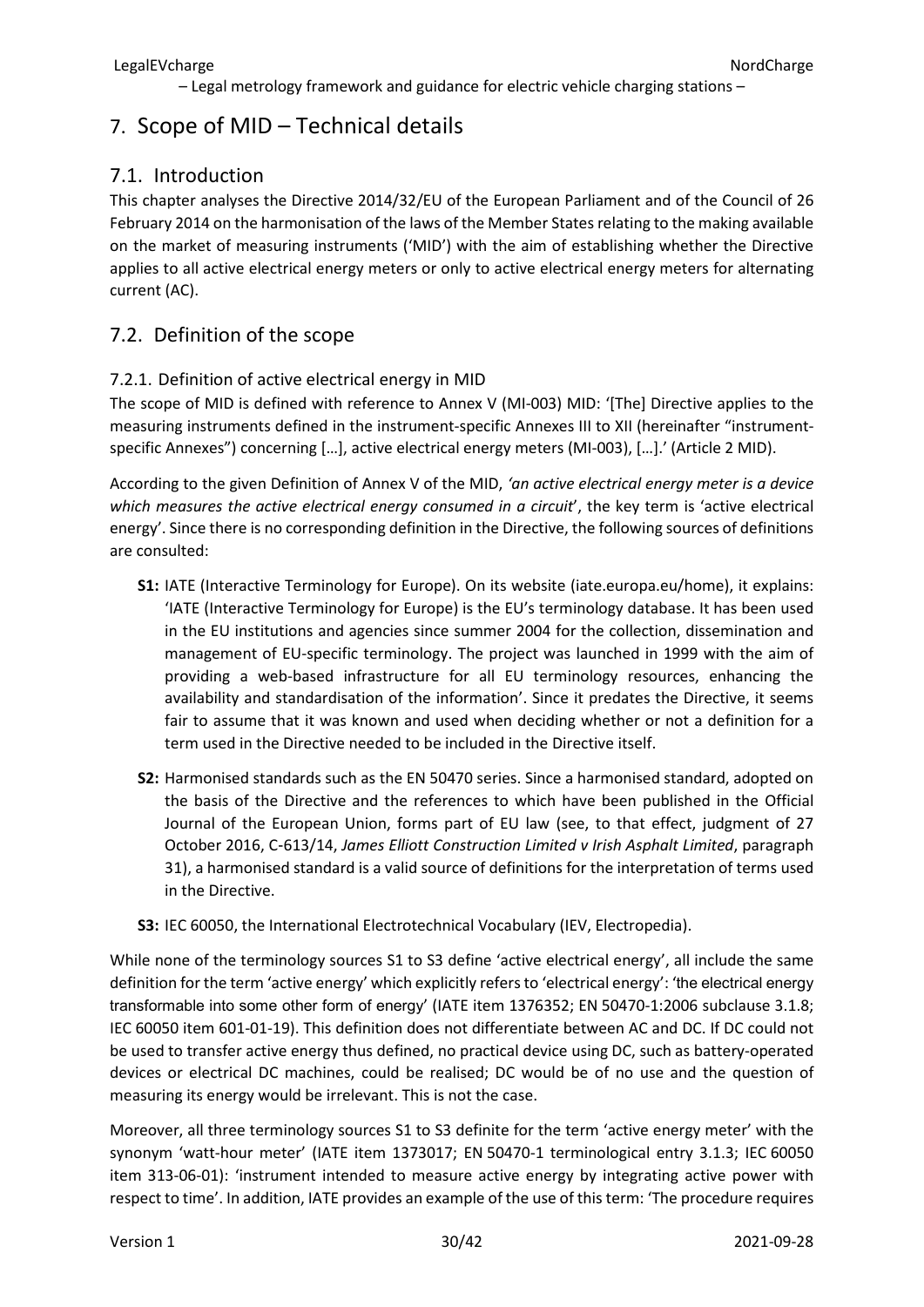the use of a bi-directional DC Watt-hour meter' (Regulation No 13-H of the Economic Commission for Europe of the United Nations (UN/ECE) — Uniform provisions concerning the approval of passenger cars with regard to braking [2015/2364], CELEX:42015X1222(01)/EN). This example would be a contradiction in terms should the term 'active energy' exclude DC.

The IEC seems to take the same approach. The title of the standards IEC 62053-21:2020 and IEC 62053-22:2020 is 'Electricity metering equipment - Particular requirements - Part […]: Static meters for AC active energy (classes […])' – where AC would be redundant if active energy did not include the contrary of AC, DC. The titles of the standards IEC 62053-23:2020 and IEC 62053-24:2020 are 'Electricity metering equipment - Particular requirements - Part 23: Static meters for reactive energy (classes 2 and 3)' and 'Electricity metering equipment - Particular requirements - Part 24: Static meters for fundamental component reactive energy (classes 0,5S, 1S, 1, 2 and 3)', respectively – since there is no reactive energy at DC, the qualifier AC is not needed and thus omitted.

The IATE lists the term 'alternating current static watt-hour meter for active energy' originating from Commission communication in the framework of the implementation of the Council directive 89/336/EEC (2005/C 77/03) listing EN 60687:1992 as harmonised standard. Thus, the Commission considers that the limitation to 'alternating current' is not included in the term 'active energy'; if such a limitation is desired, a term like 'AC active energy' is required.

Consequently, the Commission's standardisation mandate M/541 (Commission implementing decision of 15.12.2015 on a standardisation request to the European Committee for Standardisation, to the European Committee for Electrotechnical Standardisation and to the European Telecommunications Standards Institute pursuant to Regulation (EU) No 1025/2012 of the European Parliament and of the Council as regards certain measuring instruments) requests the standardisation organisations, "with reference to Annex I (e.g. point 10.4) and Annex V to Directive 2014/32/EU, to draft one or more European standards concerning the legal metrological control of delivery to the public of electricity for use in electrical means of transport covered by Article 4 of Directive 2014/94/EU (i.e. electric road transport, maritime transport and inland navigation)," (Annex II M/541), further specifying that this/these standards shall be "containing technical specifications concerning the legal metrological control of delivery to the public of AC and/or DC electricity, also for onboard metering, for use in electrical means of transport" (Annex I M/541). It is only possible to draft such a standard for DC with reference to […] Annex V to Directive 2014/32/EU if such meters are within the scope of Annex V.

CENELEC TC 13 decided to prepare a new standard in response to this mandate for DC active electrical energy meters, EN 50470-4 (CENELEC TC 13 decision D2021/003).

### <span id="page-30-0"></span>7.2.2. Conclusion

The term 'active energy' includes both AC and DC active energy. Therefore, the term 'active electrical energy', which is not explicitly defined, also includes both AC and DC active energy. Since the term 'active electrical energy' defines the scope of the Directive, both AC and DC active electrical energy meters are within the scope of the Directive. Was DC excluded from MID, the scope would refer to, e.g., 'active electrical energy meters for AC' or 'active electrical energy meters except for DC'; this is not the case. This is supported also by the Commission's standardisation mandate M/541.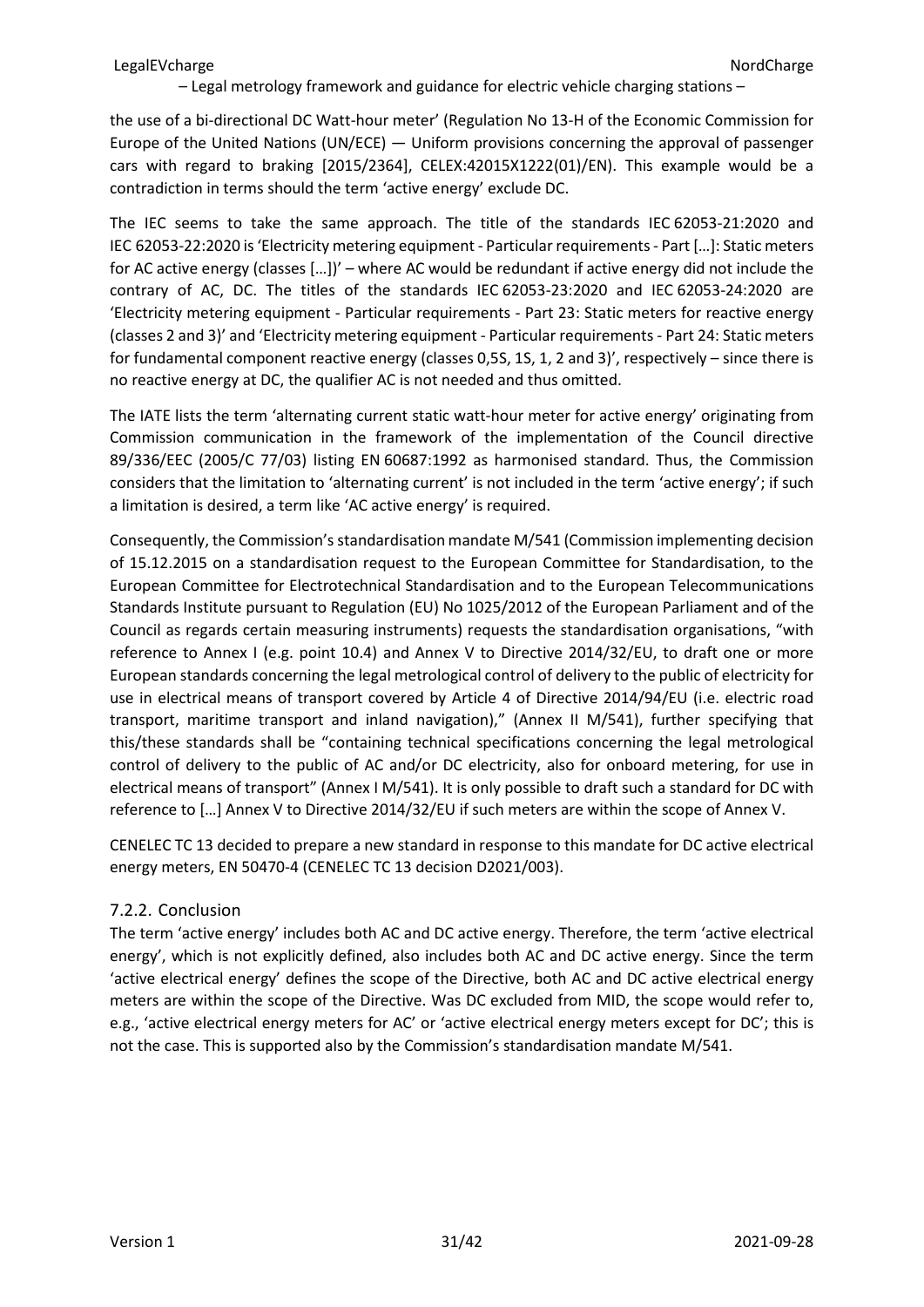# <span id="page-31-0"></span>7.3. Practical question: Can the requirements of MID be fulfilled by DC active electrical energy meters?

### <span id="page-31-1"></span>7.3.1. Fundamental question

Should the Directive 2014/32/EU of the European Parliament and of the Council of 26 February 2014 on the harmonisation of the laws of the Member States relating to the making available on the market of measuring instruments ('MID') define requirements for active electrical energy meters that cannot be fulfilled by DC active electrical energy meters, such meters could not be legally made available on the market or put into use (Art. 1 MID) in Member States prescribing the use of such meters (Art. 3(1) MID). The only solution to this self-contradiction would consist in arguing that such a self-contradiction cannot be desired by the legislator, the term 'active electrical energy' in the Directive must, contrary to the use in other EU documents, be taken to exclude DC active energy.

### <span id="page-31-2"></span>7.3.2. Annex V (MI-003) MID Definitions: Power factor and 'PF'

The definitions of Annex V (MI-003) MID do not distinguish between AC and DC and are equally valid, with one exception. The term 'PF' is defined as: 'Power factor =  $cos\varphi$  = the cosine of the phase difference ϕ between I and U'. It is clear that 'PF' is intended to be defined as 'power factor', as the abbreviation 'PF' suggests. The definitions for 'Power factor' in all three terminology sources S1 to S3 are of equal meaning, while the exact phrasing differs; S1 is using pure text ('ratio of the absolute value of the active power [IATE:1372761] to the apparent power [IATE:1372759] under periodic conditions', IATE item 1372763), while S2 and S3 use text and a formula ('under periodic conditions, ratio of the absolute value of the active power *P* to the apparent power *S*:  $\lambda = |P|/S'$ , EN 50470-1:2006 terminological entry 3.1.9; IEC 60050 item 131-11-46). The statement 'under periodic conditions' merely requires the period of the currents and the voltages to be the same, but not necessarily finite (IEC 60050 item 131-11-27) and does not discriminate between AC and DC. Usually, the frequency is used instead of the period in this context. The frequency is defined in S3 as 'reciprocal of the period' (IEC 60050 item 103-06-02) and in S1 as 'the number of times an electromagnetic signal repeats in a unit of time, usually one second' (IATE item 1592600) and 'the number of occurrences of a repeating event per unit time' (IATE item 1369107). In S2, the definition of the term 'frequency' is circular ('the frequency in the circuit to which the meter is connected', EN 50470-1 terminological entry 3.5.11), i.e. does not serve the purpose of a definition, which is to replace the term in its context (ISO/IEC DIR2:2018 subclause 16.5.6). Basic laws of electrical engineering work only if the frequency of DC is assumed to be zero. For instance, the impedance of an ideal inductor is  $Z$ <sub>L</sub> = j 2π *f L*. For DC, this impedance is zero, which is the result of this formula when the frequency *f* is set to zero. This property of the formula derives directly from the definition of 'ideal inductor' in S1 ('an ideal 2-terminal circuit element for which the instantaneous voltage is proportional to the time derivative of the current', IATE item 1372663).

In addition, a note in S2 and S3 explains: 'Under sinusoidal conditions, the power factor is the absolute value of the active factor'. The term 'active factor' is not used anywhere else in S2, suggesting that it is irrelevant in the context of active electrical energy meters. In S3, the active factor is defined as 'for a two-terminal element or a two-terminal circuit under sinusoidal conditions, ratio of the active power to the apparent power' with the explanatory note: 'The active factor is equal to the cosine of the displacement angle' (IEC 60050 item 131-11-49). Therefore, the active factor is equal to the power factor under sinusoidal conditions. Under non-sinusoidal conditions, such as DC or AC with disturbances, the power factor is different from the active factor, which is not defined in all cases. The main question is whether the part 'power factor =  $cos\varphi'$  of the definition of the term 'PF' is a requirement, i.e., all active electrical energy meters are required to make the power factor equal to the active factor, or purely explanatory. Since neither the power factor nor the active factor are a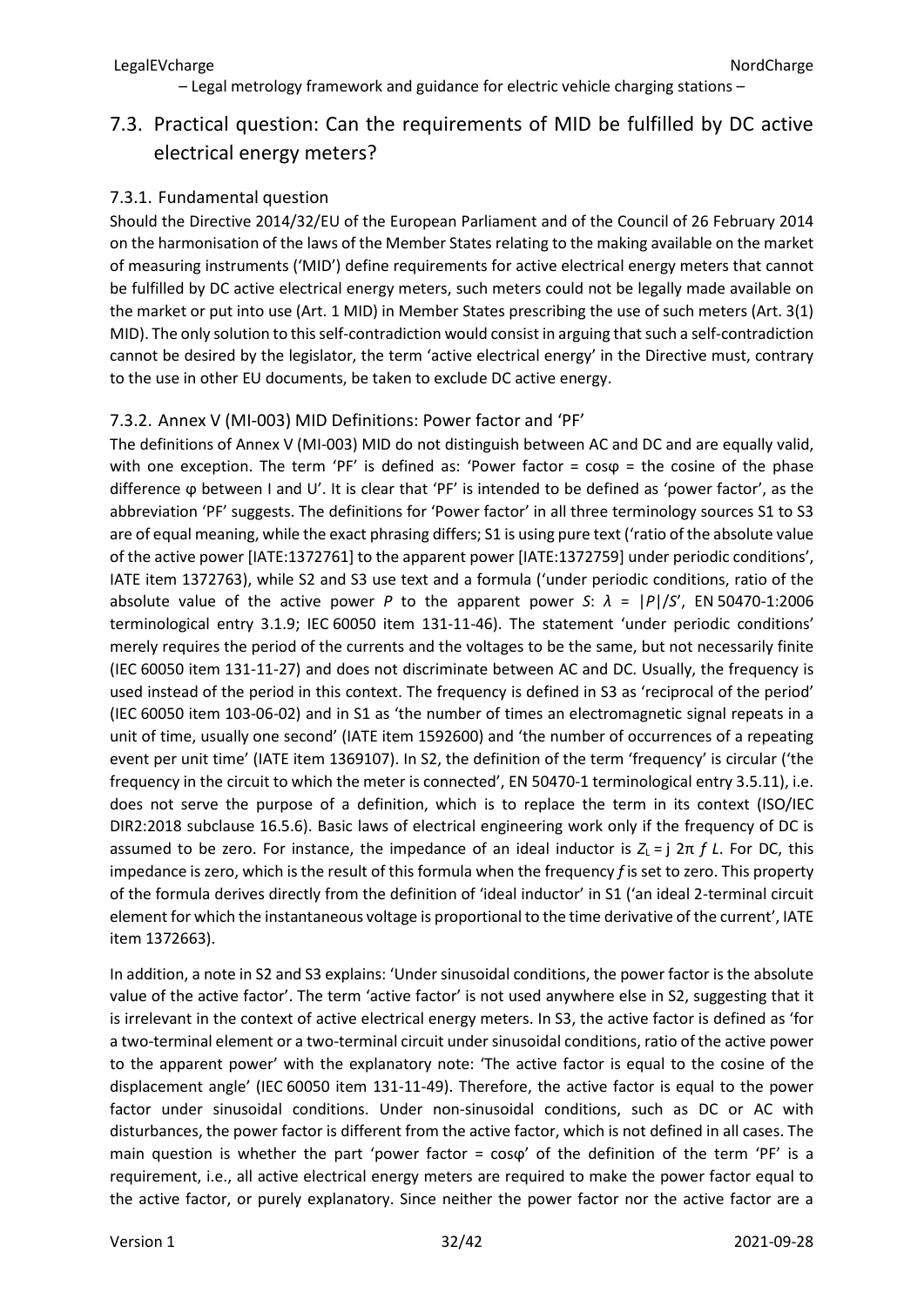property of the active electrical energy meter, but of the circuit connected by the consumer, reading the definition as a requirement would imply that the consumer could push a meter out of the scope of the Directive by connecting a load creating non-sinusoidal conditions. In standards, requirements shall not be put into definitions, because readers do not expect requirements there (see ISO/IEC DIR2:2018 subclause 16.5.6: "A definition shall not take the form of, or contain, a requirement.").

The term 'PF' is used only on two occasions: 'The display of the total energy shall have a sufficient number of digits to ensure that when the meter is operated for 4 000 hours at full load (I = I<sub>max</sub>, U = U<sub>n</sub> and PF = 1) the indication does not return to its initial value and shall not be able to be reset during use' (Annex V (MI-003) point 5.2 MID) and 'The meter shall start and continue to register at  $U_n$ , PF = 1 (polyphase meter with balanced loads) and a current which is equal to  $I_{st}$ ' (Annex V (MI-003) point 5.5 MID). The aim of Annex V (MI-003) point 5.2 MID is to avoid a return of the indication to its initial value when the meter is operated for a given duration 'at full load'. The term 'full load' is defined as the case where the supplier provides a voltage as specified by the reference value, which is usually defined in the contract between supplier and consumer, and the consumer consumes as much active energy as possible given this voltage. In this context, the most relevant quantity is the power factor. This is also supported by EN 50470-1, which replaced 'PF' by 'power factor' ('The register shall be able to record and display, starting from zero, for a minimum of 4 000 h, the energy corresponding to maximum current at reference voltage and unity power factor.' EN 50470-1:2006 subclause 5.10). The aim of Annex V (MI-003) point 5.5 MID is to avoid the meter registering energy when the circuit that could consume energy is disconnected. This case is rare, but can occur for long durations, e.g., when a home is empty. This requirement is only consistent with the definition of  $I_{st}$  if 'PF' is assumed to mean 'power factor' (Annex V (MI-003) definitions MID).

The spelt-out term 'power factor' is used four times in Annex V (MI-003) MID: in the definition of 'Ist', the definition of 'PF', and, twice, in point 2 ('The voltage, frequency and power factor ranges within which the meter shall satisfy the MPE requirements are specified in Table 2.' and 'power factor range at least from  $cos\phi = 0.5$  inductive to  $cos\phi = 0.8$  capacitive'). The latter part is the only occurrence of 'cosϕ' outside the definition of 'PF'. The terminological problem that both the power factor and the active factor are a real numbers that do not provide any information about whether the load is inductive or capacitive is not solved by referring to cosϕ. It is common practice in the electrotechnical community to say, e.g. 'power factor 0,5 inductive' or 'cos  $\varphi$  = 0,5 inductive', to specify an inductive load in addition to the power factor or active factor. This convention is also used to in the EN 50470 series, where the active factor cos *φ* is not used other than in an informative note to the definition of 'power factor'.

Therefore, it can be assumed that the references to 'cosϕ' are purely informative, as is the note in S2 and S3, and do not require the power factor to be equal to the active factor – which would be impossible to satisfy for DC active electrical energy meters.

### <span id="page-32-0"></span>7.3.3. Annex V (MI-003) point 2 MID *Rated operating conditions*: Frequency

The Directive requires, 'The manufacturer to specify the rated operating conditions of the meter, in particular the values of  $f_{n}$ , [...] that apply to the meter' (Annex V (MI-003) point 2 MID). As discussed above, the quantity frequency *f* can and is commonly used for both AC and DC. For DC, *f* = 0, while for AC, the antonym of DC, *f* ≠ 0. So it is possible and desirable to require the manufacturer to specify the reference frequency  $f_n$  for both AC and DC active electrical energy meters.

Furthermore, the Directive requires, 'The […] frequency [range] shall be at least […] 0,98  $\cdot$  f<sub>n</sub>  $\leq$  f  $\leq$  1,02  $f_n'$  (Annex V (MI-003) MID). For DC, with  $f_n = 0$ , this yields  $0 \le f \le 0$ , i.e. f = 0. This requirement is sensible and derives directly from the definition of DC, whose frequency f = 0 during the operation. While this requirement is not strictly necessary for DC active electrical energy meters since it derives in an obvious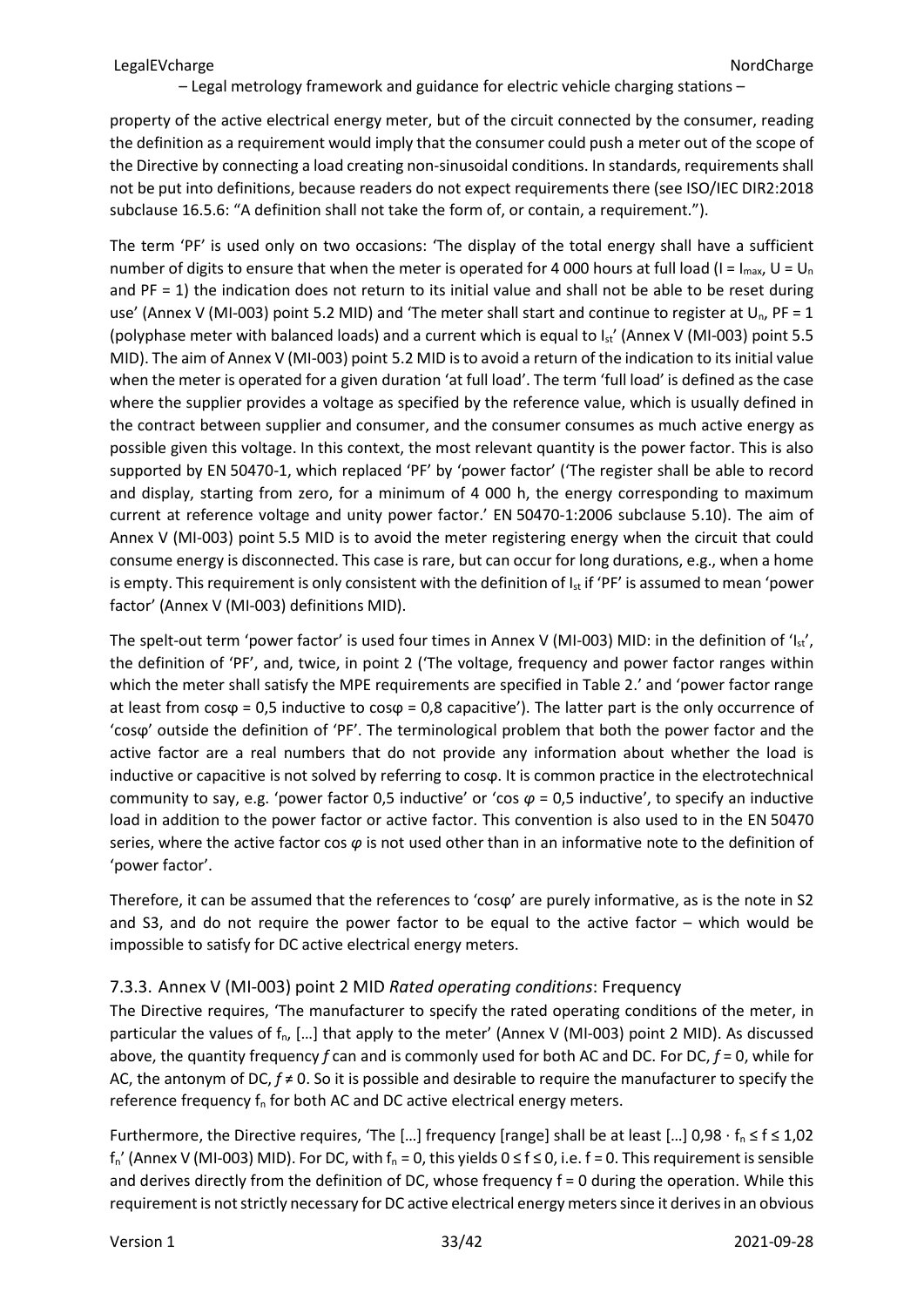way from the definition of DC, it does make sense for a European directive that aims to be technology independent to formulate requirements in a way that does not include technology-dependent exceptions.

#### <span id="page-33-0"></span>7.3.4. Annex V (MI-003) point 2 MID *Rated operating conditions*: Power factor

The Directive requires 'power factor range at least from  $cos\varphi = 0.5$  inductive to  $cos\varphi = 0.8$  capacitive' (Annex V (MI-003) point 2 MID). This requirement defines that the meter shall measure correctly when the power factor of the energy measured by the meter is within this range. At AC, the power factor can take any value between 0 and 1; the meter can be exposed to power factors in the required range. At DC, the power factor is equal to one by definition. Therefore, it is impossible to subject the meter to power factors different from one. By consequence, it is impossible to prove that a DC active electrical energy meter does not satisfy the requirements. Moreover, the manufacturer is free to specify a frequency range exceeding the minimum requirement of  $0 \le f \le 0$ . In this case, the rated operating conditions include conditions where the power factor can be different from one and a minimum requirement for the power factor range is necessary.

Again, it does make sense for a directive that aims to be technology independent to formulate requirements in a way that does not include technology-dependent exceptions.

Is not proportionate to reject meters designed for the minimum frequency range specified in Annex V (MI-003) point 2 MID, i.e. 0 ≤ *f* ≤ 0, for the single reason that the laws of physics make it impossible to generate power factors different from one in order to prove compliance or non-compliance with the MPEs (Annex V (MI-003) point 3 MID). It is not necessary either, since the same laws of physics make sure that the meter is not subject to power factors different from one when in use.

### <span id="page-33-1"></span>7.3.5. Annex V (MI-003) point 4 MID *Permissible effect of disturbances*

Annex V (MI-003) point 4.1 MID explains 'the electromagnetic environment and permissible effects reflect the situation that there are disturbances of long duration which shall not affect the accuracy beyond the critical change values'. A disturbance is defined as follows: 'An influence quantity having a value within the limits specified in the appropriate requirement but outside the specified rated operating conditions of the measuring instrument. An influence quantity is a disturbance if for that influence quantity the rated operating conditions are not specified' (Definitions of Annex I MID). Given that for DC active electrical energy meters, DC currents and DC voltages are inside the specified rated operating conditions, neither DC currents nor DC voltages are disturbances for DC active electrical energy meters. Otherwise, the critical change values for these disturbances would be applicable at rated operating conditions and contradict the MPEs at rated operating conditions (Table 2).

Annex V (MI-003) point 4.2 MID, Table 3, details the critical change values for disturbances of long duration. It specifies critical change values for the disturbances 'harmonic contents in the current circuits' and 'DC and harmonics in the current circuit'. Since DC cannot be present in the current circuit as a disturbance by the Directive's definition of disturbance, the disturbance 'DC in the current circuit' cannot occur in a DC active electrical energy meter. The terminology sources S1 and S3 define 'harmonic' and 'harmonic component' as synonymous terms for 'the component of order greater than 1 of the Fourier series of a periodic quantity' (IATE item 1372396; IEC 60050 item 103-07-25). The terminology source S2 defines the term 'harmonic component' as 'sinusoidal component of a periodic quantity having a harmonic frequency' (EN 50470-1:2006 terminology entry 3.6.17; IEC 60050 item 551-20-07). The terms 'harmonic' and 'harmonic frequency' are defined in S3, but not in S2. 'Harmonic frequency' is 'frequency which is an integer multiple greater than one of the fundamental frequency or of the reference fundamental frequency' (IEC 60050 item 551-20-05). For all practical purposes, the meaning of these different definitions of 'harmonic' and 'harmonic component' in S1 to S3 are thus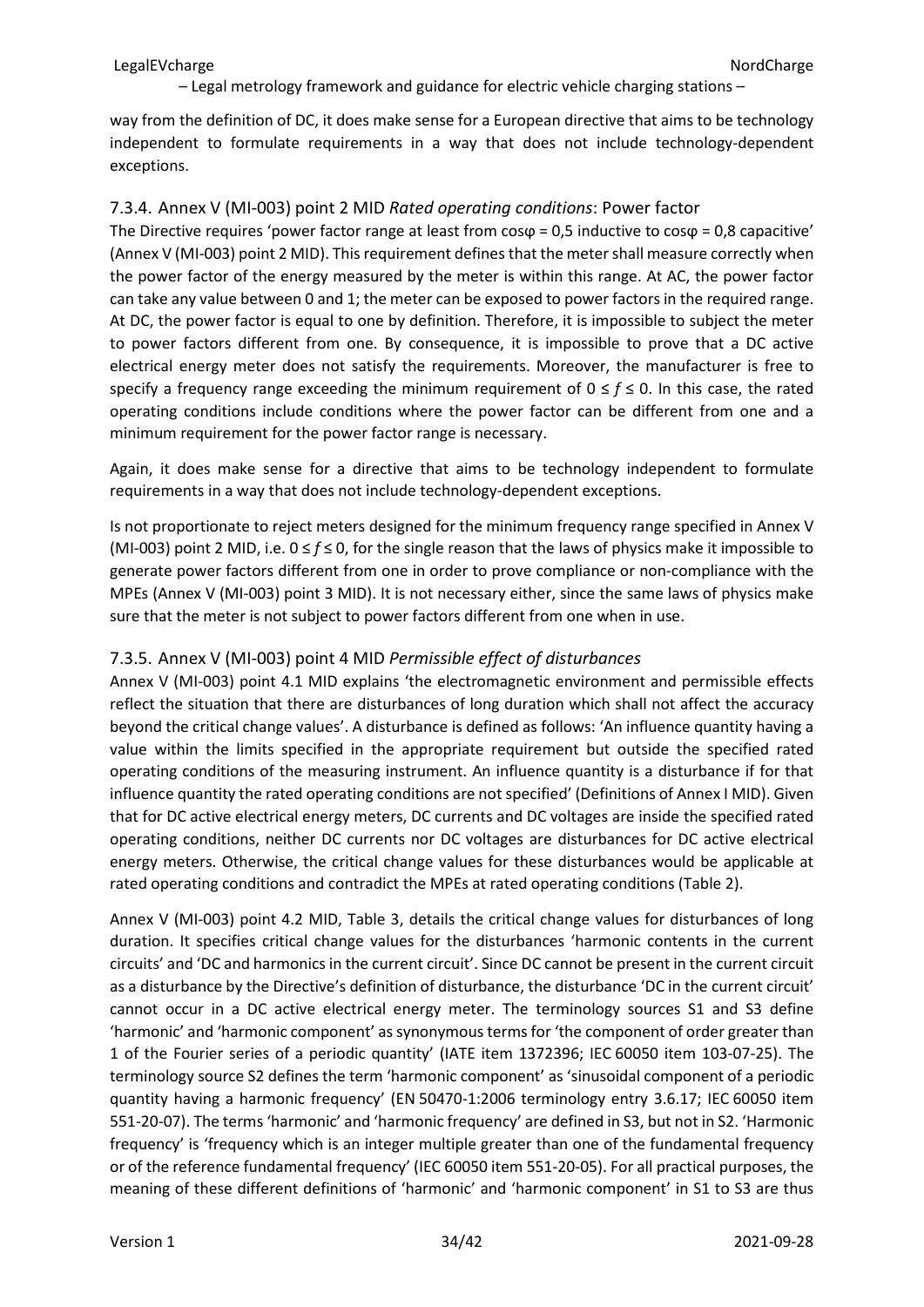equal. Since all integer multiples of zero are equal to zero, the concept of harmonics is not useful in this context.

However, for the same reasons, all harmonics fall into the specified rated operating conditions, i.e., these, too, cannot be disturbances for DC active electrical energy meters.

For electromechanical electricity meters, the critical change values are not defined for these disturbances (Annex V (MI-003) point 4.2 MID, Table 3, footnote 1). This is not because these disturbances cannot be present, but because it is not desired to define critical change values for this technology.

In consequence, the corresponding critical change values are never applicable. This situation is, however, not specific to DC active electrical energy meters. It is generally accepted that single-phase meters are active electrical energy meters and therefore within the scope of the Directive, even though Annex V (MI-003) point 4.2 MID, Table 3, specifies critical change values for the disturbance 'reversed phase sequence'. The terminology source S1 defines the term 'phase sequence' as 'the order in which the successive members of the set reach their positive maximum values' (IATE item 1406266). The terminology sources S2 and S3 do not contain a definition of this term. For single-phase meters, there is only one single phase, which cannot have a sequence for lack of other phases. In the absence of a sequence, there cannot be a disturbance 'reversed phase sequence'.

Again, it does make sense for a directive that aims to be technology independent to formulate requirements in a way that does not include technology-dependent exceptions.

#### <span id="page-34-0"></span>7.3.6. Conclusion

The Directive 2014/32/EU (MID) does not define requirements that cannot be fulfilled by DC active electrical energy meters. The phrasing shows that the Directive aims to provide technologyindependent metrological requirements for active electrical energy meters. Given that Annex V (MI-003) MID is essentially unchanged since 2004, despite the recast of 2014, it is a remarkable achievement that the Directive is fit for purpose even for DC active electrical energy meters, which are mainly used in electric vehicle charging stations, an application that was not even in its infancy in 2004.

The use of the terms 'power factor' and 'PF' could be more consistent and definition of the term 'PF' could be improved. However, this is mainly a question of aesthetics that does not seem to justify a modification of the Directive.

### <span id="page-34-1"></span>7.4. Conclusions

- 1. Both AC and DC active electrical energy meters are within the scope of the Directive given the definition of 'active energy' used consistently by the Directive, the Commission, IATE (Interactive Terminology for Europe, the EU's terminology database), harmonised standards and the International Electrotechnical Vocabulary (IEC 60050).
- 2. The requirements of the Directive can be fulfilled by both AC and DC active electrical energy meters.
- 3. The Commission's standardisation mandate M/541 requests one or more new standards for AC and DC active electrical energy meters in support for the implementation of the present MID. This confirms that active electrical energy meters for both AC and DC are within the scope of MID.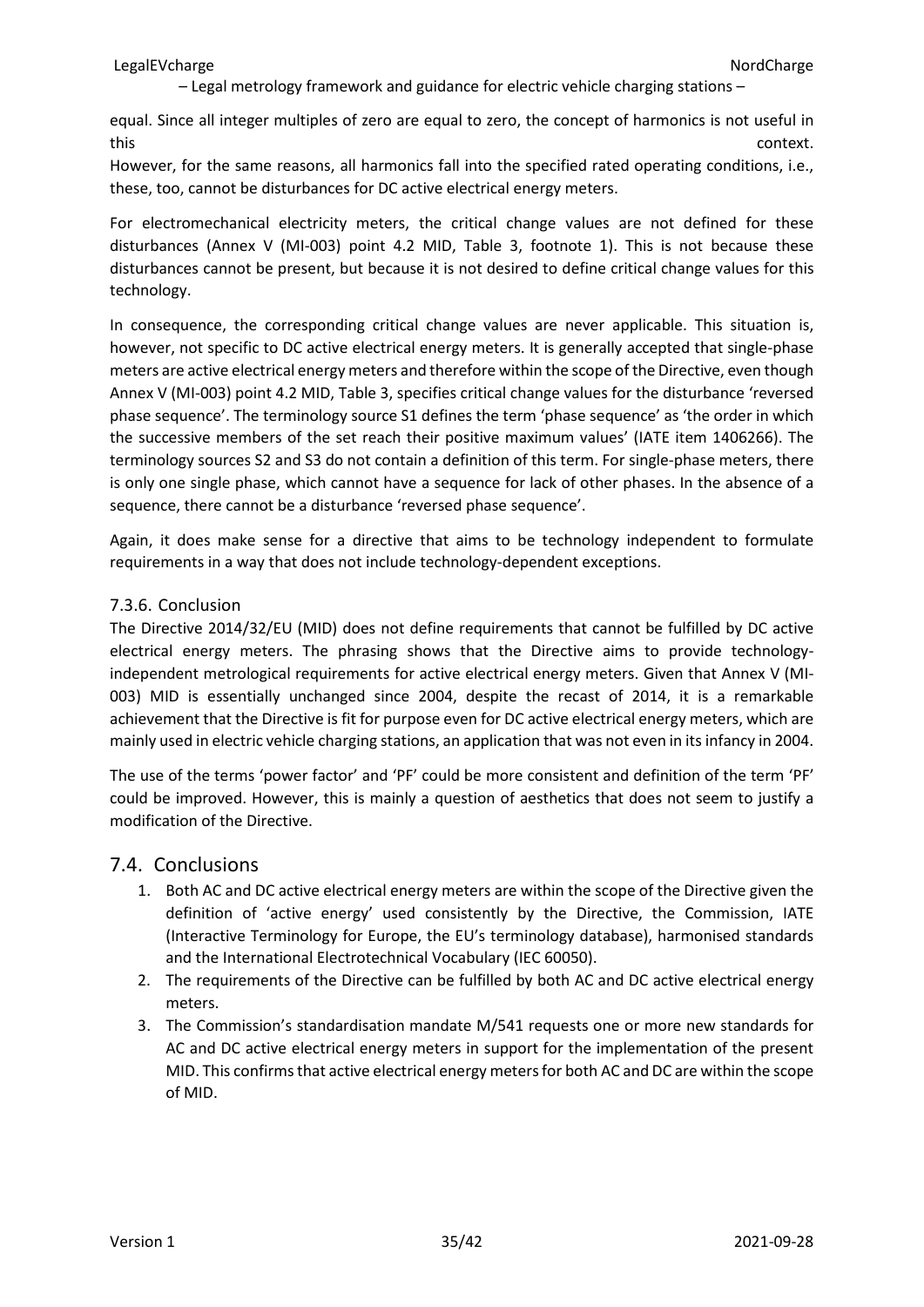# <span id="page-35-0"></span>8. Guidance for conformity assessment

For traditional active electrical energy meters, EN 50470-1 and EN 50470-3 give guidance for conformity assessment and presumption of conformity with MID for AC. For DC, EN 50470-4 is in preparation. Pending the publication of EN 50470-4, LegalEVcharge and NordCharge prepared a temporary standard.

Those standards do not cover the specificities of use in EVCS such as a hardware implementation of the display that is not included in the meter's housing and the correction for cable losses. State of the art cryptographic signatures can be used to show that the measurement result that is the basis for the price to pay is authentic even after being transferred through a hostile environment such as the internal data network for the EVCS or even the internet. The conformity assessment in the domain of legal metrology may therefore be limited to the meter itself.

For comparison, self-service vending machines can also sell pre-packaged goods. Those are subject to legal metrology in many Member States. The implementation of the self-service vending machine is also relevant to the transaction. The price shown near the product must match the price programmed into the machine. If a receipt is issued, the data on the receipt must match the data of the transaction, namely with respect to the price. The labelling of machine's drawers must match to programming to make sure the consumer supplied with the intended product and not another one. If a credit card is used for the payment, the transaction data must be correctly handled all the way to the monthly bill from the credit card company. However, these properties have been satisfactorily implemented by the manufacturers and users without involvement of legal metrology beyond the correct labelling of the prepackages.

Therefore, many Member States do not see a need to subject EVCS as a whole to legal metrology and no conformity assessment is necessary except for the electricity meter part.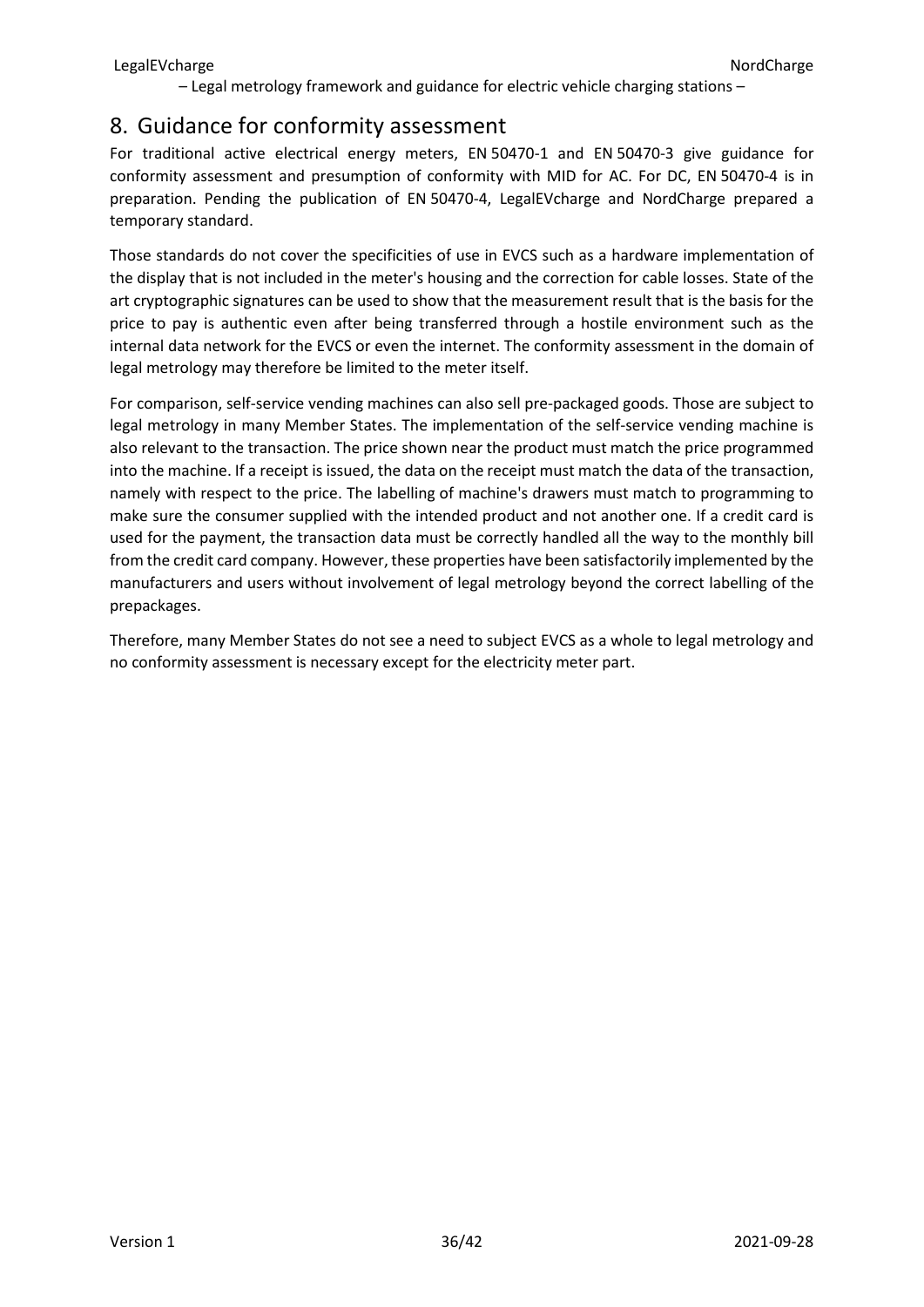# <span id="page-36-0"></span>9. Guidance for manufacturers and users

### <span id="page-36-1"></span>9.1. Guidance related to the installation

### <span id="page-36-2"></span>9.1.1. General

Meters for electric vehicle charging stations (EVCS) must be outdoor meters.

Meters for EVCS often have a range of *U*<sup>n</sup> rather than a single value. In this case, tests shall be carried out both for the minimum and the maximum of the range.

Meters shall be installed such that it is not possible to divert the measured quantity in normal conditions of use unless it is readily apparent. This may require the meter to have suitable features such as hardware or software sealing provisions.

Many states have requirements for the resolution of the display, e.g. 0,01 kWh or 0,001 kWh.

In case of power supply failures in direct sales applications, it is convenient to be able to conclude the transaction. This requires means to save and display the legally relevant data such as an emergency power supply. Consumer protection regulation in many states do not allow for billing to be based on estimations or fixed prices in case of power failures.

If power supply failures are unlikely, it may be commercially favourable not to bill consumers in case of a power supply failure during the transaction. In this case, means such as an emergency power supply are not necessary if evidence about the presence of a power supply failure is available. Such evidence can consist of time since the last restart of the meter or the timestamp of the last restart systematically included in the legally relevant data.

### <span id="page-36-3"></span>9.1.2. Display

As required by MID, the result of the measurement to be made available to the consumer in a

- transparent the consumer can compare the measurement result indicated by the measuring instrument with the corresponding value on the bill and without having to trust the other party;
- trustworthy the authenticity of the indicated result is assured;
- non-discriminatory no party can block the access to the authentic indication of the measurement result by sealing the interface, setting a password or requiring a tool that is not easily available to the other party.

This requirement applies to the meter in its intended practical working conditions.

Often, meters are installed in closed and locked electrical cabinets where access is restricted to skilled persons for safety reasons. In this case, a meter where the hardware implementation of the display is integrated the meter housing does not satisfy the requirements when in use. The indication of the result shall be done such that the requirements are met, in this case outside the meter's housing.

State of the art technology allows for a cost-effective implementation this requirement. For example, the measurement result can be shown on a screen outside the meter for information while the legally relevant data is cryptographically signed and send by mail or e-mail. The required information for verifying the authenticity of the data, e.g., a public key, can be made available in a human readable, e.g., clear text, and a machine readable format, e.g., a QR code, on the charging station. Many states require these data to be available remotely, e.g., in an independently run database of charging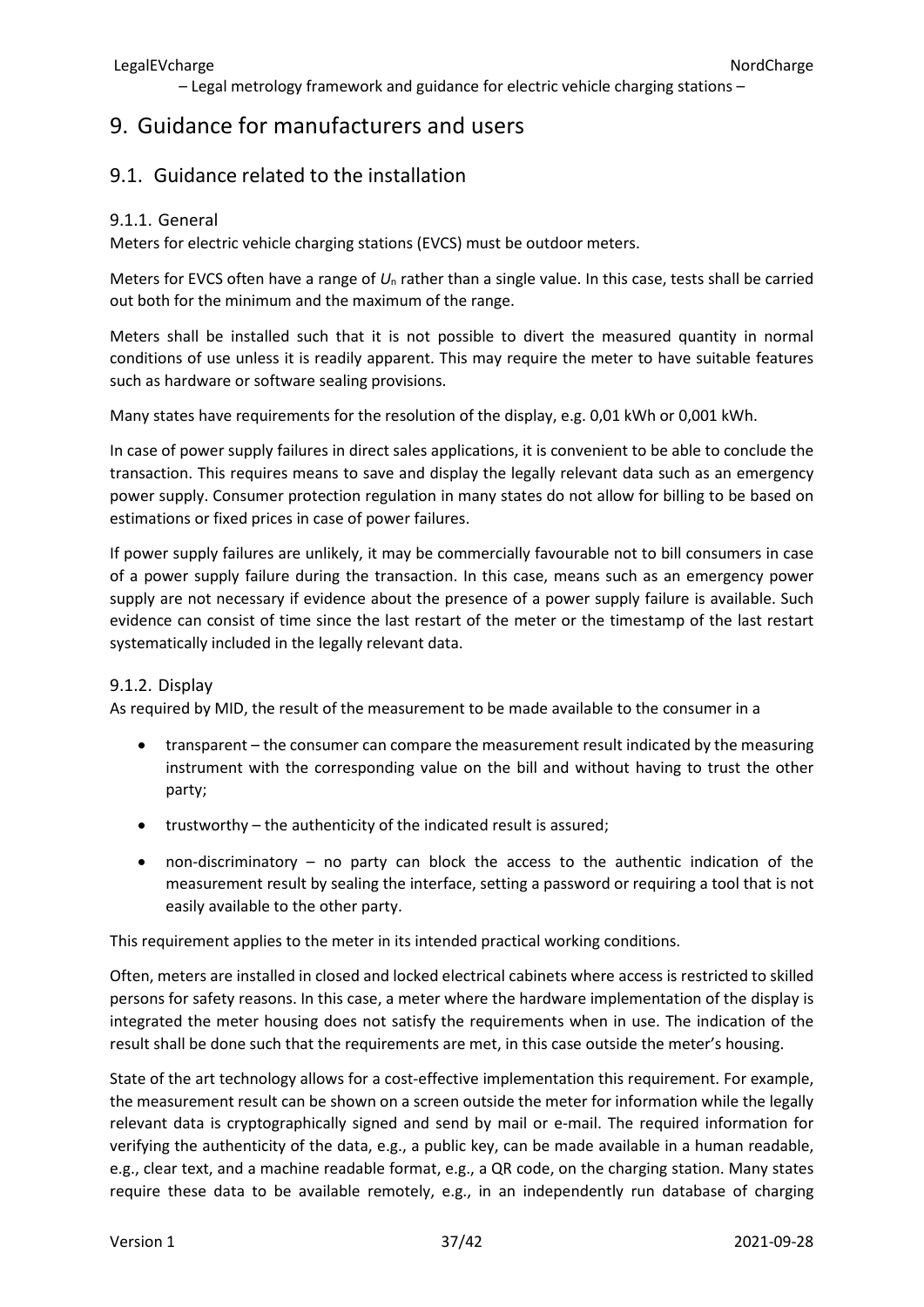stations, to allow the consumer to verify the data when receiving the bill. The cryptographically signed legally relevant data shall include not only the measurement result, but also information required to identify the transaction (Annex I point 11.2 MID). Such information is namely the identification of the meter as well as time and date the measurement result was taken. The measurement result includes the reading of the energy register, information about the corrections that were taken into account (see subclause A.3) and warnings about relevant problems, e.g., power supply failures (see subclause A.1).

If the consumed energy is calculated outside the meter based on the values of the cumulative energy register at the start and at the end of the transaction, the legally relevant data that need to be made available to the consumer are these two values of the cumulative energy register. For convenience of the consumer and in order to bill the consumed energy, the supplier may calculate the difference and make it available to the consumer. This difference has no legal value. Transparency requires this to be made known to the all concerned parties (Annex I points 10.4 and 10.5 MID).

#### <span id="page-37-0"></span>9.1.3. Durable proof

Since the indication of the display is volatile, it cannot be used indefinitely. Typically, it vanishes when the display is reset to zero for the next transaction or when the total energy changes due to continuing consumption. A durable proof is needed when checking bills or in litigation.

Consequently, MID requires a durable recording and a durable proof (Annex I point 11 MID).

- Further processing of data to conclude the trading transaction  $11$
- 11.1. A measuring instrument other than a utility measuring instrument shall record by a durable means the measurement result accompanied by information to identify the particular transaction, when:
	- (a) the measurement is non-repeatable; and
	- (b) the measuring instrument is normally intended for use in the absence of one of the trading parties.
- 11.2. Additionally, a durable proof of the measurement result and the information to identify the transaction shall be available on request at the time the measurement is concluded.

For the durable proof to be durable and made available, the data must be transferred to the possession of the consumer and allow them to archive them effectively and without relying on the supplier or any proprietary system after the transfer. For instance, mail or e-mail is acceptable while access using a proprietary smart phone app is not.

For the durable proof to be a proof, it must satisfy the same requirement of trustworthiness as a display.

#### <span id="page-37-1"></span>9.1.4. Cable

In EVCS, the active electrical energy to be measured is the energy transferred across the property boundary between supplier and consumer. Especially when the cable is part of the EVCS, the losses between a convenient point to measure the energy and the property boundary can be significant. In any case, uncorrected losses are always to the disadvantage of the consumer, which is a violation of clause 7. The cable loss is generally assumed not to systematically favour any party if, after correction, it does not exceed one-sixth of the MPE at reference conditions.

If the cable losses exceed this threshold, a correction is required. One possible technical solution is a four-wire measurement at the property boundary. Another solution is a mathematical correction with knowledge of the properties of the cable. In this case, the properties of the cable, e.g., a type designation, need to be marked on the cable and on the meter in the same or similar way as the transformer ratio in case of a transformer operated meter. Depending on the technical solution and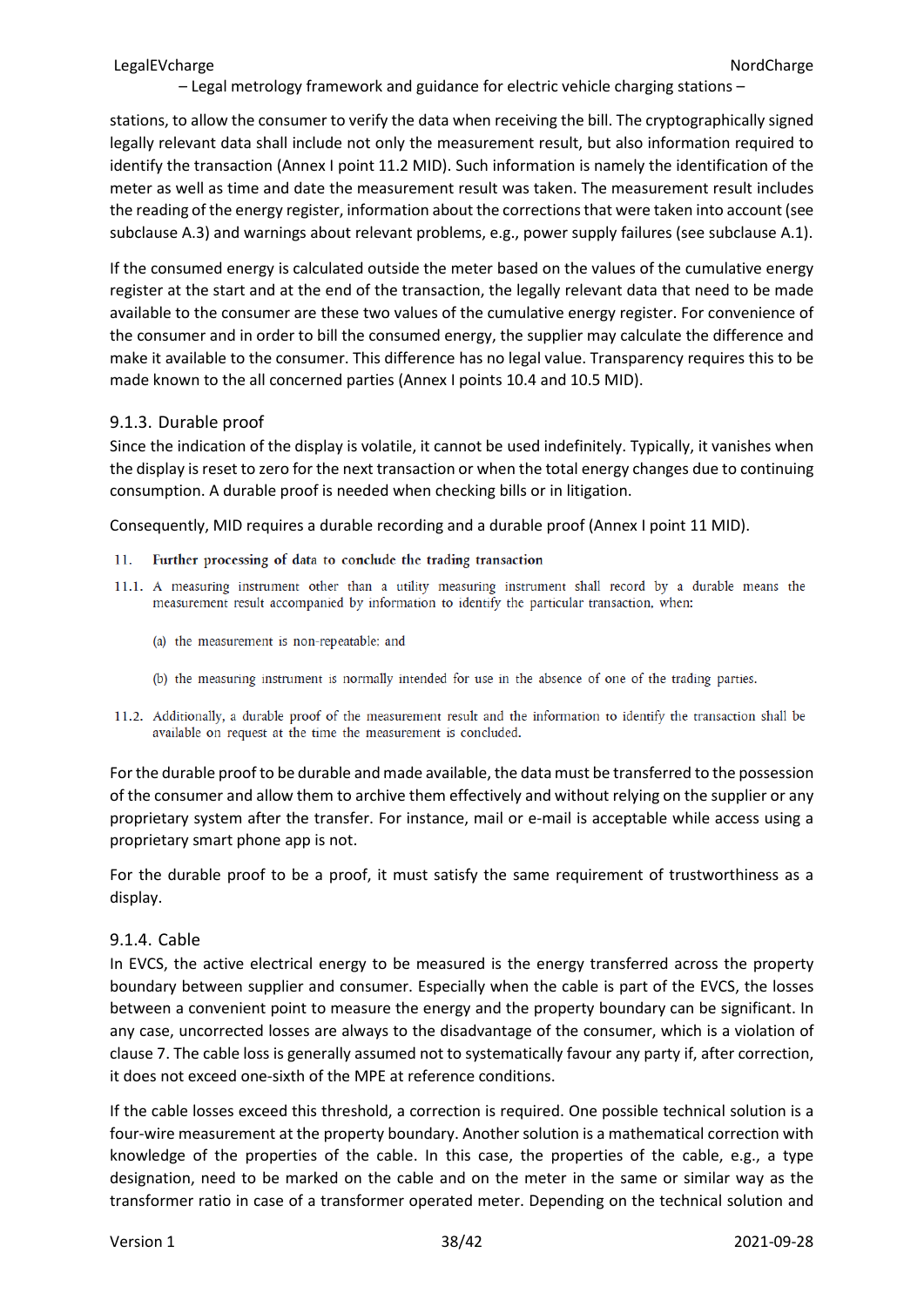the national requirements on the maintenance of the stability, a verification in legal metrology may be required after changing a cable, especially when the four-wire measurement technique is not used.

### <span id="page-38-0"></span>9.1.5. Operating temperature

The EVCS must be designed such that the instructions of the meter manufacturer are respected. This includes the operating temperature when the EVCS is installed as intended by the EVCS manufacturer.

### <span id="page-38-1"></span>9.2. Guidance on practical aspects of maintenance of stability

### <span id="page-38-2"></span>9.2.1. Introduction

In most Member States, measuring instruments are subject to procedures for maintenance of their metrological stability after their putting into use, such as subsequent verification or statistical surveying. The details are subject to non-harmonised regulation. While this does not change the requirements for making available on the market and the requirement "a measuring instrument shall be designed so as to allow ready evaluation of its conformity with the appropriate requirements of [MID]" (Annex I point 12 MID) does not clearly state which part of the related effort is to be borne by the manufacturer and which part by the authorities in charge of the procedure for maintenance of the metrological stability, this section gives some insight into some practical problems. Even though the manufacturers may not be required to take these points into account, in most Member States, charges for procedures for maintenance of the metrological stability must cover their cost. Often, there is an economic advantage for meters designed in a way that minimises the cost of the procedures for maintenance of the metrological stability and hence the related charges.

Furthermore, in many Member States, users of measuring instruments, i.e., in general, the owners, need to provide the authorities with required equipment free of charge unless it is commonly used.

### <span id="page-38-3"></span>9.2.2. Separation of current and voltage circuits

Active electrical energy meters for AC used to have separated current and voltage circuit that could be linked in the installation in a very simple way. When both circuits are separated, many meters can be tested simultaneously with all voltage circuits in parallel and all current circuits in series, e.g., in the framework of a verification in legal metrology.

Since isolation current transformers for meter test equipment became available with suitable specifications, simple AC active electrical energy meters are designed with a permanent connection between current and voltage circuits.

However, no isolation current transformers exist for DC. Therefore, only meters with separated current and voltage circuits can be tested efficiently.

While most states do not require a separation, the cost of verification is usually charged to the applicant. The measurement takes a given time, causing a certain cost. If the current and voltage circuits of the meter are linked, this cost is incurred for each meter. If the current and voltage circuits of the meter are separated, this cost is incurred only once for each batch of meters that can be measured together, e.g., 40 meters.

### <span id="page-38-4"></span>9.2.3. Separation from the charging system

Usually, meters are tested on dedicated tests systems where any combination of voltage and current can be applied to the meter. Only in exceptional cases, usually in the framework of investigation after complaints, the meter is tested when connected to the public electricity grid.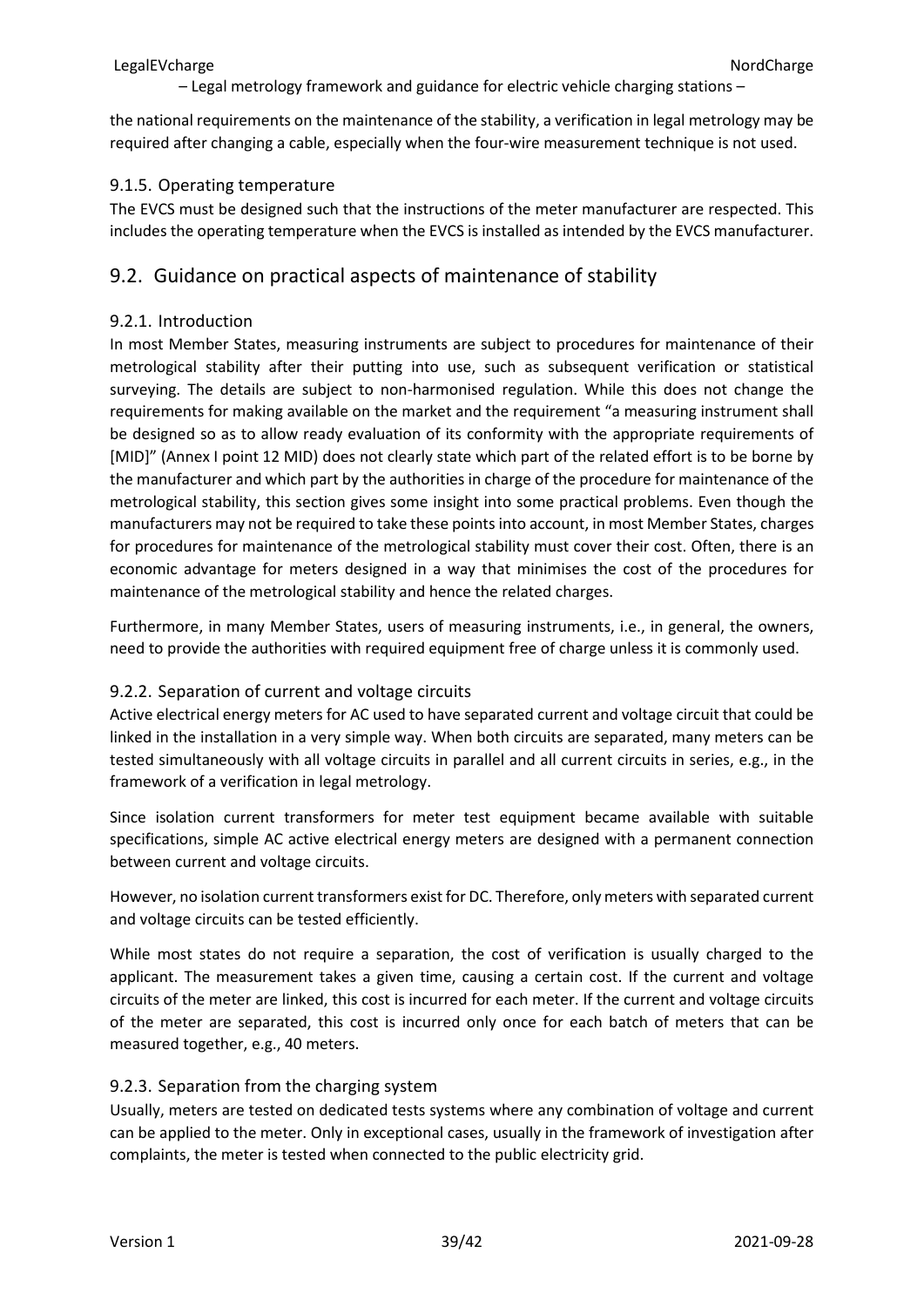Therefore, it is straightforward to test meters for EVCS used in their voltage and current circuits can be separated from the EVCS itself and challenging otherwise. Inability to separate the meter from the EVCS's voltage and current circuits translates into increased cost of the procedures for maintenance of the metrological stability. Therefore, manufacturers are encouraged to design the EVCS in a way that allows for testing of the meter using external voltage and current sources.

From a practical point of view, it can be interesting to design the EVCS such that the meter can be replaced, e.g., to replace the meter to be tested by another, equivalent meter on site by a service technician. This avoids sending the whole EVCS to the test laboratory when the meter is to be tested. The economic trade-off is out of scope of legal metrology and likely to depend on the size and cost of the EVCS. What is interesting for a large DC EVCS might not be interesting for a small 11 kW AC EVCS.

#### <span id="page-39-0"></span>9.2.4. Efficient access to register

Often, most tests are based on the pulse output. However, at least one test checks the relation between the pulse output and the registers. Therefore, registers must be read during the verification and the provision of an efficient way of reading the registers efficiently is advisable. Use of standardised interfaces and methods is highly advantageous. If a register can be read automatically, the associated cost is equal to the required equipment – to be paid once. Otherwise, manual reading implies staff costs. Depending on the test programme required by non-harmonised national regulation, it may not be possible for the staff to perform other activities during the test due to the required, frequent interaction. Consequently, the hourly rate increases from the hourly rate of the equipment to the sum of the hourly rates of the equipment and the staff. Often, this triples the charges.

### <span id="page-39-1"></span>9.2.5. Resolution of register; Pulse constant

For quantities that are measured instantaneously, such as mass, volume and voltage, the resolution of the display is fixed. Assume, for example, a volume of 10 L to be measured with a maximum permissible error of 0,5 % and a display resolution of 0,05 %, one-tenth of the maximum permissible error. The display must be able to show 10 L and have a resolution sufficient to show 0,05 %  $\times$  10 L = 0,005 mL. So the display must at least have sufficient digits to show  $10$ , 005 L.

Energy, in turn, is not an instantaneous value, but a function of instantaneous values and the duration of the measurement. It is possible to achieve any desired resolution by choosing the duration of the measurement. In the practical, intended use, the energy to be measured will be in the order of kilowatt-hours transferred during the transaction which takes some minutes or longer. During the procedure for maintenance of the metrological stability, e.g., subsequent verification, the energy to be measured will be, at least for most test points, as small as possible provided the resolution is sufficient to show conformity or non-conformity with the accuracy requirements. Assume a meter of class B with a display resolution of 0,1 %, one-tenth of the maximum permissible error. If the display resolution is 1 Wh, this corresponds to ≤0,1 % if the energy to be measured is ≥1 kWh. If the display resolution is 0,1 Wh, the energy to be measured may be ten times smaller,  $\geq 0.1$  kWh – the measurement is ten times faster to carry out. Note that section [6.3.1](#page-20-4) (p. [21\)](#page-20-4) also deals with display resolution, but in a different context.

Traditionally, energy meters have a pulse output such as a rotating disk or an LED. Here, the same principle applies. In order to reach a resolution of ≤0,1%, ≥1000 pulses are required. If the pulse constant is 1000 kWh<sup>-1</sup>, the energy to be measured is  $\geq$ 1 kWh. If the pulse constant is 10000 kWh<sup>-1</sup>, the energy to be measured is ≥0,1 kWh, ten times smaller.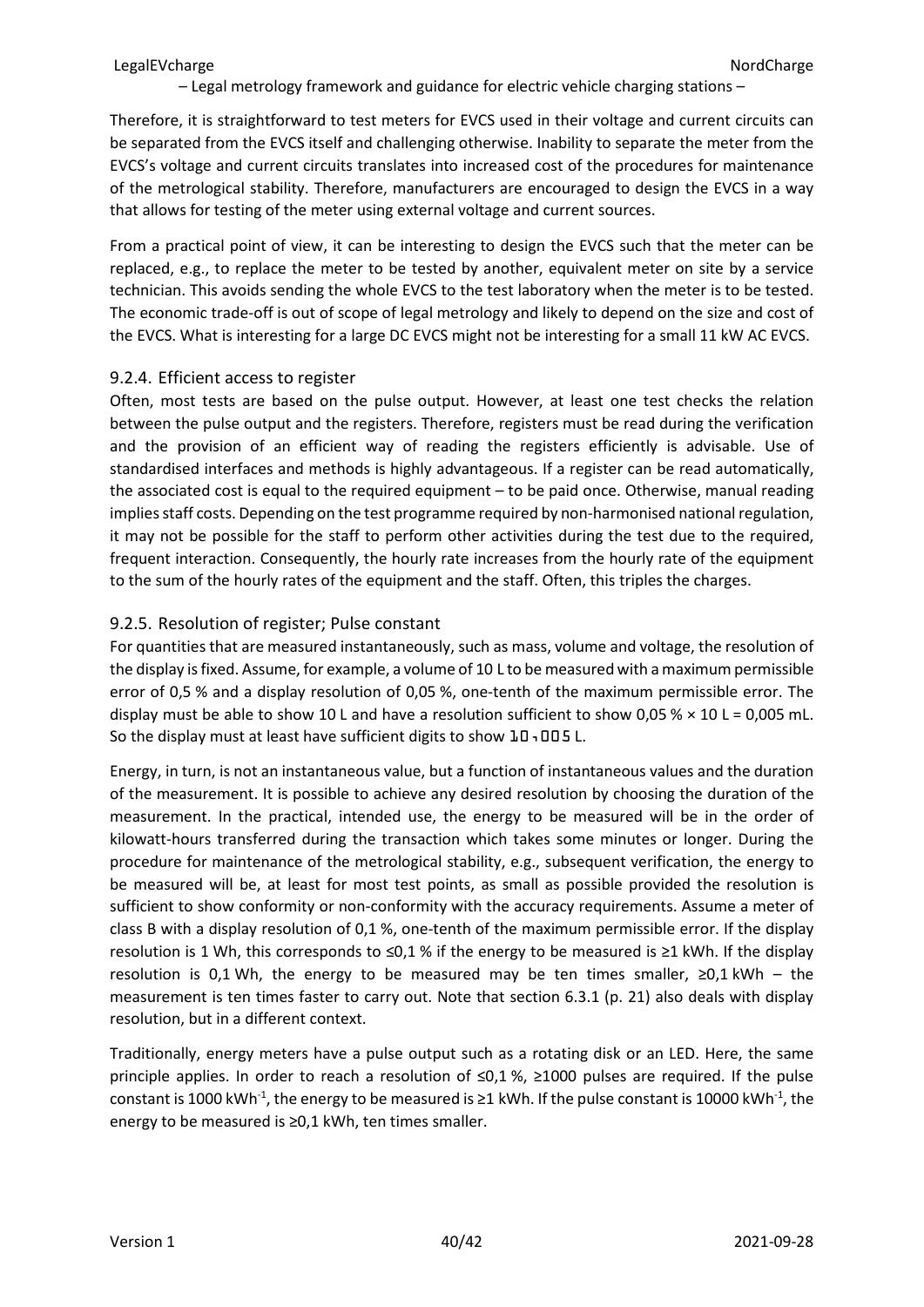## <span id="page-40-0"></span>10. Bibliography

The documents listed here are referenced in this document. As this list will not be updated systematically, references will become obsolete.

- [1] Bundesnetzagentur, "Ladesäulenkarte," [Online]. Available: https://www.bundesnetzagentur.de/DE/Sachgebiete/ElektrizitaetundGas/Unternehmen\_Institutionen/E-Mobilitaet/Ladesaeulenkarte/Ladesaeulenkarte\_node.html. [Accessed 2021-06-01].
- [2] M. Knasmüller, "Zur Echtheit und Manipulation von SMS," *Sachverständige,* no. 4, 2013.
- [3] M. Knasmüller, "SMS Manipulation," [Online]. Available: https://www.knasmueller.com/smsmanipulation/. [Accessed 2021-06-02].
- [4] IEC 61851-1:2017, Electric vehicle conductive charging system Part 1: General requirements.
- [5] ADAC e. V., "Kosten für E-Autos: Ladeverluste nicht vergessen," 2020. [Online]. Available: https://presse.adac.de/meldungen/adac-ev/technik/ladeverlust.html. [Accessed 2021-06-01].
- [6] Bayern Innovativ, "Umfrage: Ladeinfrastruktur aus Nutzersicht," 2021.
- [7] SECO, "Preisbekanntgabe bei Elektro-Ladestationen," Staatssekretariat für Wirtschaft SECO, Bern, Switzerland, 2020.
- [8] SECO, "Stations de recharge électrique," Secrétariat d'Etat à l'économie SECO, Bern, Switzerland, 2020.
- [9] SECO, "Stazioni di ricarica elettrica," SECO Segreteria di Stato dell'economia, Bern, Switzerland, 2020.
- [10] Swiss confederation, "Ladestationen für Elektroautos," [Online]. Available: ich-tanke-strom.ch. [Accessed 2021-06-01].
- [11] Fjordkraft, "Nordens største ladekart," [Online]. Available: https://www.ladestasjoner.no/kart/. [Accessed 2021-09-27].
- [12] IEC, New work item proposal 85/787/NP: Electrical safety in low voltage distribution systems up to 1 000 V AC and 1 500 V DC – Equipment for testing, measuring or monitoring of protective measures – Part 18: DC EV Supply Equipment Monitoring Device, 2021.